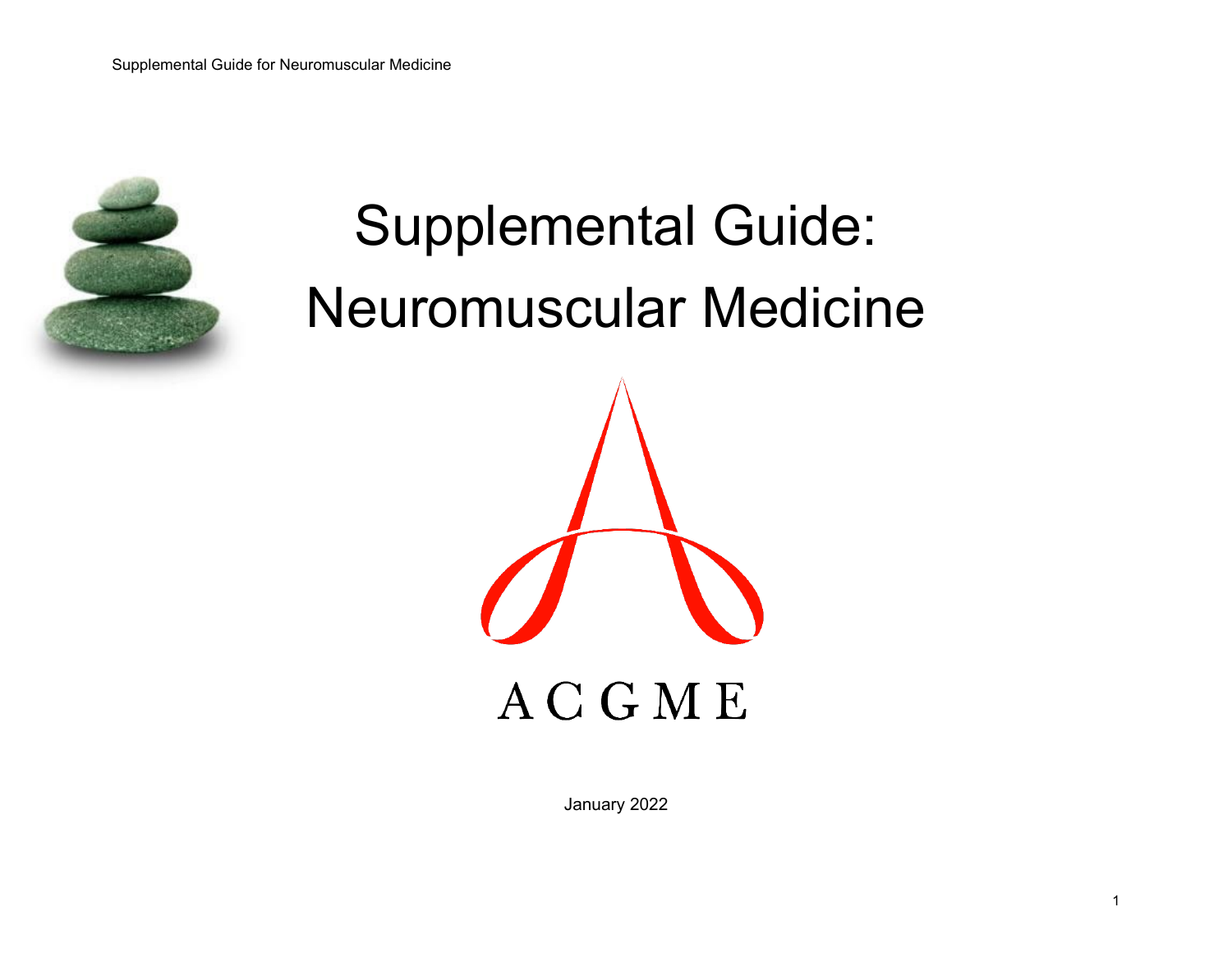# **TABLE OF CONTENTS**

| Root, Plexus, and Nerve Disorders (2000) (2000) (2000) (2000) (2000) (2000) (2000) (2000) (2000) (2000) (2000) |  |
|----------------------------------------------------------------------------------------------------------------|--|
|                                                                                                                |  |
|                                                                                                                |  |
|                                                                                                                |  |
|                                                                                                                |  |
|                                                                                                                |  |
|                                                                                                                |  |
|                                                                                                                |  |
|                                                                                                                |  |
|                                                                                                                |  |
|                                                                                                                |  |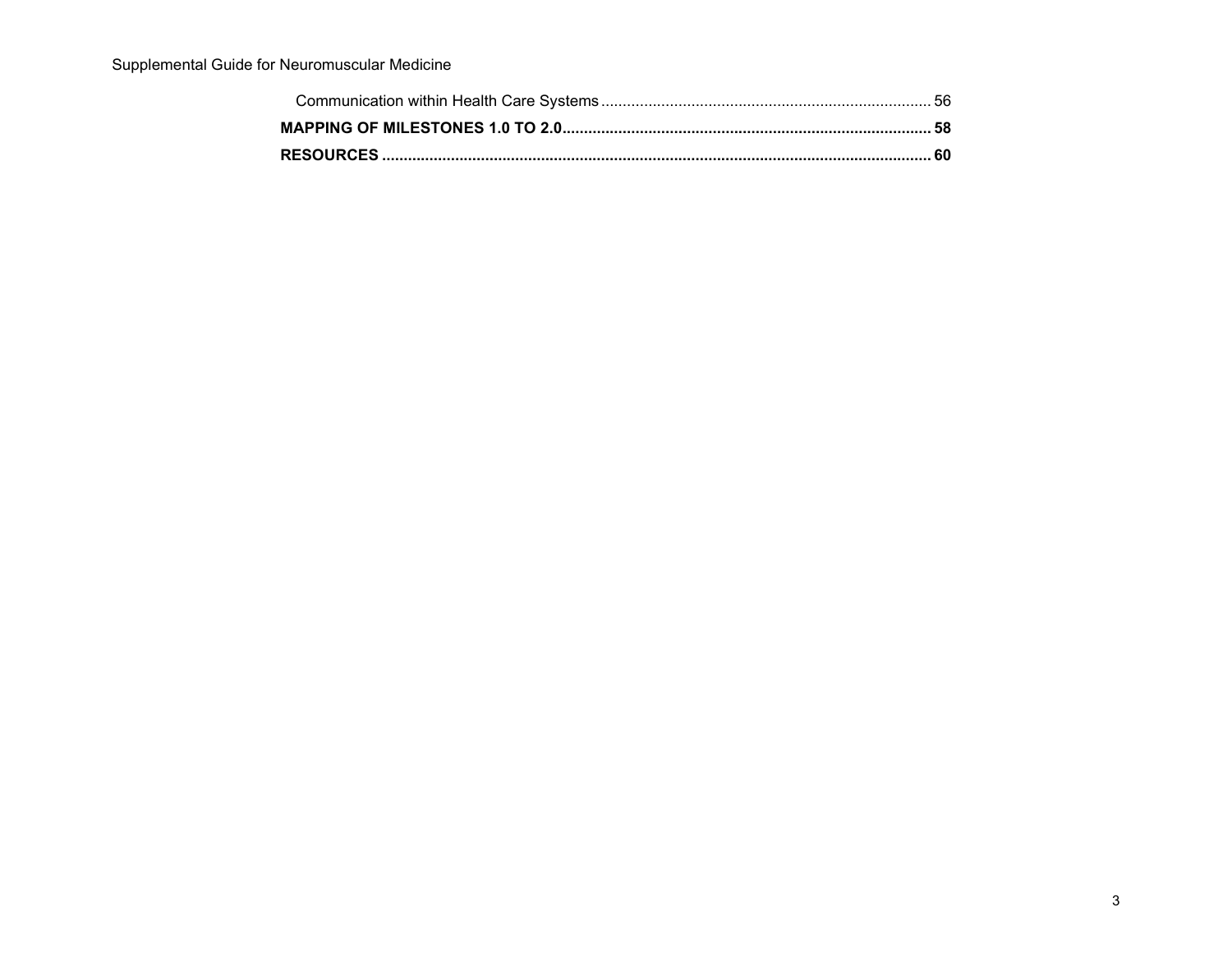#### **Milestones Supplemental Guide**

This document provides additional guidance and examples for the Neuromuscular Medicine Milestones. This is not designed to indicate any specific requirements for each level, but to provide insight into the thinking of the Milestone Work Group.

Included in this document is the intent of each Milestone and examples of what a Clinical Competency Committee (CCC) might expect to be observed/assessed at each level. Also included are suggested assessment models and tools for each subcompetency, references, and other useful information.

Review this guide with the CCC and faculty members. As the program develops a shared mental model of the Milestones, consider creating an individualized guide (Supplemental Guide Template available) with institution/program-specific examples, assessment tools used by the program, and curricular components.

Additional tools and references, including the Milestones Guidebook, Clinical Competency Committee Guidebook, and Milestones Guidebook for Residents and Fellows, are available on the [Resources](https://www.acgme.org/What-We-Do/Accreditation/Milestones/Resources) page of the Milestones section of the ACGME website.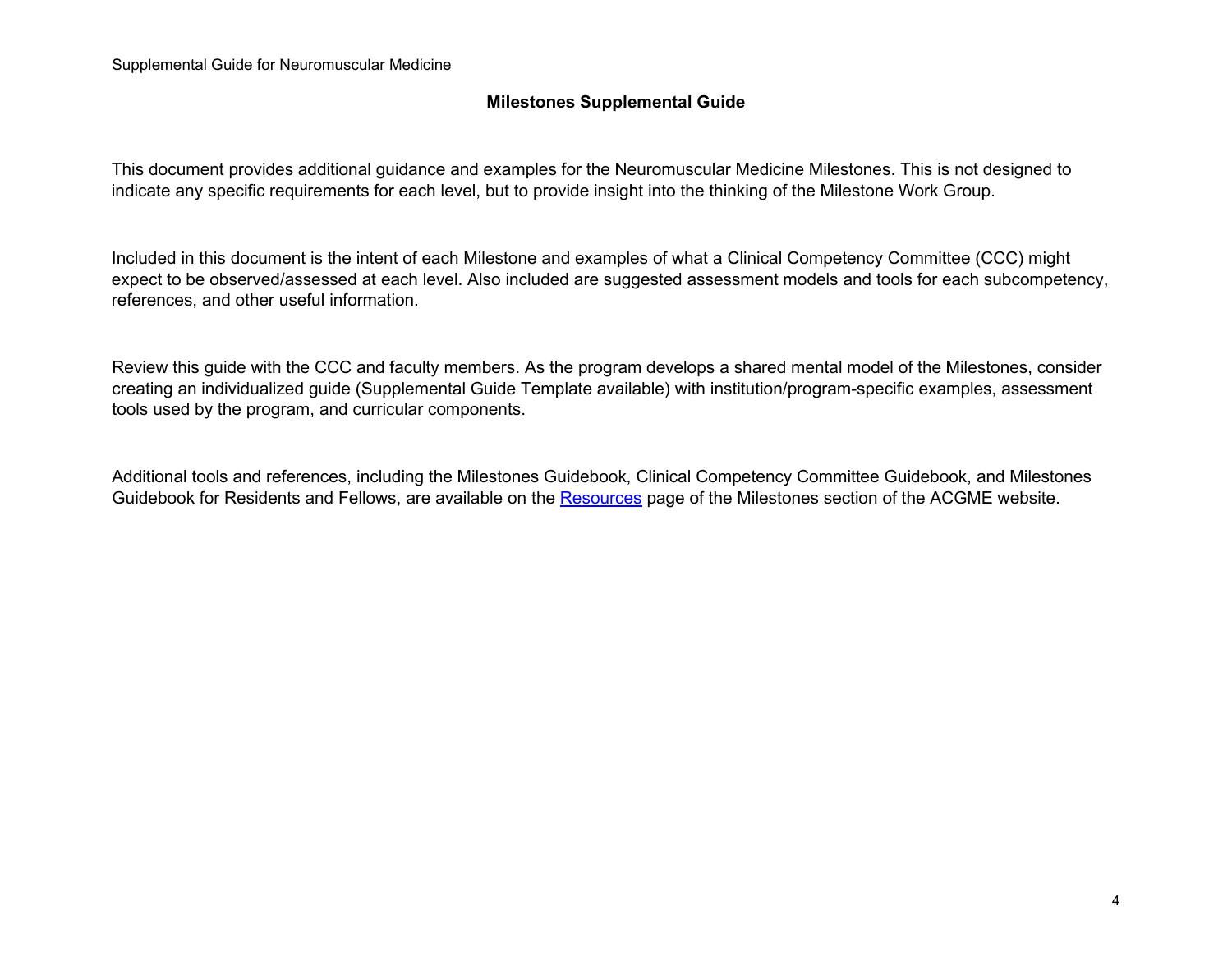## **Patient Care 1: History**

**Overall Intent:** To develop skills of history taking that focuses specifically on all portions of history relevant to neuromuscular disorders

| <b>Examples</b>                                                                                        |
|--------------------------------------------------------------------------------------------------------|
| • Reviews records for previous genetic testing in a patient who presents with foot drop and            |
| pes cavus                                                                                              |
| • Obtains family history including early cataracts and early cardiac death in a patient with           |
| suspected myotonic dystrophy type 1                                                                    |
| • Asks about frequency of falls in a patient with foot drop and pes cavus                              |
| • Raises concerns for possible swallowing difficulties in a patient with myotonic dystrophy            |
| type 1 with progressive weight loss                                                                    |
| • Asks about recent electrocardiogram (EKG) and cardiology visit, last eye exam, and any               |
| gastrointestinal symptoms in a standardized fashion with all patients with myotonic                    |
| dystrophy type 1                                                                                       |
| • Asks about morning headaches and orthopnea in a patient with amyotrophic lateral                     |
| sclerosis (ALS)                                                                                        |
| • Identifies myotonic dystrophy as a potential diagnosis in a patient presenting with diffuse          |
| pain and irritable bowel syndrome                                                                      |
|                                                                                                        |
|                                                                                                        |
| • Develops a standardized checklist for review of systems specific to different                        |
| neuromuscular disorders                                                                                |
|                                                                                                        |
| • Direct observation                                                                                   |
| • Medical record (chart) review                                                                        |
| • Multisource feedback                                                                                 |
|                                                                                                        |
| • Amato AA, Russell JA. Approach to patients with neuromuscular disease. In: Amato AA,                 |
| Russell JA. Neuromuscular Disorders. 2nd ed. McGraw-Hill Education; 2016:2-21.<br>ISBN:978-0071752503. |
| • McDonald CM. Clinical approach to the diagnostic evaluation of hereditary and acquired               |
| neuromuscular diseases. Phys Med Rehabil Clin N Am. 2012 Aug;23(3):495-563.                            |
| https://www.ncbi.nlm.nih.gov/pmc/articles/PMC3482409/. 2021.                                           |
|                                                                                                        |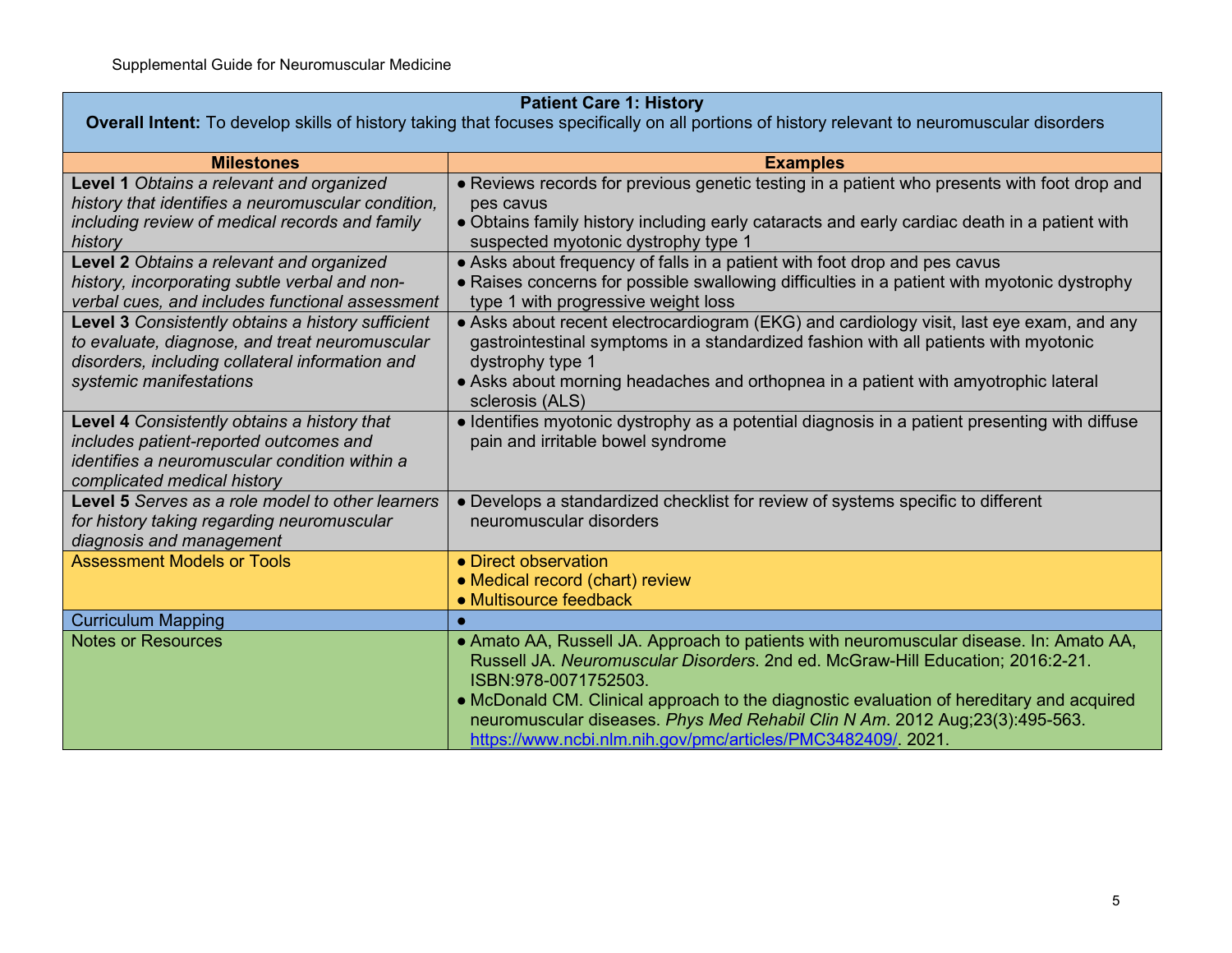| <b>Patient Care 2: Neuromuscular Examination</b>                                                         |                                                                                                     |
|----------------------------------------------------------------------------------------------------------|-----------------------------------------------------------------------------------------------------|
| Overall Intent: To develop examination skills that focus on all aspects of the neuromuscular examination |                                                                                                     |
| <b>Milestones</b>                                                                                        | <b>Examples</b>                                                                                     |
| Level 1 Performs a relevant general, neurologic,                                                         | • Accurately assesses distribution of weakness in patient with ALS                                  |
| and neuromuscular exam                                                                                   | • Distinguishes between upper and lower motor neuron signs                                          |
|                                                                                                          | • Performs accurate anti-gravity strength testing                                                   |
|                                                                                                          | • Does a thorough cranial nerve exam in a patient with progressive weakness and loss of<br>reflexes |
| Level 2 Performs a relevant general, neurologic,                                                         | • Accurately performs percussion myotonia testing in appropriate muscles                            |
| and neuromuscular exam, accurately                                                                       | • Checks for Tinel's sign or atrophy of the thenar eminence in a patient with hand                  |
| incorporating additional appropriate maneuvers                                                           | numbness concerning for carpal tunnel syndrome                                                      |
| Level 3 Consistently performs an examination                                                             | • Consistently assesses for muscle fatigability in a patient with myasthenia gravis                 |
| sufficient to evaluate and narrow the diagnostic<br>evaluation for common neuromuscular disorders        | • Accurately assesses the strength of cranial/bulbar muscles                                        |
| Level 4 Consistently performs a nuanced                                                                  | • Performs a detailed sensory exam in a patient with a wrist drop to help distinguish a radial      |
| examination that identifies subtle findings and                                                          | neuropathy versus multifocal motor neuropathy                                                       |
| patterns sufficient to evaluate and narrow the                                                           | • Looks for facilitation of reflexes post-exercise in a patient with proximal lower extremity       |
| diagnostic evaluation for uncommon                                                                       | muscle weakness                                                                                     |
| neuromuscular disorders                                                                                  | • Uses outcome measures such as the manual muscle test in a patient with myasthenia<br>gravis       |
| Level 5 Serves as a role model to other learners                                                         | • Instructs the residents on nuances of the neuromuscular exam                                      |
| for performing an examination regarding                                                                  | • Uses neuromuscular outcome measures to assess response to therapy                                 |
| neuromuscular diagnoses and management                                                                   |                                                                                                     |
| <b>Assessment Models or Tools</b>                                                                        | • Direct observation                                                                                |
|                                                                                                          | • Medical record (chart) review                                                                     |
|                                                                                                          | • Multisource feedback                                                                              |
| <b>Curriculum Mapping</b><br><b>Notes or Resources</b>                                                   | $\bullet$<br>• Amato AA, Russell JA. Approach to patients with neuromuscular disease. In: Amato AA, |
|                                                                                                          | Russell JA. Neuromuscular Disorders. 2nd ed. McGraw-Hill Education; 2016:2-21.                      |
|                                                                                                          | ISBN:978-0071752503.                                                                                |
|                                                                                                          | • McDonald CM. Clinical approach to the diagnostic evaluation of hereditary and acquired            |
|                                                                                                          | neuromuscular diseases. Phys Med Rehabil Clin N Am. 2012 Aug;23(3):495-563.                         |
|                                                                                                          | https://www.ncbi.nlm.nih.gov/pmc/articles/PMC3482409/. 2021.                                        |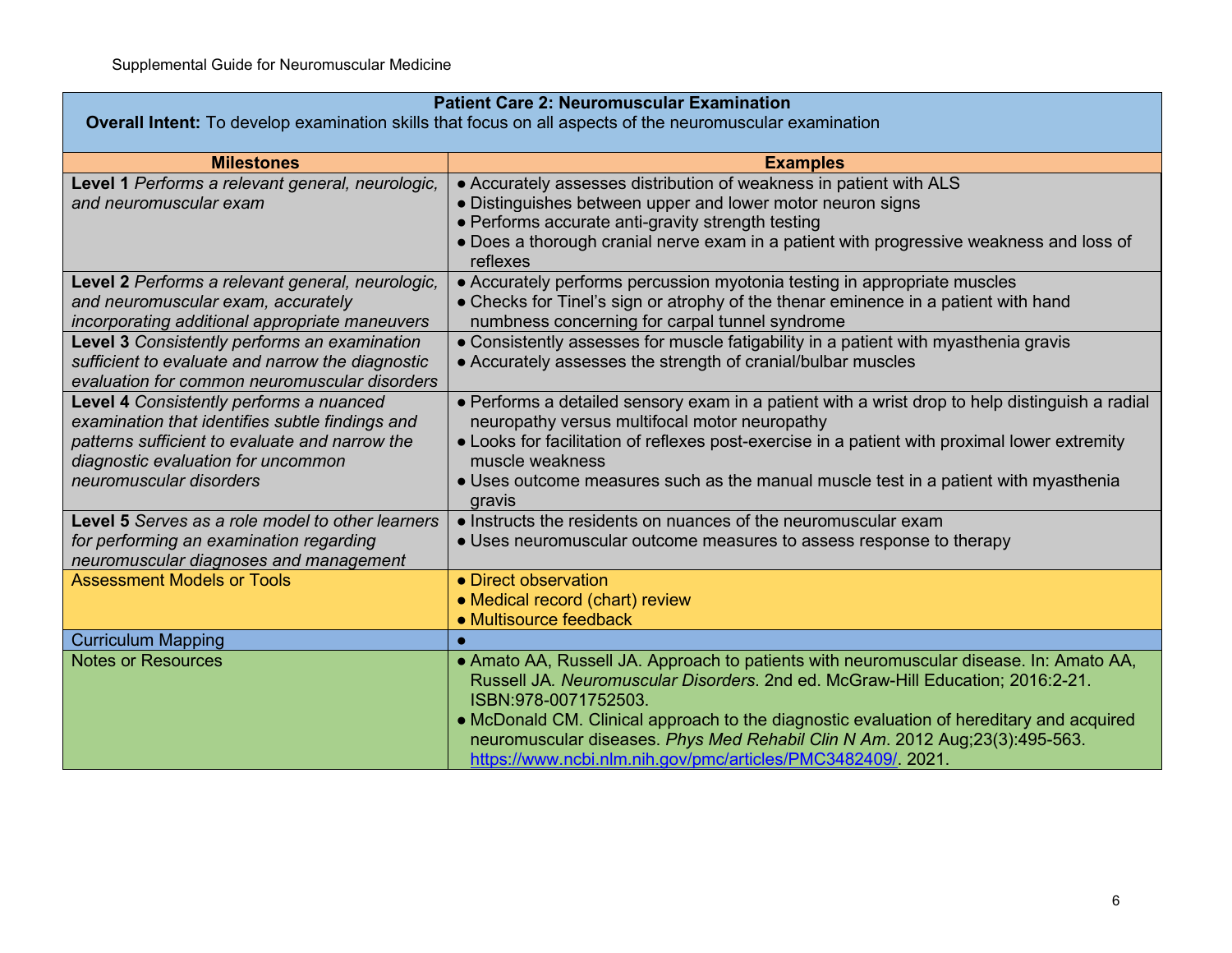| <b>Patient Care 3: Management and Treatment</b><br><b>Overall Intent:</b> To acquire the skills required to manage and treat neuromuscular disorders |                                                                                                                                                                                                                                                                                                                                                                                   |
|------------------------------------------------------------------------------------------------------------------------------------------------------|-----------------------------------------------------------------------------------------------------------------------------------------------------------------------------------------------------------------------------------------------------------------------------------------------------------------------------------------------------------------------------------|
| <b>Milestones</b>                                                                                                                                    | <b>Examples</b>                                                                                                                                                                                                                                                                                                                                                                   |
| Level 1 Identifies treatment options for<br>neuromuscular disorders                                                                                  | • Identifies intravenous immunoglobulin and plasma exchange as a treatment option for<br>patients in myasthenic crisis or Guillain-Barré syndrome<br>• Identifies steroids as a treatment option for myasthenia gravis and chronic inflammatory<br>demyelinating polyneuropathy                                                                                                   |
| Identifies symptoms and complications<br>associated with neuromuscular disorders (pain,<br>joint contractures, fatigue, mood disorders, etc.)        | • Identifies fatigue as one of the symptoms of ALS<br>• Identifies symptoms of mood disorders in patients with chronic neuromuscular disorders                                                                                                                                                                                                                                    |
| Describes assistive technologies and their<br>indications                                                                                            | • Describes ankle foot orthosis as a helpful measure to improve gait in patients with foot<br>drop<br>• Describes a walker and motorized chair as a helpful measure for a neuromuscular<br>weakness affecting mobility                                                                                                                                                            |
| Level 2 Discusses risks and benefits and<br>monitoring plan of treatment options with<br>patients' and patient's families                            | • Initiates management for neuromuscular emergencies and triages patients to appropriate<br>level of care<br>• Discusses treatment options with patient and family members, including<br>immunomodulating and immunosuppressants' risk and benefits                                                                                                                               |
| Employs first-line interventions for symptoms<br>and complications associated with<br>neuromuscular disorders                                        | • Uses neuropathic pain medications to treat pain from polyneuropathy                                                                                                                                                                                                                                                                                                             |
| Recognizes the indications for basic orthotics<br>and mobility aids for patients with<br>neuromuscular disorders                                     | • Recognizes when a neuromuscular condition includes weakness or sensory loss in feet,<br>that a walker, safety/grab bars in the bathroom, and/or a shower chair may be of help                                                                                                                                                                                                   |
| Level 3 Monitors treatment, and recognizes and<br>manages complications of immunomodulating/<br>immunosuppressive and genetic therapies              | • Regularly orders labs to monitor treatment of spinal muscular atrophy patients on<br>nusinersen<br>• Orders meningococcal vaccination for myasthenia gravis patients starting eculizumab<br>• Orders basic blood work to monitor complete blood count and metabolic panel for patients<br>on immunosuppressant therapies<br>• Follows liver panel labs for patients on riluzole |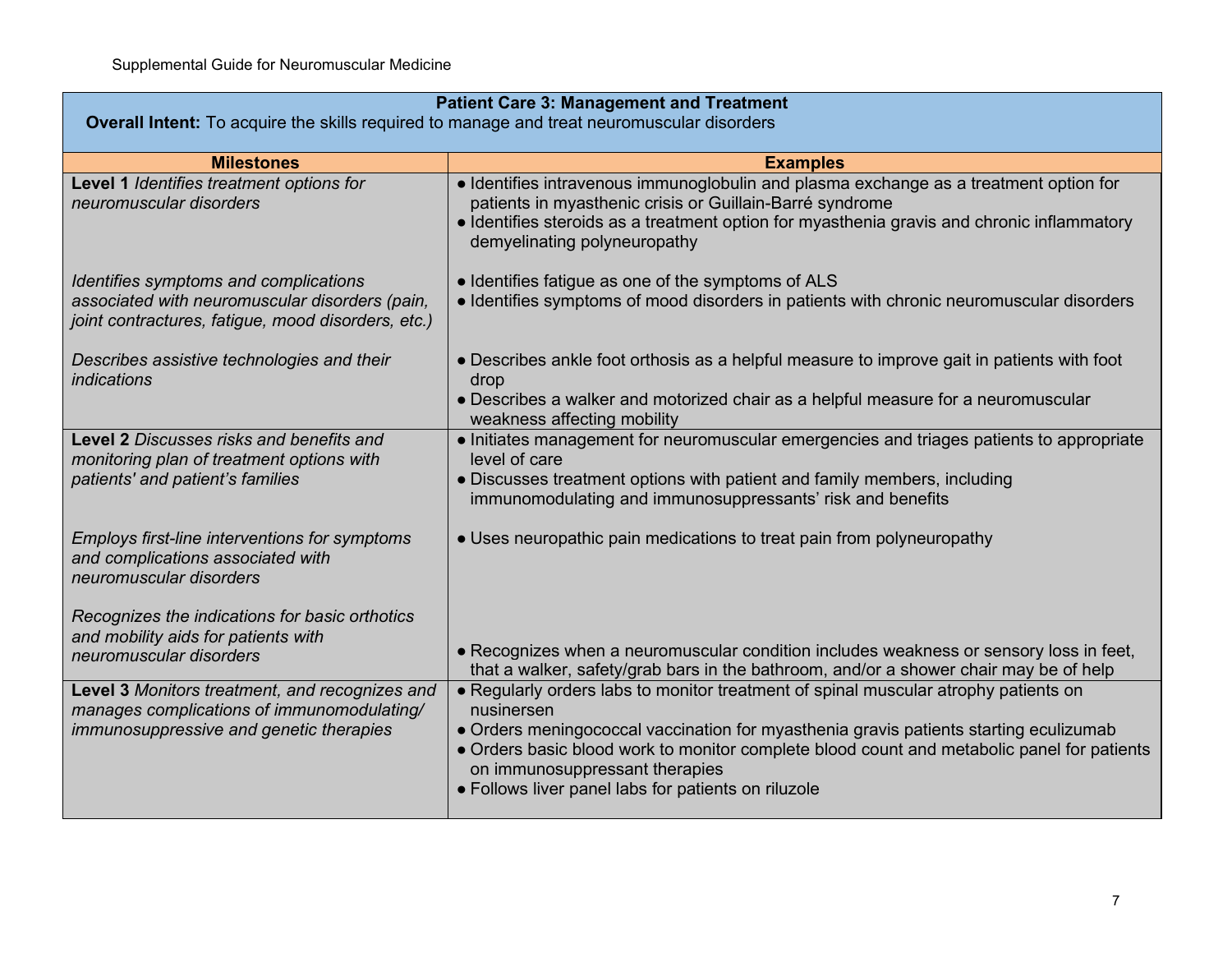| Employs second-line interventions for symptoms<br>and complications associated with                                                            | • Considers botulinum toxin injection for sialorrhea in ALS patients with no response to oral<br>medications, recognizing the risk of exacerbating weakness in nearby muscles                                                                              |
|------------------------------------------------------------------------------------------------------------------------------------------------|------------------------------------------------------------------------------------------------------------------------------------------------------------------------------------------------------------------------------------------------------------|
| neuromuscular disorders and coordinates care<br>with other health care practitioners                                                           | • Informs the primary care physician about medications to avoid in patients with myasthenia<br>gravis                                                                                                                                                      |
|                                                                                                                                                | • Informs primary care physician/cardiologist on avoiding statin use in a patient with<br>necrotizing autoimmune myopathy associated with prior statin use                                                                                                 |
| Prescribes basic orthotics and mobility aids for                                                                                               | • Prescribes ankle-foot-orthoses for patients with foot drop                                                                                                                                                                                               |
| patients with neuromuscular disorders                                                                                                          | • Performs face to face evals to document medical necessity for motorized power chairs<br>• Prescribes home based therapy assessment for evaluating for grab bars, home<br>modifications for increased safety                                              |
| Level 4 Considers clinical trials for patient<br>management                                                                                    | • Refers patients with neuromuscular disorder for clinical trials                                                                                                                                                                                          |
| Independently adapts interventions for<br>symptoms and complications associated with<br>neuromuscular disorders based on patient<br>response   | • Adjusts dose of prednisone in patients with myasthenia gravis independently<br>• Adds additional immunosuppressant medications for a patient with myasthenia gravis not<br>able to be tapered off steroid monotherapy                                    |
| Integrates recommendations for patient needs<br>for a full range of assistive technologies based<br>on impairments, considering barriers,      | • Discusses recommendations for adaptive devices and equipment with physical<br>therapist(s), occupational therapist(s) and physical medicine and rehabilitation colleagues;<br>can order equipment                                                        |
| contraindications, comorbidities, and input from<br>other professionals                                                                        | • Discusses with pulmonologist the indications for specific respiratory devices, including<br>bilevel positive airway pressure (BiPAP) treatment, Trilogy, cough assist, spirometry, or<br>tracheostomy, used to support neuromuscular respiratory failure |
| Level 5 Applies sophisticated knowledge of<br>treatment subtleties and controversies                                                           | • Uses evidence to select one treatment over another for a patient with myasthenia gravis<br>• Discusses clinical trial data with a patient about medications to inform therapeutic decision<br>making                                                     |
| Demonstrates sophisticated knowledge and<br>serves as resource for orthotics, mobility aids,<br>and rehabilitation for neuromuscular disorders | • Develops knowledge of available local companies and resources of durable medical<br>equipment, ALS chapter equipment loan closet, Muscular Dystrophy Association (MDA)<br>local chapter loan closet, orthotics companies                                 |
| <b>Assessment Models or Tools</b>                                                                                                              | • Direct observation                                                                                                                                                                                                                                       |
|                                                                                                                                                | • Medical record (chart) review<br>• Multisource feedback                                                                                                                                                                                                  |
|                                                                                                                                                | • Self-assessment exams                                                                                                                                                                                                                                    |
| <b>Curriculum Mapping</b>                                                                                                                      |                                                                                                                                                                                                                                                            |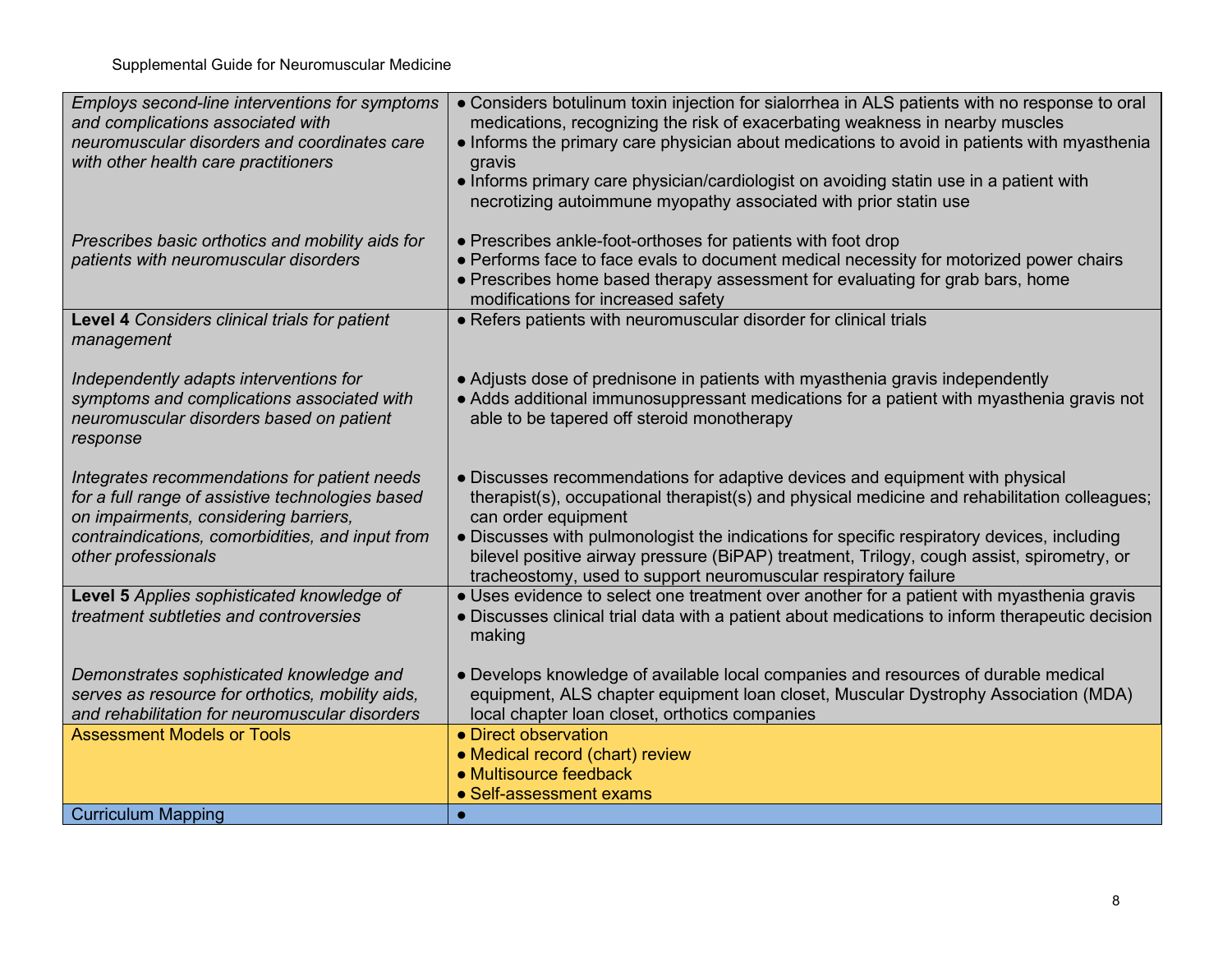| <b>Notes or Resources</b> | • American Academy of Neurology (AAN). Practice Advisory: Thymectomy for Myasthenia        |
|---------------------------|--------------------------------------------------------------------------------------------|
|                           | Gravis (Practice Parameter Updated).                                                       |
|                           | https://www.aan.com/Guidelines/home/GuidelineDetail/993. 2021.                             |
|                           | • Finkel RS, Mercuri E, Meyer OH, et al. Diagnosis and management of spinal muscular       |
|                           | atrophy: Part 2: Pulmonary and acute care; medications; supplementals and                  |
|                           | immunizations; other organ systems; and ethics. Neuromuscul Disord. 2018;28(3):197-        |
|                           | 207. https://www.sciencedirect.com/science/article/pii/S0960896617312907?via%3Dihub.       |
|                           | 2021.                                                                                      |
|                           | • Mercuri E, Finkel RS, Mutoni F, et al. Diagnosis and management of spinal muscular       |
|                           | atrophy: Part 1: Recommendations for diagnosis, rehabilitation, orthopedic and nutritional |
|                           | care. Neuromuscul Disord. 2018;28(2):103-115.                                              |
|                           | https://www.sciencedirect.com/science/article/pii/S0960896617312841?via%3Dihub.            |
|                           | 2021.                                                                                      |
|                           | • Myotonic Dystrophy Foundation. Consensus-based Care Recommendations for Children         |
|                           | with Myotonic Dystrophy Type 1.                                                            |
|                           | https://www.myotonic.org/sites/default/files/pages/program/MDF 2018 CareConsideratio       |
|                           | nsChildhoodDM1.pdf. 2021.                                                                  |
|                           | • Myotonic Dystrophy Foundation. Myotonic Dystrophy: Toolkits & Publications.              |
|                           | https://www.myotonic.org/toolkits-publications. 2021.                                      |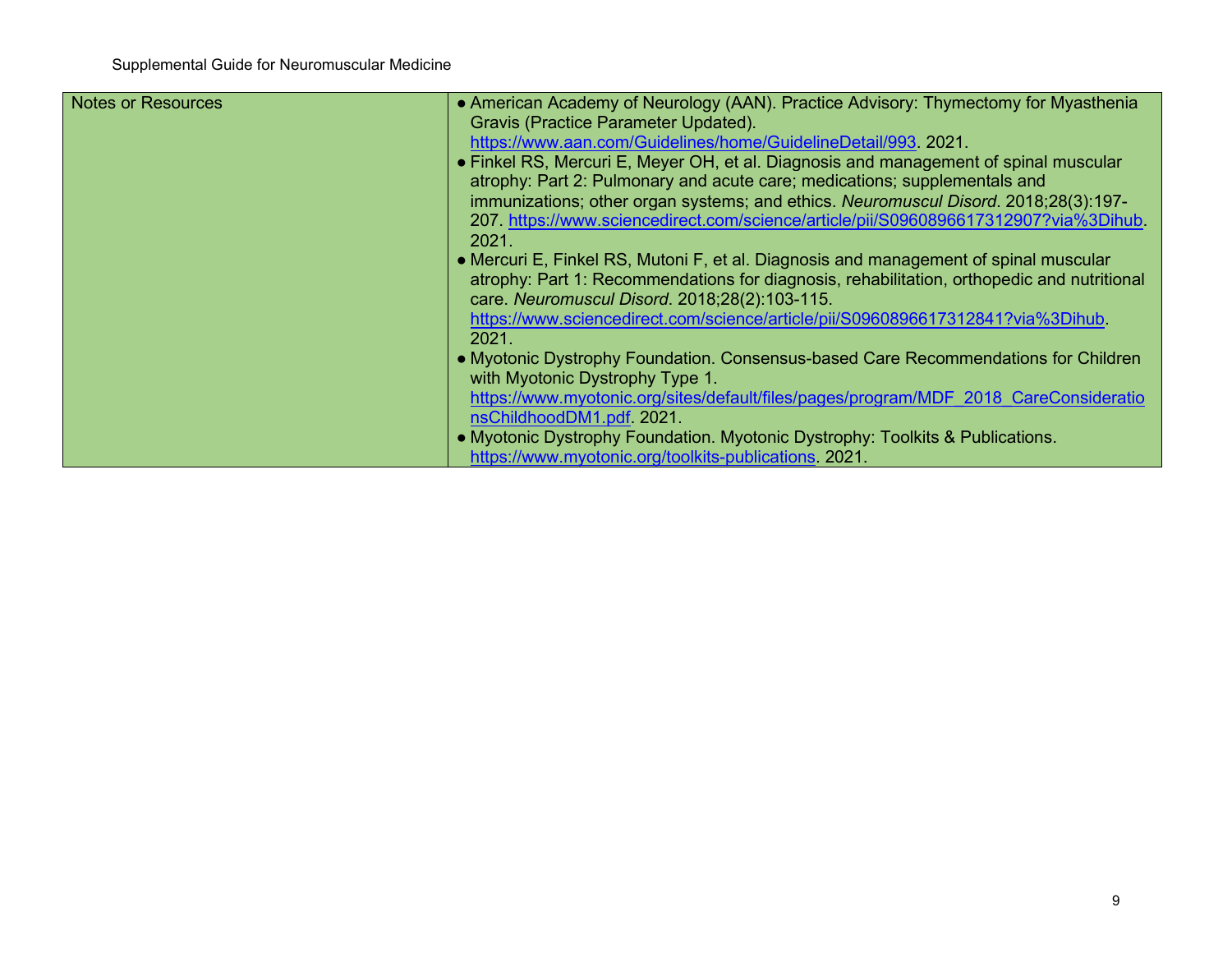| <b>Patient Care 4: Nerve Conduction Studies</b>                                                                                                                  |                                                                                                                                                                                                                                                                                                                                      |  |  |
|------------------------------------------------------------------------------------------------------------------------------------------------------------------|--------------------------------------------------------------------------------------------------------------------------------------------------------------------------------------------------------------------------------------------------------------------------------------------------------------------------------------|--|--|
|                                                                                                                                                                  | <b>Overall Intent:</b> To acquire the skills required to perform and interpret nerve conduction studies                                                                                                                                                                                                                              |  |  |
| <b>Milestones</b>                                                                                                                                                | <b>Examples</b>                                                                                                                                                                                                                                                                                                                      |  |  |
| Level 1 Applies knowledge of peripheral nerve<br>anatomy in the performance of nerve conduction<br>studies                                                       | • Applies principles of electrical safety to the performance of nerve conduction studies<br>• Understands proper patient positioning, electrode placement, and stimulation sites<br>• Knows the appropriate timing of nerve conduction studies; allows for Wallerian<br>degeneration to complete                                     |  |  |
| Formulates basic nerve conduction studies plan<br>for specific, common clinical presentations                                                                    | • Chooses to perform sensitive comparative studies in a patient with clinical symptoms<br>suggestive of carpal tunnel syndrome                                                                                                                                                                                                       |  |  |
| Level 2 Performs and interprets common motor<br>and sensory nerve conduction studies, and late<br>response studies (e.g., F-waves, H-reflexes)                   | • Ensures supramaximal response during nerve conduction studies, while monitoring<br>patient comfort<br>• Recognizes low motor amplitudes with preserved sensory amplitudes in root disease<br>• Recognizes prolonged/absent F waves as being common in early acute inflammatory<br>demyelinating polyradiculopathy                  |  |  |
| Identifies technical artifacts in the interpretation<br>of nerve conduction studies                                                                              | • Troubleshoots 60 Hz artifact due to nearby electrical generators                                                                                                                                                                                                                                                                   |  |  |
| Level 3 Performs and interprets neuromuscular<br>junction testing (e.g., repetitive stimulation<br>study)                                                        | • Modifies the study to accommodate unique patient factors or tolerance<br>• Identifies a Martin Gruber anastomosis in a patient with an ulnar "conduction block" in the<br>forearm, but no clinical weakness<br>• Attempts to elicit post-exercise facilitation in a patient with diffusely low compound muscle<br>action potential |  |  |
| Recognizes common anatomical variants in the<br>interpretation of nerve conduction studies                                                                       | • Identifies movement artifact in patients undergoing repetitive nerve stimulation                                                                                                                                                                                                                                                   |  |  |
| Level 4 Performs and interprets uncommon<br>motor and sensory nerve conduction studies,<br>including cranial nerve testing (e.g., blink reflex,<br>facial nerve) | • Accurately localizes focal demyelination with inching studies<br>• Localizes lesions of the facial nerve, trigeminal nerve, mid-pontine, and medullary lesions<br>by performing blink responses                                                                                                                                    |  |  |
| Recognizes performance quality and<br>inconsistencies of nerve conduction studies                                                                                | • Participates in electrodiagnostic quality assurance practices                                                                                                                                                                                                                                                                      |  |  |
| Level 5 Performs and interprets special nerve<br>conduction studies procedures (e.g., near nerve<br>testing, phrenic nerve testing)                              | • Accurately performs phrenic nerve conductions                                                                                                                                                                                                                                                                                      |  |  |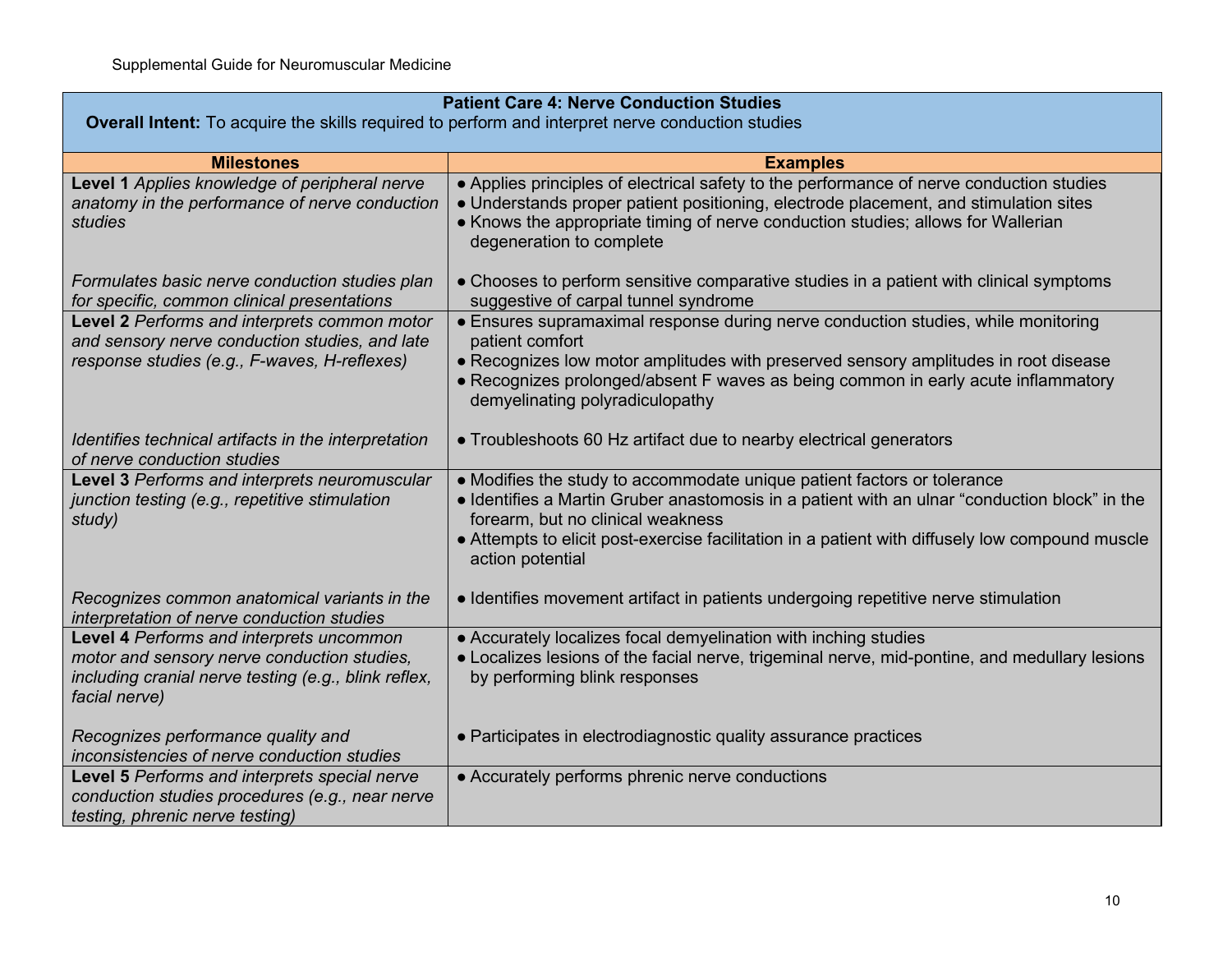| Recognizes uncommon anatomical variants in<br>the interpretation of nerve conduction studies | • Identifies a Riche-Cannieu anastomosis in a patient with a low median motor response<br>and normal thenar strength/bulk                                                                        |
|----------------------------------------------------------------------------------------------|--------------------------------------------------------------------------------------------------------------------------------------------------------------------------------------------------|
| <b>Assessment Models or Tools</b>                                                            | • Direct observation<br>• Medical record (chart) review<br>• Multisource feedback<br>• Practical examinations<br>• Review of patient reports                                                     |
| <b>Curriculum Mapping</b>                                                                    |                                                                                                                                                                                                  |
| <b>Notes or Resources</b>                                                                    | • Preston D, Shapiro B. Electromyography and Neuromuscular Disorders: Clinical-<br>Electrophysiologic-Ultrasound Correlations. 4th ed. Philadelphia, PA: Elsevier; 2021.<br>ISBN:978-0323661805. |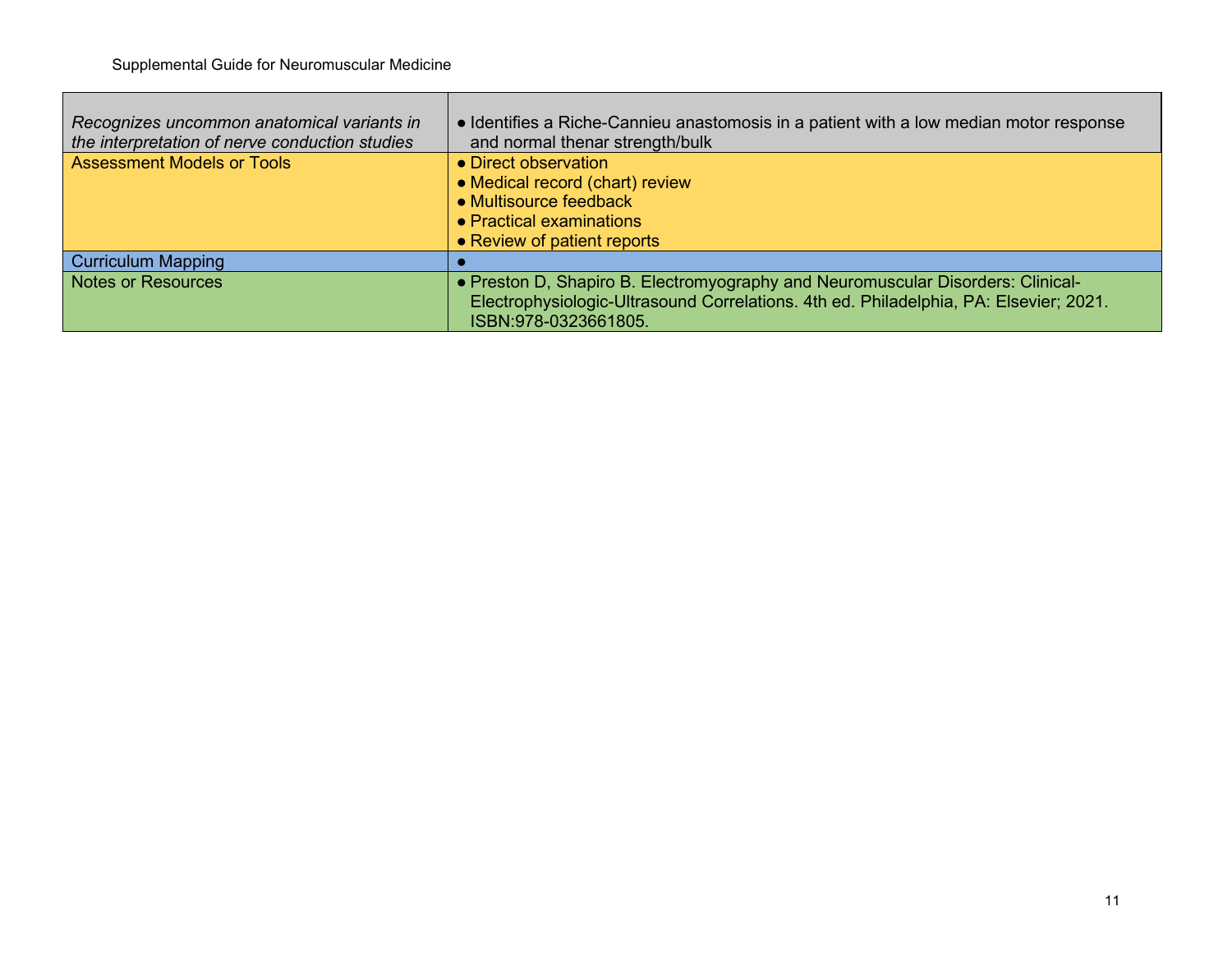| <b>Patient Care 5: Electromyography (EMG)</b>                                                                                      |                                                                                                                                                                                                                                                                                                                           |  |
|------------------------------------------------------------------------------------------------------------------------------------|---------------------------------------------------------------------------------------------------------------------------------------------------------------------------------------------------------------------------------------------------------------------------------------------------------------------------|--|
|                                                                                                                                    | <b>Overall Intent:</b> To acquire the skills required to perform and interpret needle electromyography                                                                                                                                                                                                                    |  |
| <b>Milestones</b>                                                                                                                  | <b>Examples</b>                                                                                                                                                                                                                                                                                                           |  |
| Level 1 Applies knowledge of nerve and muscle<br>anatomy in the study design and performance of<br>EMG (e.g., muscle localization) | • Demonstrates knowledge of needle insertion sites based on their relation to anatomical<br>landmarks<br>• Avoids blood vessels and other structures during needle electrode placement<br>• Formulates a strategy of muscles to sample based on the reason for referral                                                   |  |
| Explains the procedure to patients' and patient's<br>families                                                                      | • Uses simple language to counsel patients on what to expect during the procedure                                                                                                                                                                                                                                         |  |
| Describes nerve physiology and instrumentation<br>involved in electromyography                                                     | • Recognizes different EMG needle sizes and when to use each                                                                                                                                                                                                                                                              |  |
| Level 2 Performs EMG of commonly sampled<br>muscles                                                                                | • Performs needle examination of the deltoid<br>• Elicits and accurately identifies various spontaneous discharges<br>• Alters filters, sweep speed, and gain appropriately<br>• Selects muscles representative of each cervical myotome on needle EMG in a patient<br>with symptoms suggestive of cervical radiculopathy |  |
| Monitors patient comfort during the procedure                                                                                      | • Recognizes endplate spikes and moves the needle electrode to another location<br>• Uses isometric muscle contraction to obtain volitional motor units                                                                                                                                                                   |  |
| Distinguishes normal from abnormal<br>electrodiagnostic findings with guidance and<br>recognizes artifacts                         | • Distinguishes fibrillation potentials from normal motor unit action potentials                                                                                                                                                                                                                                          |  |
| Level 3 Performs EMG of uncommonly sampled<br>muscles                                                                              | • Chooses an appropriate number of muscles to sample to answer adequately localize the<br>pathology                                                                                                                                                                                                                       |  |
| Modifies the procedure for challenging or high-<br>risk patients                                                                   | • Understands the high-risk muscles for patients on therapeutic anticoagulation and<br>modifies the testing protocol if necessary<br>• Understands the high risk of EMG study in the setting of local infection/open<br>wounds/nearby recent surgical site/lymphedema                                                     |  |
| Independently interprets abnormal<br>electrodiagnostic findings and troubleshoots<br>artifacts                                     | • Accurately prepares written electrodiagnostic reports at the conclusion of a technically<br>complex study                                                                                                                                                                                                               |  |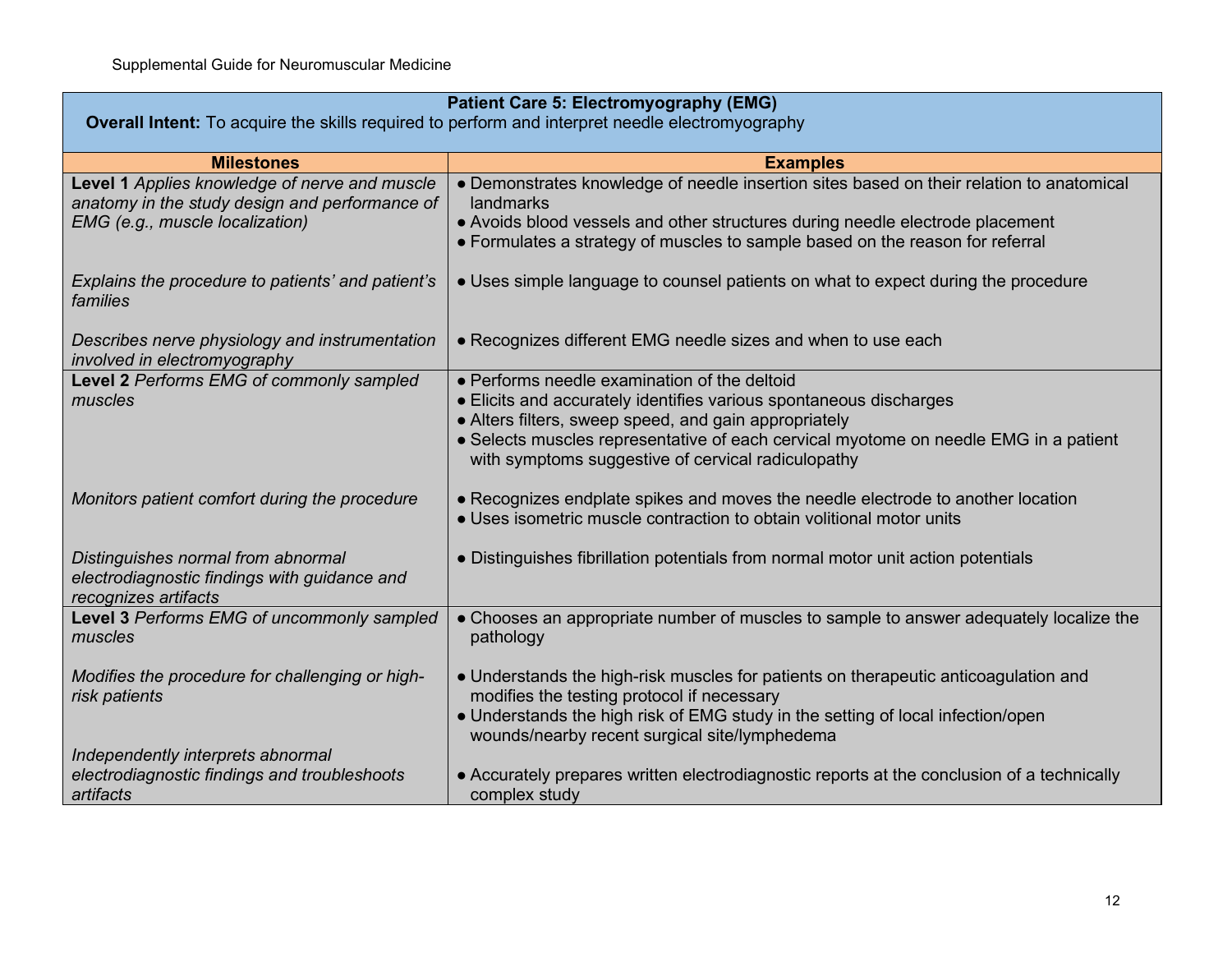| Level 4 Performs EMG of cranial nerve<br>innervated muscles (e.g., tongue)                                 | • Examines the mentalis, frontalis and genioglossus in a patient suspected of having motor<br>neuron disease                                    |
|------------------------------------------------------------------------------------------------------------|-------------------------------------------------------------------------------------------------------------------------------------------------|
| Proactively organizes and efficiently completes<br>procedure to optimize diagnostic yield in               | • Prioritizes muscle selection in a pediatric patient or patient with pain<br>• Examines weak muscles first on EMG                              |
| challenging or high-risk patients                                                                          | • Uses noxious stimulation to activate voluntary motor units in an obtunded patient                                                             |
| Interprets uncommon EMG findings and<br>patterns of unique disorders and modifies the<br>study accordingly | • Differentiates myokymia from myotonia and complex repetitive discharges                                                                       |
| Level 5 Performs and interprets special EMG<br>procedures (e.g., single fiber EMG, quantitative            | • Interprets and obtains adequate number of muscle pairs during single-fiber study<br>• Verifies the quality of the single fiber EMG recordings |
| <b>EMG</b> studies)                                                                                        | • Uses quantitative motor unit analysis                                                                                                         |
| Performs and interprets EMG of rarely sampled<br>muscles (e.g., diaphragm)                                 | • Performs laryngeal, anal sphincter, and/or diaphragmatic EMG                                                                                  |
| <b>Assessment Models or Tools</b>                                                                          | • Direct observation                                                                                                                            |
|                                                                                                            | • Medical record (chart) review<br>• Multisource feedback                                                                                       |
|                                                                                                            | • Practical examinations                                                                                                                        |
|                                                                                                            | • Review of patient reports                                                                                                                     |
| <b>Curriculum Mapping</b>                                                                                  |                                                                                                                                                 |
| <b>Notes or Resources</b>                                                                                  | • Aminoff MJ. Aminoff's Electrodiagnosis in Clinical Neurology. 6th ed. Elsevier Saunders;<br>2014. ISBN:978-1455703081.                        |
|                                                                                                            | • Preston D, Shapiro B. Electromyography and Neuromuscular Disorders: Clinical-                                                                 |
|                                                                                                            | Electrophysiologic-Ultrasound Correlations. 4th ed. Philadelphia, PA: Elsevier; 2021.<br>ISBN:978-0323661805.                                   |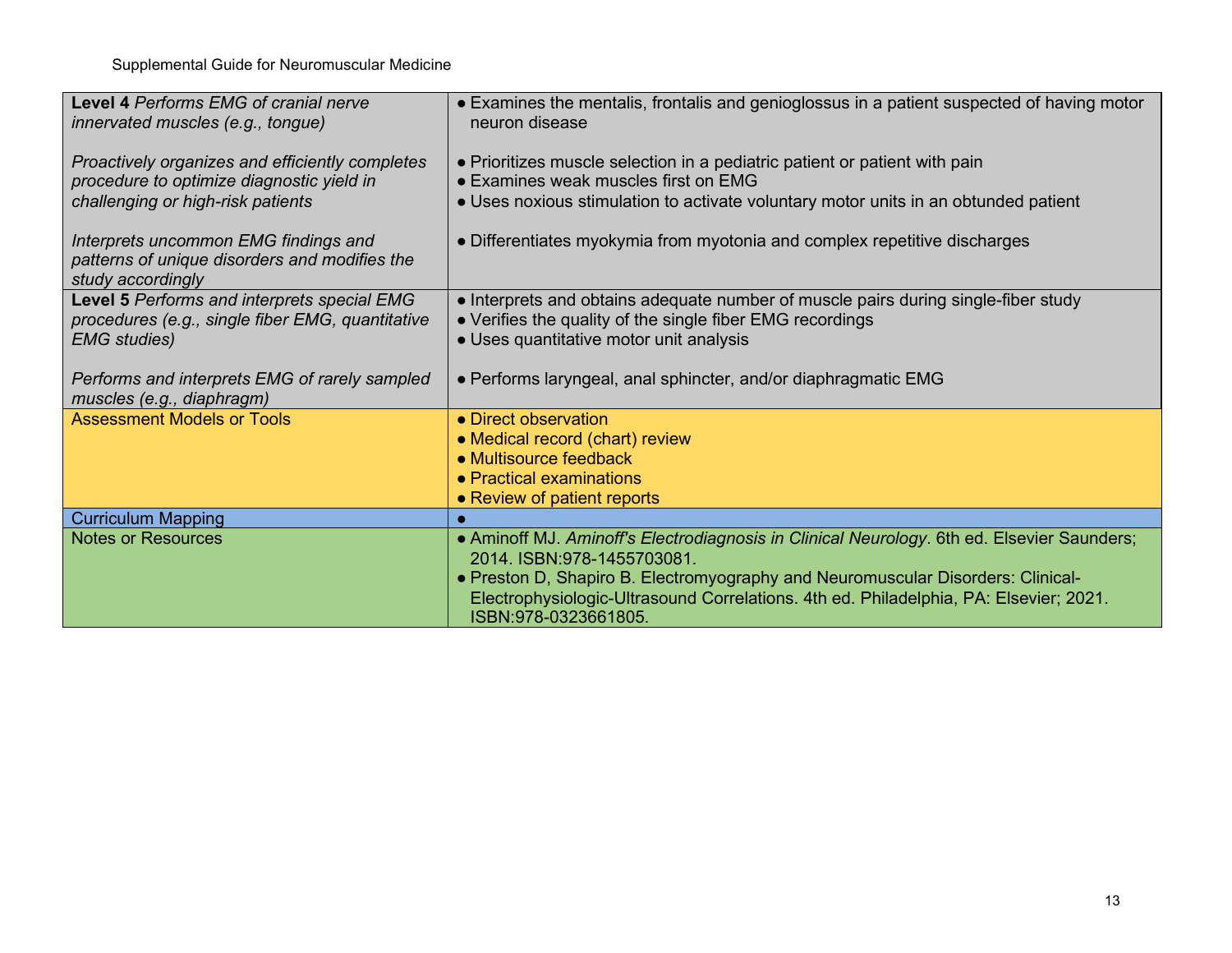| <b>Patient Care 6: Anterior Horn Cell Disorders</b>                                                          |                                                                                                                                                                                                                                                                                                                                                                                                                    |
|--------------------------------------------------------------------------------------------------------------|--------------------------------------------------------------------------------------------------------------------------------------------------------------------------------------------------------------------------------------------------------------------------------------------------------------------------------------------------------------------------------------------------------------------|
| Overall Intent: To diagnose and manage anterior horn cell disorders and their complications                  |                                                                                                                                                                                                                                                                                                                                                                                                                    |
| <b>Milestones</b>                                                                                            | <b>Examples</b>                                                                                                                                                                                                                                                                                                                                                                                                    |
| Level 1 Recognizes signs and symptoms that<br>should prompt consideration of anterior horn cell<br>disorders | • Considers anterior horn cell disorders in a patient who presents with single limb weakness<br>• Recognizes hyperreflexia in a patient with foot drop as concerning for ALS                                                                                                                                                                                                                                       |
| Recognizes when electrodiagnostic and<br>serologic testing is indicated                                      | • Considers spinal muscular atrophy genetic testing for a baby with hypotonia and normal<br>intellectual development<br>• Considers electrodiagnostic testing in a patient with weakness and atrophy                                                                                                                                                                                                               |
| Recognizes common anterior horn cell disorders<br>and complications                                          | • Recognizes morning headaches and non-restful sleep as signs of neuromuscular<br>respiratory weakness<br>• Recognizes coughing or clearing throat as early signs of dysphagia due to neuromuscular<br>weakness                                                                                                                                                                                                    |
| Level 2 Diagnoses anterior horn cell disorders                                                               | • Diagnoses a patient with generalized weakness, hyperreflexia and fasciculations with<br>probable ALS<br>• Uses signs of lower motor neuron dysfunction in a floppy infant to diagnose probable<br>spinal muscular atrophy                                                                                                                                                                                        |
| Incorporates results of electrodiagnostic and<br>serologic testing in context of clinical<br>presentation    | • Diagnoses a patient with spinal-bulbar muscular atrophy (Kennedy's disease) based on<br>clinical exam, EMG findings, and genetic results<br>• Diagnoses of ALS in a patient with slurred speech, tongue atrophy, and widespread<br>denervation on EMG                                                                                                                                                            |
| Manages anterior horn cell disorders and<br>complications, with direct supervision                           | • Monitors respiratory function in a patient with ALS<br>• Monitors weight loss to assist with discussions of non-oral enteral feeding options                                                                                                                                                                                                                                                                     |
| Level 3 Distinguishes anterior horn cell<br>disorders from mimics                                            | • Identifies multifocal motor neuropathy in a patient presenting muscle atrophy<br>fasciculations and positive conduction block on nerve conduction studies<br>• Identifies spastic dysarthria versus flaccid to distinguish between ALS and myasthenia<br>gravis<br>• Recognizes subtle ocular weakness as a sign more consistent with myasthenia gravis<br>than ALS in a patient presenting with bulbar weakness |
| Orders and incorporates additional testing,<br>including routine genetic testing, to distinguish             | • Orders serum ganglioside-monosialic acid (GM1) antibody testing to distinguish limb<br>onset ALS versus multifocal motor neuropathy                                                                                                                                                                                                                                                                              |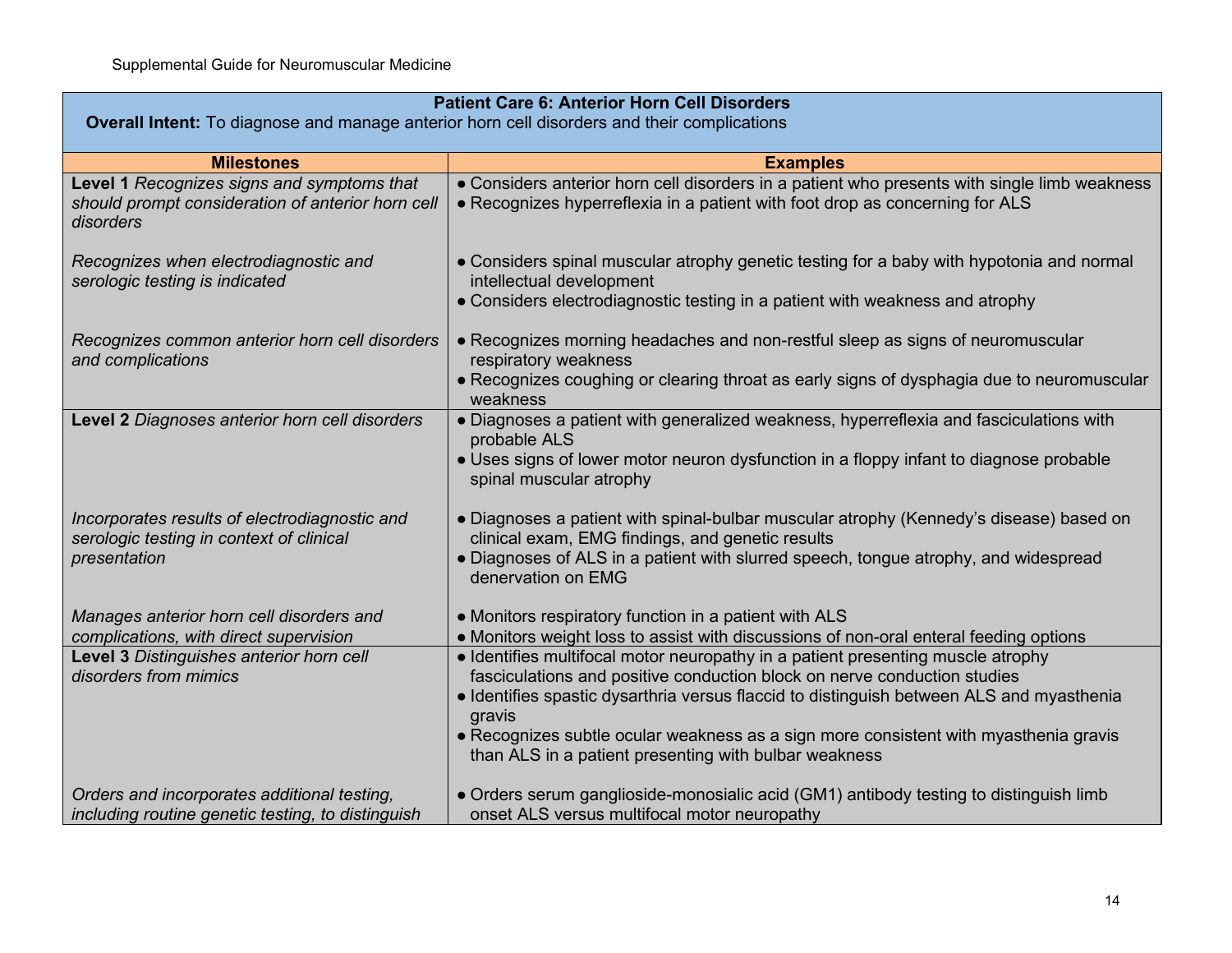| anterior horn cell disorder from mimics and co-                                | • Orders acetylcholine receptor (AChR) and musk antibody tests to distinguish myasthenia                                                       |
|--------------------------------------------------------------------------------|------------------------------------------------------------------------------------------------------------------------------------------------|
| existing disease                                                               | gravis from motor neuron disease in patients with dysarthria                                                                                   |
|                                                                                | • Samples bulbar and thoracic muscles to help distinguish structural spine disease from<br><b>ALS</b>                                          |
| Manages anterior horn cell disorders and                                       | • Manages pseudo-bulbar affect and offers appropriate treatment                                                                                |
| complications, with indirect supervision                                       | • Refers patients to pulmonologist and orthopedics specialist appropriately                                                                    |
|                                                                                | • Manages secretions in ALS patients                                                                                                           |
| Level 4 Diagnoses atypical anterior horn cell                                  | · Diagnoses spinal-bulbar muscular atrophy based on genetic testing in a patient with a                                                        |
| disorders, including within the context of other                               | gynecomastia and lower motor neuron signs                                                                                                      |
| neurodegenerative conditions                                                   | • Diagnoses ALS in a patient with frontotemporal dementia and Parkinson's disease                                                              |
|                                                                                |                                                                                                                                                |
| Continuously evaluates accuracy of anterior                                    | • Pursues further genetic testing in a patient with suspected spinal muscular atrophy who                                                      |
| horn cell diagnosis                                                            | has negative standard spinal muscular atrophy testing<br>• Recognizes that decremental response on repetitive nerve stimulation can be seen in |
|                                                                                | motor neuron diseases and considers repeat EMG as it progresses                                                                                |
|                                                                                | • Orders serum copper level in patients with lower motor neuron syndrome and history of                                                        |
|                                                                                | bariatric surgery                                                                                                                              |
|                                                                                |                                                                                                                                                |
| Independently manages common anterior horn                                     | • Obtains speech therapy, physical therapy, and occupational therapy for activities of daily                                                   |
| cell disorders and complications with the<br>interdisciplinary team, as needed | living and communication needs<br>• Obtains consult for a patient needing tube feeding                                                         |
|                                                                                | • Prescribes non-invasive ventilation in a patient with reduced vital capacity                                                                 |
| Level 5 Engages in scholarly activity (e.g.,                                   | • Gives journal club on spinal muscular atrophy treatment trials and ALS treatment trials                                                      |
| teaching, research) in anterior horn cell                                      | • Gives up-to-date presentations on most recent advances in motor neuron disease                                                               |
| disorders                                                                      | theories, management, and treatments under investigation                                                                                       |
|                                                                                |                                                                                                                                                |
| Independently manages atypical anterior horn                                   | • Independently and effectively leads multidisciplinary team, including occupation and                                                         |
| cell disorders and complications with the                                      | physical therapists, respiratory therapists, nurses, social workers, pulmonologist, and                                                        |
| interdisciplinary team                                                         | orthopedic specialists, caring for patient                                                                                                     |
| <b>Assessment Models or Tools</b>                                              | • Direct observation                                                                                                                           |
|                                                                                | • Medical record (chart) review                                                                                                                |
|                                                                                | • Multisource feedback                                                                                                                         |
|                                                                                | • Self-assessment exams                                                                                                                        |
| <b>Curriculum Mapping</b>                                                      |                                                                                                                                                |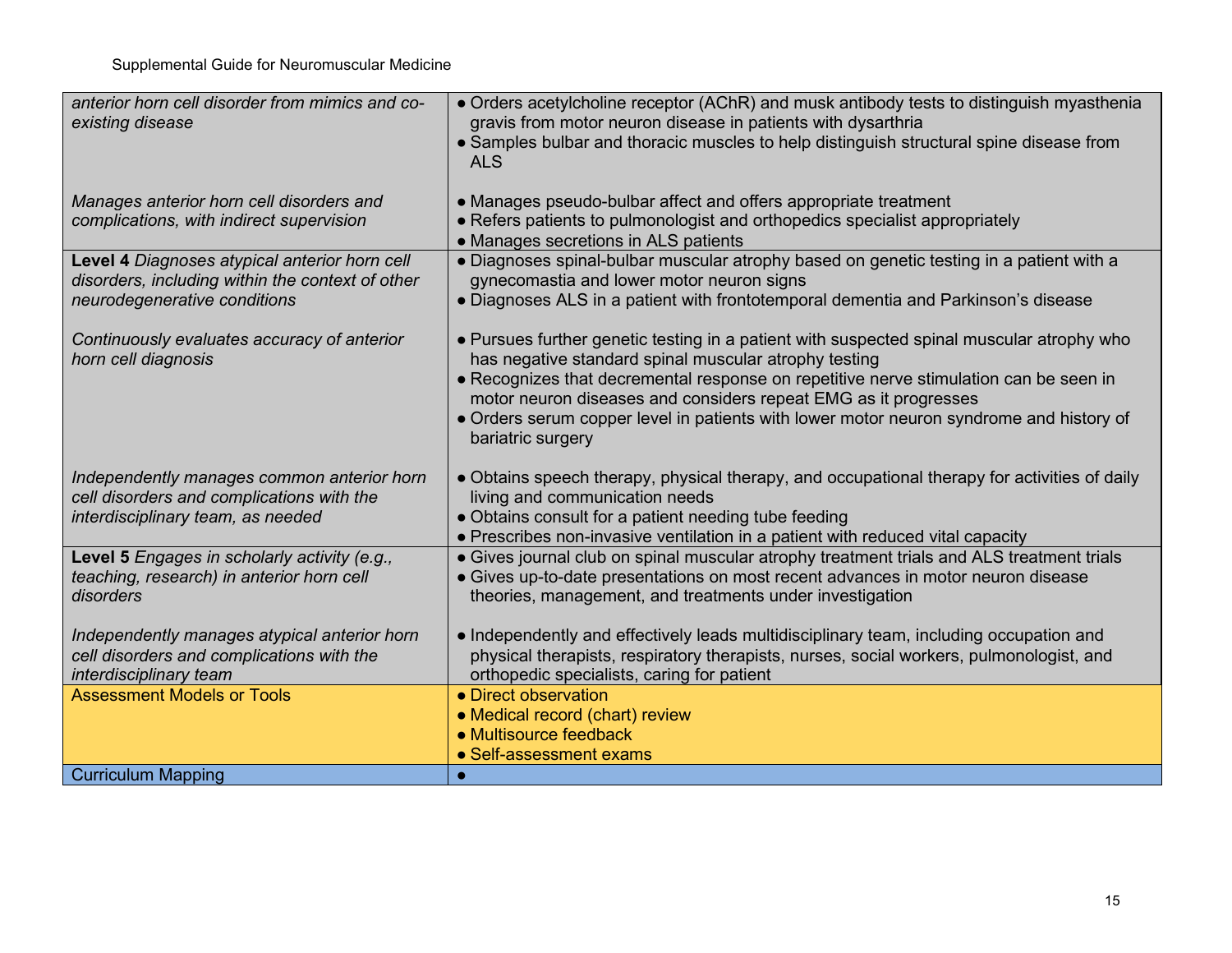| <b>Notes or Resources</b> | • AAN. Update: The Care of the Patient with Amyotrophic Lateral Sclerosis:                   |
|---------------------------|----------------------------------------------------------------------------------------------|
|                           | Multidisciplinary Care, Symptom Management, and Cognitive/Behavioral Impairment.             |
|                           | https://www.aan.com/Guidelines/home/GuidelineDetail/371. 2021.                               |
|                           | • Cure SMA. Mission and Values. https://www.curesma.org/mission-and-                         |
|                           | values/?gclid=CiwKCAiwvMgDBhB8EiwA2iSmPIldR9YmtYvyBiun3tNNG3nVa9y-                           |
|                           | hOa6D7OjJn2jiDEIOtXk6Uj3sRoCKgIQAvD BwE. 2021.                                               |
|                           | • Miller RG, Jackson CE, Kasarskis EJ, et al. Practice parameter updated: The care of the    |
|                           | patient with amyotrophic lateral sclerosis: Drug, nutritional, and respiratory therapies (an |
|                           | evidence-based review): Report of the Quality Standards Subcommittee of the American         |
|                           | Academy of Neurology. Neurology. 2009;73(15):1218-1226.                                      |
|                           | https://n.neurology.org/content/73/15/1218. 2021.                                            |
|                           | • Miller RG, Jackson CE, Kasarskis EJ, et al. Practice parameter update: The care of the     |
|                           | patient with amyotrophic lateral sclerosis: Multidisciplinary care, symptom management,      |
|                           | and cognitive/behavioral impairment (an evidence-based review): Report of the Quality        |
|                           | Standards Subcommittee of the American Academy of Neurology. Neurology.                      |
|                           | 2009;73(15):1227-1233. https://n.neurology.org/content/73/15/1227.long. 2021.                |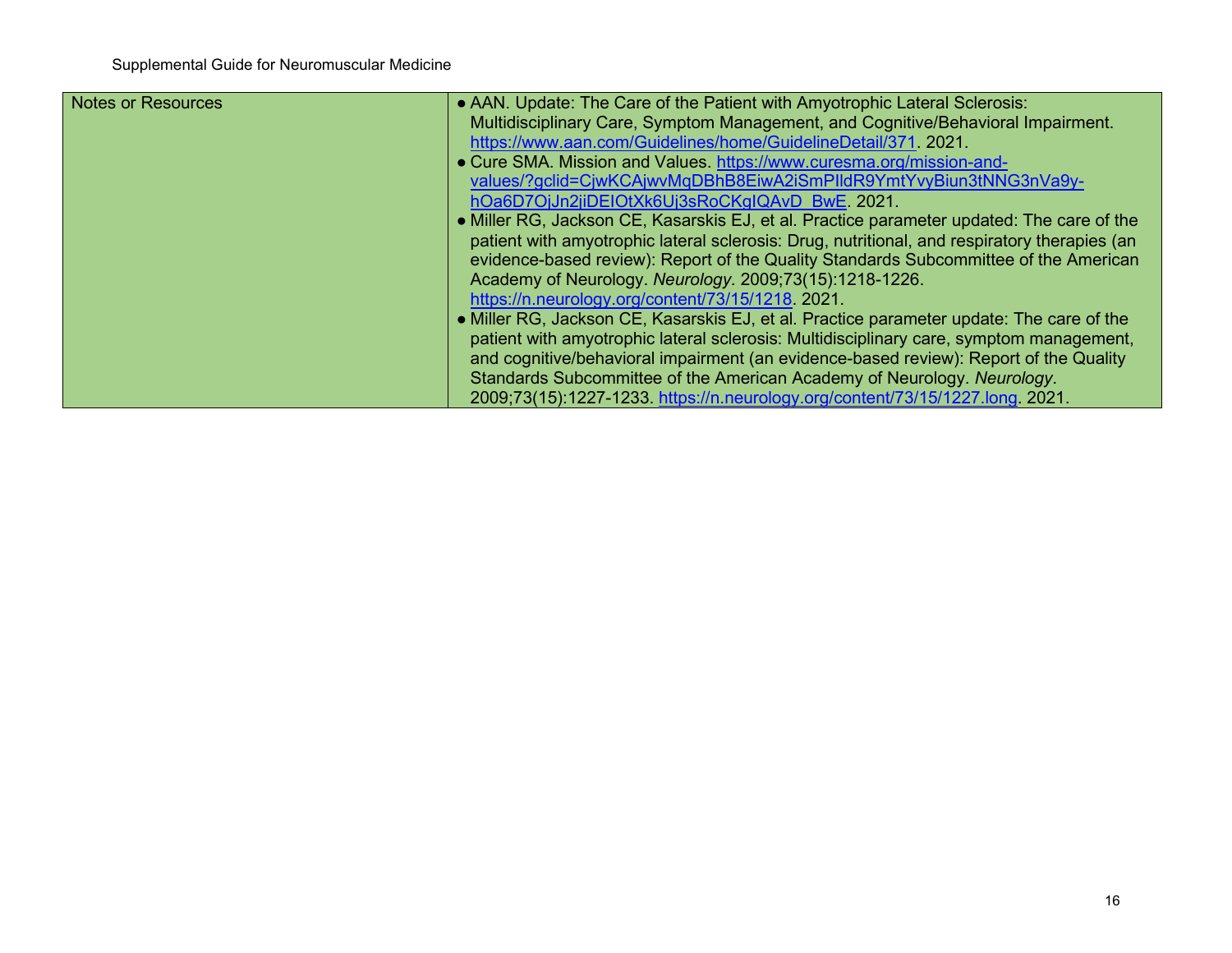| <b>Patient Care 7: Root, Plexus, and Nerve Disorders</b>                                                                                                                                                                              |                                                                                                                                                                                                                                                                                                                                                                                                                             |
|---------------------------------------------------------------------------------------------------------------------------------------------------------------------------------------------------------------------------------------|-----------------------------------------------------------------------------------------------------------------------------------------------------------------------------------------------------------------------------------------------------------------------------------------------------------------------------------------------------------------------------------------------------------------------------|
| Overall Intent: To acquire the skills required for diagnosis and management of root, plexus, and nerve disorders                                                                                                                      |                                                                                                                                                                                                                                                                                                                                                                                                                             |
| <b>Milestones</b>                                                                                                                                                                                                                     | <b>Examples</b>                                                                                                                                                                                                                                                                                                                                                                                                             |
| Level 1 Recognizes common presentations of<br>nerve root, plexus, and peripheral nerve<br>disorders                                                                                                                                   | • Considers carpal tunnel syndrome and ulnar neuropathy at the elbow in a patient<br>presenting with hand pain and numbness<br>• Recognizes that numbness in hands before shins in indicative of a non-length dependent<br>neuropathy<br>• Recognizes clinical patterns that differentiate length dependent neuropathy versus<br>brachial plexopathy versus radiculopathy                                                   |
| Recognizes when electrodiagnostic, serologic<br>and genetic testing is indicated                                                                                                                                                      | • Uses electrodiagnostic testing to localize a peripheral nervous system disease<br>• Recognizes the need for genetic testing in a neuropathy patient with positive family history<br>and pes cavus on examination                                                                                                                                                                                                          |
| Recognizes common peripheral nerve disorder<br>emergencies (e.g., Guillain Barre Syndrome)                                                                                                                                            | • Includes Guillain-Barré syndrome in the differential diagnosis of a rapidly progressive<br>ascending paralysis<br>• Recognizes the need for hospitalization of patient with Guillain-Barré syndrome to monitor<br>respiratory function                                                                                                                                                                                    |
| Level 2 Diagnoses common nerve root, plexus,                                                                                                                                                                                          | • Localizes common entrapment neuropathies                                                                                                                                                                                                                                                                                                                                                                                  |
| and peripheral nerve disorders                                                                                                                                                                                                        | • Diagnoses diabetic length-dependent neuropathy and diabetic amyotrophy                                                                                                                                                                                                                                                                                                                                                    |
| Incorporates results of electrodiagnostic,<br>serologic and genetic testing in context of<br>clinical presentation                                                                                                                    | • Incorporates EMG findings in determining localization of a nerve lesion<br>• Incorporates Charcot-Marie-Tooth testing in determining etiology of a suspected genetic<br>neuropathy<br>• Correctly attributes mildly slowed conduction velocity to axon loss in a patient with clinical<br>length-dependent neuropathy                                                                                                     |
| Manages patients with common nerve root,<br>plexus, and peripheral nerve disorders<br>(e.g., Guillain Barre Syndrome) under direct<br>supervision<br>Level 3 Diagnoses uncommon nerve root,<br>plexus, and peripheral nerve disorders | • Checks negative inspiratory force and vital capacity on patient with Guillain-Barré<br>syndrome<br>• Manages neuropathic pain of a peripheral neuropathy<br>• Manages orthotics, wrist splints, and arm slings for neuropathies<br>• Diagnoses mononeuritis multiplex<br>• Diagnoses sensory neuronopathy/ganglionopathy<br>• Diagnoses lower trunk plexopathy following sternotomy<br>• Diagnoses lumbosacral plexopathy |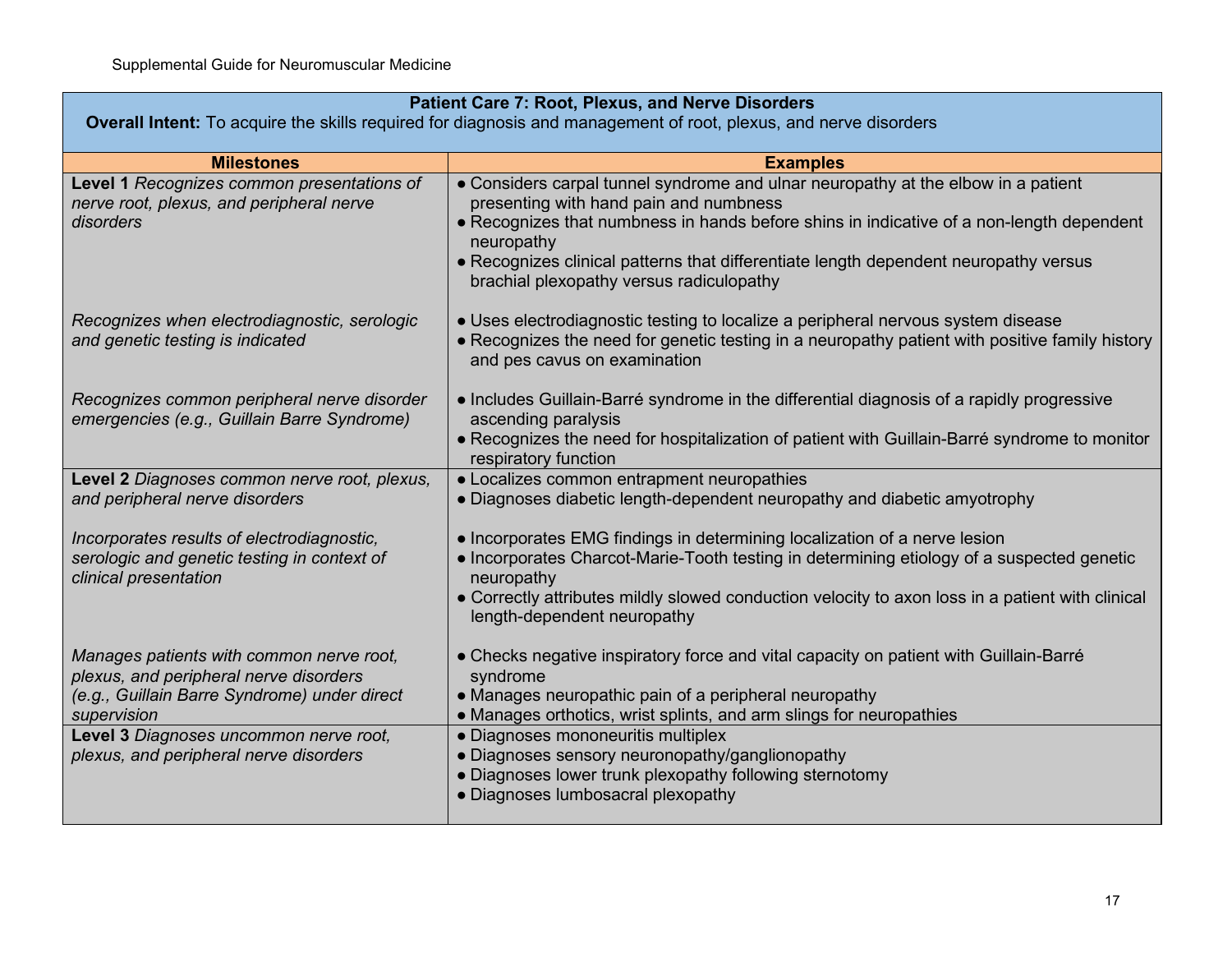Г

| Recognizes indications for special diagnostic<br>techniques (e.g., nerve biopsy, skin biopsy,<br>ultrasound, quantitative sensory testing)             | • Recognizes role of ultrasound in evaluating for nerve hypertrophy<br>• Uses skin biopsy and quantitative sudomotor axon reflex test to diagnose small fiber<br>neuropathies                                                                             |
|--------------------------------------------------------------------------------------------------------------------------------------------------------|-----------------------------------------------------------------------------------------------------------------------------------------------------------------------------------------------------------------------------------------------------------|
| Manages patients with uncommon nerve root,<br>plexus, and peripheral nerve disorders under<br>indirect supervision                                     | • Prescribes intravenous immunoglobulin treatment for a patient newly diagnosed with<br>chronic inflammatory demyelinating polyneuropathy<br>• Manages weakness and neuropathic pain associated with diabetic amyotrophy                                  |
| Level 4 Continuously evaluates the accuracy of<br>the diagnosis of nerve root, plexus, and<br>peripheral nerve disorders                               | • Considers additional testing for Polyneuropathy, Organomegaly, Endocrinopathy,<br>Monoclonal protein, Skin change (POEMS) syndrome or a genetic neuropathy in chronic<br>inflammatory demyelinating polyneuropathy patients not responding to treatment |
| Relates the results of special diagnostic testing<br>(e.g., nerve biopsy) to the context of the clinical<br>presentation                               | • Correlates amyloid deposition on nerve biopsy with amyloid neuropathy<br>• Correlates intramural vascular inflammation on nerve biopsy with vasculitic neuropathy                                                                                       |
| Independently manages common nerve root,<br>plexus, and peripheral nerve disorders and<br>complications with the interdisciplinary team as<br>needed   | • Manages neuropathy associated with monoclonal gammopathy in collaboration with a<br>hematologist<br>• Manages weakness and sensory loss, changes in mobility with occupational and physical<br>therapists                                               |
| Level 5 Engages in scholarly activity (e.g.,<br>teaching, research) on nerve root, plexus, and<br>peripheral nerve disorders                           | • Publishes a journal manuscript on peripheral nerve disorders<br>• Participates in ongoing local institutional research on peripheral nerve disorders                                                                                                    |
| Independently manages uncommon nerve root,<br>plexus, and peripheral nerve disorders and<br>complications with the interdisciplinary team as<br>needed | • Manages neuropathy due to POEMS syndrome in collaboration with a hematologist<br>• Manages checkpoint inhibitor induced adverse event of demyelinating neuropathy with the<br>oncologist                                                                |
| <b>Assessment Models or Tools</b>                                                                                                                      | • Direct observation<br>• Medical record (chart) review<br>• Multisource feedback<br>• Self-assessment exams                                                                                                                                              |
| <b>Curriculum Mapping</b>                                                                                                                              |                                                                                                                                                                                                                                                           |
| <b>Notes or Resources</b>                                                                                                                              | • Smith AG. Peripheral nerve and motor neuron disorders. Continuum. 2020;26(5).<br>https://www.scribd.com/document/479623220/Vol-26-Peripheral-Nerve-and-Motor-<br>Neuron-Disorders-2020 2021.                                                            |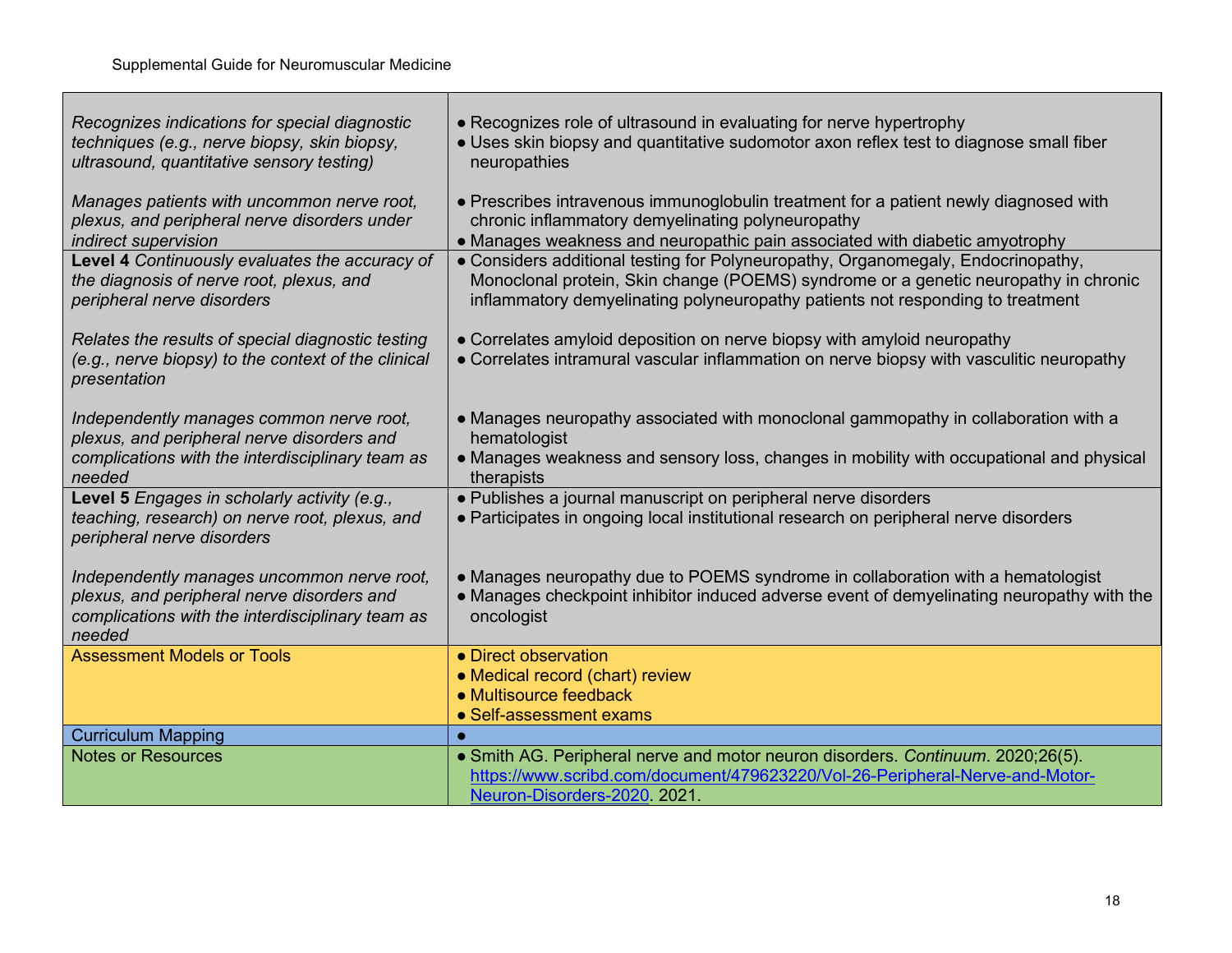| <b>Patient Care 8: Neuromuscular Junction Disorders</b><br><b>Overall Intent:</b> To diagnose and manage neuromuscular junction disorders and their complications                    |                                                                                                                                                                                                                                                                                                                                                                                          |
|--------------------------------------------------------------------------------------------------------------------------------------------------------------------------------------|------------------------------------------------------------------------------------------------------------------------------------------------------------------------------------------------------------------------------------------------------------------------------------------------------------------------------------------------------------------------------------------|
|                                                                                                                                                                                      |                                                                                                                                                                                                                                                                                                                                                                                          |
| <b>Milestones</b>                                                                                                                                                                    | <b>Examples</b>                                                                                                                                                                                                                                                                                                                                                                          |
| Level 1 Diagnoses common neuromuscular<br>junction disorders                                                                                                                         | . Diagnoses myasthenia gravis in a patient presenting with fluctuating ptosis and double<br>vision worse at the end of the day                                                                                                                                                                                                                                                           |
| Recognizes when electrodiagnostic and<br>serologic testing are indicated                                                                                                             | • Considers serologic testing (acetylcholine receptor antibodies) in a patient presenting with<br>ptosis, double vision, and bulbar weakness                                                                                                                                                                                                                                             |
| Recognizes common neuromuscular junction<br>emergencies (e.g., myasthenic crisis)                                                                                                    | • Frequently assess respiratory mechanics in a patient with myasthenia gravis admitted to<br>the hospital with worsening bulbar and generalized weakness leading to difficulty<br>swallowing and keeping the head upright<br>• Initiates treatment with intravenous immune globulin or plasmapheresis in a myasthenia<br>gravis patient requiring hospitalization for worsening symptoms |
| Level 2 Diagnoses uncommon neuromuscular<br>junction disorders                                                                                                                       | • Diagnoses Lambert-Eaton myasthenic syndrome in a patient with small cell cancer who is<br>presenting with proximal limb weakness and constipation<br>• Considers botulism in a previously well infant who develops low tone                                                                                                                                                            |
| Incorporates results of electrodiagnostic and<br>serologic testing in context of clinical<br>presentation (e.g., false positives, false<br>negatives)                                | • Recognizes that normal repetitive nerve stimulation cannot exclude a diagnosis of<br>myasthenia gravis in a patient with only ocular symptoms due to low sensitivity<br>• Recognizes that repetitive nerve stimulation can be false positive in patients with motor<br>neuron disease                                                                                                  |
| Manages common neuromuscular junction<br>emergencies                                                                                                                                 | • Starts and monitors prednisone treatment in a patient with myasthenia gravis who has<br>achieved incomplete resolution of symptoms on pyridostigmine<br>• Recognizes that thymectomy is beneficial in patients with AChR antibody positive<br>generalized myasthenia gravis even without thymoma                                                                                       |
| Level 3 Diagnoses neuromuscular junction<br>disorders, even when the presentation is<br>atypical                                                                                     | • Sends low density lipoprotein receptor-related protein 4 (LRP4) antibody test to diagnose<br>myasthenia gravis in a patient with classic fatigable weakness but negative AChR and<br>muscle-specific tyrosine kinase (MuSK) antibodies                                                                                                                                                 |
| Recognizes indications for special diagnostic<br>techniques (e.g., single fiber EMG); tracks<br>disease activity with formal scales and patient<br>reported outcome measures (PROMs) | • Refers a patient with fluctuating ptosis but negative serologies and normal repetitive nerve<br>stimulation for single-fiber EMG<br>. Routinely incorporates use of myasthenia gravis -activities of daily living (MG-ADL), 15-<br>item myasthenia gravis quality of life (MGQOL15r), myasthenia gravis composite (MGC),                                                               |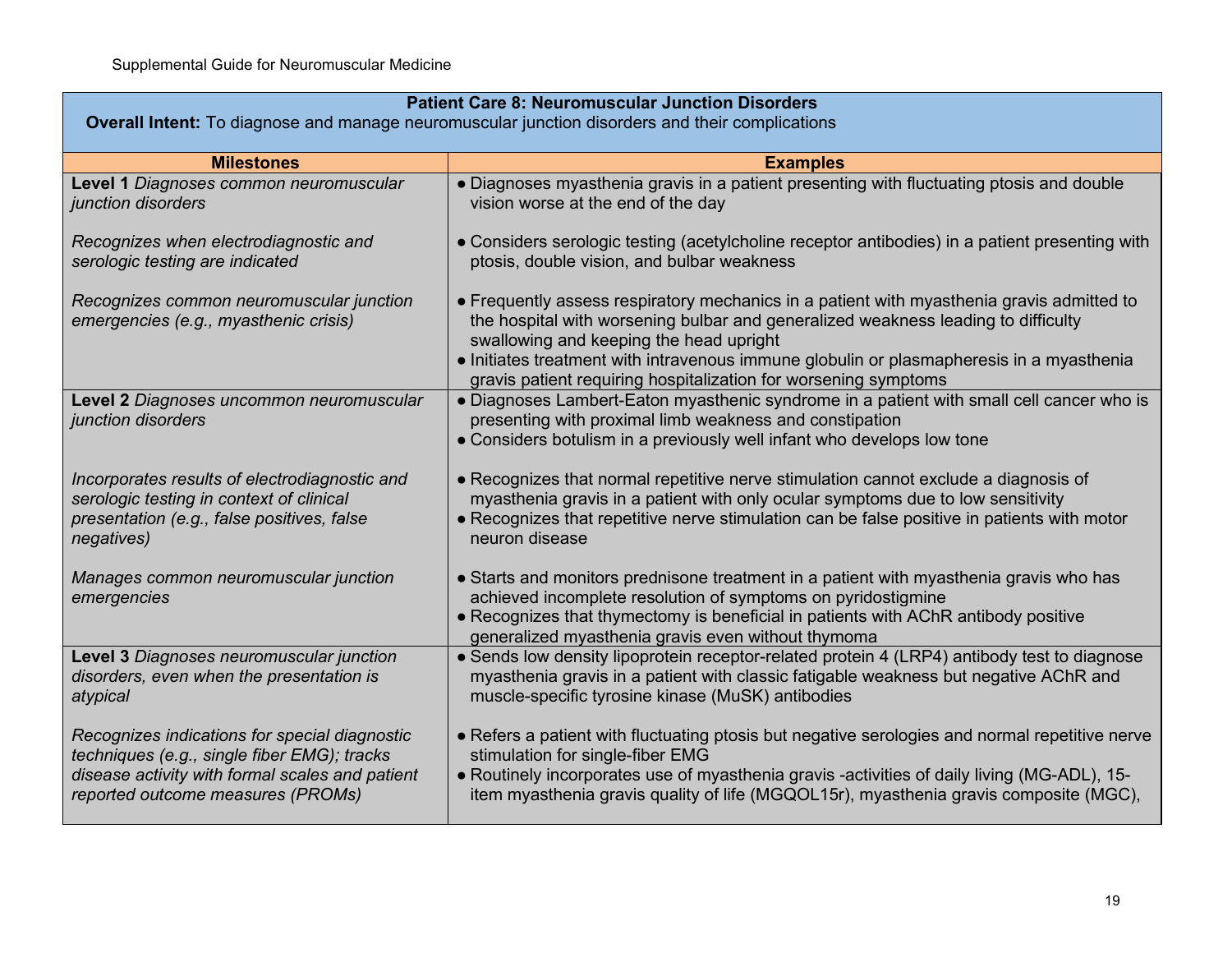| Manages uncommon neuromuscular junction<br>disorders                                                                       | or quantitative myasthenia gravis (QMG) surveys/tools to follow disease progression and<br>to help determine management decisions<br>• Prescribes 3,4-diaminopyridine (DAP) for a patient with Lambert-Eaton myasthenic<br>syndrome and counsels patient on the side effects                                                                                                                                                                                                                                                                                                 |
|----------------------------------------------------------------------------------------------------------------------------|------------------------------------------------------------------------------------------------------------------------------------------------------------------------------------------------------------------------------------------------------------------------------------------------------------------------------------------------------------------------------------------------------------------------------------------------------------------------------------------------------------------------------------------------------------------------------|
| Level 4 Distinguishes worsening of<br>neuromuscular junction disorders from<br>complications of treatment or new disorders | • Considers steroid myopathy in a patient with myasthenia gravis complaining of fatigue<br>and difficulty walking rather than simply escalating myasthenia gravis treatment                                                                                                                                                                                                                                                                                                                                                                                                  |
| Recognizes when genetic testing is indicated<br>(e.g., congenital myasthenic syndromes)                                    | • Considers genetic testing for congenital myasthenic syndromes in a young patient with<br>symptoms of a neuromuscular junction disorder and previously diagnosed as<br>seronegative myasthenia gravis but refractory to immunomodulatory treatments<br>• Considers additional testing for mitochondrial myopathy in patients with progressive<br>external ophthalmoplegia initially diagnosed as seronegative ocular myasthenia gravis<br>• Consider diagnosis of oculopharyngeal muscular dystrophy in patients with seronegative<br>myasthenia gravis and bulbar symptoms |
| Manages patients with refractory neuromuscular<br>junction disorders                                                       | • Relying on shared decision making, considers and prescribes options such as<br>eculizumab, rituximab, and enrollment in a clinical trial for a patient with myasthenia gravis<br>who has severe persistent symptoms despite conventional immunomodulatory therapies                                                                                                                                                                                                                                                                                                        |
| Level 5 Engages in scholarly activity (e.g.,<br>teaching, research) in neuromuscular junction<br>disorders                 | • Publishes a manuscript on neuromuscular junction disorders<br>• Participates in local or multicentric research on neuromuscular junction disorders                                                                                                                                                                                                                                                                                                                                                                                                                         |
| Manages patient with neuromuscular junction<br>disorders and complex co-morbidities                                        | • Diagnoses a patient with myasthenia gravis and myositis overlap after treatment with an<br>immune checkpoint inhibitor                                                                                                                                                                                                                                                                                                                                                                                                                                                     |
| <b>Assessment Models or Tools</b>                                                                                          | • Direct observation<br>• Medical record (chart) review<br>• Multisource feedback                                                                                                                                                                                                                                                                                                                                                                                                                                                                                            |
| <b>Curriculum Mapping</b>                                                                                                  |                                                                                                                                                                                                                                                                                                                                                                                                                                                                                                                                                                              |
| <b>Notes or Resources</b>                                                                                                  | • Benatar M. A systematic review of diagnostic studies in myasthenia gravis.<br>Neuromuscular Disorders. 2006;16(7):459-467 https://www.nmd-<br>journal.com/article/S0960-8966(06)00152-0/fulltext. 2021.<br>• Gilhus NE, Verschuuren JJ. Myasthenia gravis: Subgroup classification and therapeutic<br>strategies. Lancet Neurology. 2015;14(10):1023-1236.                                                                                                                                                                                                                 |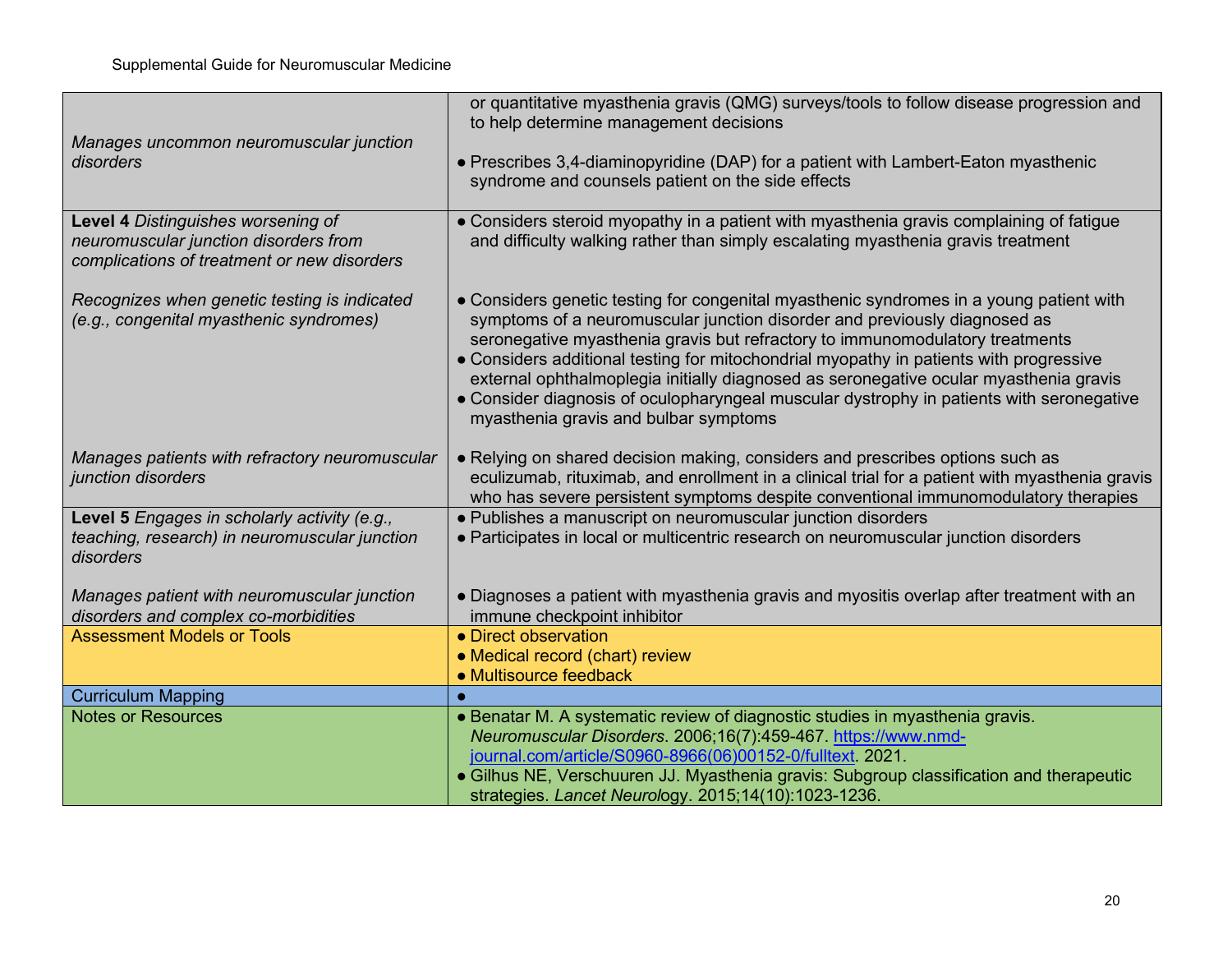| https://www.thelancet.com/journals/laneur/article/PIIS1474-4422(15)00145-3/fulltext. |
|--------------------------------------------------------------------------------------|
| 2021.                                                                                |
| • Iyadurai SJP. Congenital myasthenic syndromes. Neurologic Clinics. 38(3):541-552.  |
| https://www.sciencedirect.com/science/article/abs/pii/S0733861920300256?via%3Dihub.  |
| 2021.                                                                                |
| • Narayanaswami P, Sanders DB, Wolfe G, et al. International consensus guidance for  |
| management of myasthenia gravis: 2020 update. Neurology. 2021;96(3):114-122.         |
| https://n.neurology.org/content/96/3/114?rss=1.2021.                                 |
| • Suzuki S, Ishikawa N, Konoeda F, et al. Nivolumab-related myasthenia gravis with   |
| myositis and myocarditis in Japan. Neurology. 2017;89(11):1127-1134.                 |
| https://n.neurology.org/content/89/11/1127.long 2021.                                |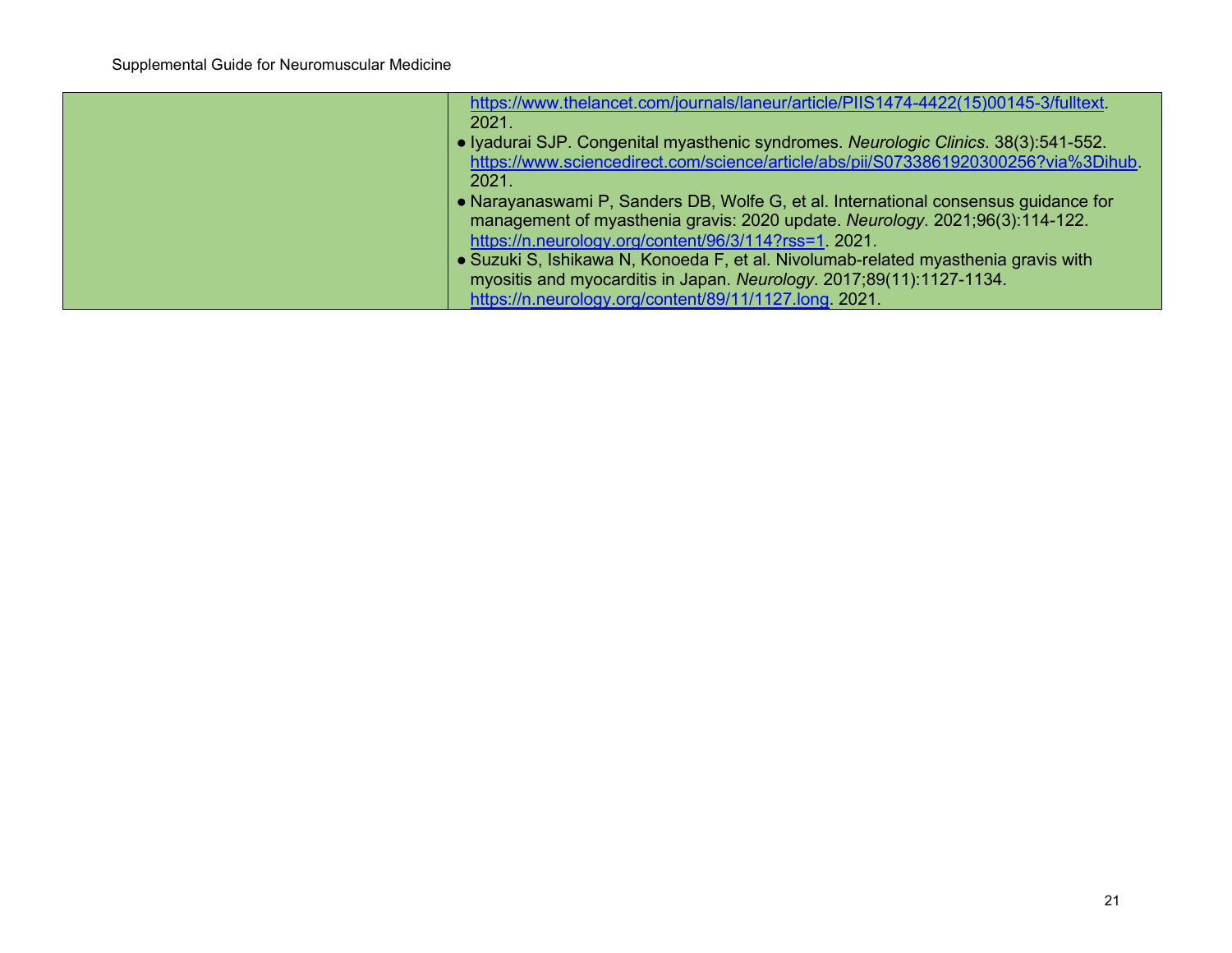| <b>Patient Care 9: Myopathies</b>                                                                                                                                                                                                  |                                                                                                                                                                                                                                                                                                                                                                                                      |
|------------------------------------------------------------------------------------------------------------------------------------------------------------------------------------------------------------------------------------|------------------------------------------------------------------------------------------------------------------------------------------------------------------------------------------------------------------------------------------------------------------------------------------------------------------------------------------------------------------------------------------------------|
| <b>Overall Intent:</b> To diagnose and manage muscle disorders and their complications                                                                                                                                             |                                                                                                                                                                                                                                                                                                                                                                                                      |
| <b>Milestones</b>                                                                                                                                                                                                                  | <b>Examples</b>                                                                                                                                                                                                                                                                                                                                                                                      |
| Level 1 Recognizes common presentations of<br>myopathies                                                                                                                                                                           | • Considers a diagnosis of Duchenne muscular dystrophy in a four-year-old boy who is<br>falling frequently and has trouble getting up from the floor                                                                                                                                                                                                                                                 |
| Recognizes when electrodiagnostic and<br>serologic testing is indicated                                                                                                                                                            | • Sends a myositis antibody panel in a middle-aged adult presenting with six weeks of<br>progressive difficulty rising from a chair, reaching above the head, and a rash who has<br>been found to have an elevated creatine phosphokinase<br>• Orders an EMG to confirm myopathy in a patient presenting with slowly progressive limb-<br>girdle pattern of weakness and an elevated creatine kinase |
| Prescribes basic orthotics, mobility aids, and<br>therapies (e.g., physical therapy [PT],<br>occupational therapy [OT], speech therapy [ST])<br>as indicated                                                                       | • Refers a patient with facioscapulohumeral muscular dystrophy for occupational therapy<br>and prescribes them ankle-foot orthotics                                                                                                                                                                                                                                                                  |
| Level 2 Diagnoses common myopathies                                                                                                                                                                                                | • Diagnoses Anti-Jo-1 antisynthetase syndrome via serologic testing in a patient presenting<br>with interstitial lung disease and limb weakness<br>• Considers a diagnosis of inclusion body myositis in a patient with finger flexor weakness<br>but a normal creatine kinase) antibodies, and considers muscle biopsy, to further<br>investigate                                                   |
| Incorporates results of electrodiagnostic and<br>serologic testing in the context of the clinical<br>presentation (e.g., false negatives and false<br>positives); recognizes when genetic testing or<br>muscle biopsy is indicated | • Obtains a muscle biopsy in a patient with persistent weakness and persistently elevated<br>creatine phosphokinase five weeks after stopping a statin                                                                                                                                                                                                                                               |
| Manages patients with common myopathies;<br>provides collaborative care with relevant medical<br>specialties                                                                                                                       | • Carefully and accurately assesses muscle strength in a patient with dermatomyositis,<br>working together with the patient's rheumatologist to determine when to initiate<br>prednisone taper                                                                                                                                                                                                       |
|                                                                                                                                                                                                                                    | • Provides exercise recommendations, in consultation with a physical therapist if needed,<br>for a patient who has recently been diagnosed with myotonic dystrophy                                                                                                                                                                                                                                   |
| Level 3 Diagnoses uncommon myopathies                                                                                                                                                                                              | • Refers a 30-year-old patient with bilateral foot drop for electrodiagnostic testing and<br>considers a diagnosis of inherited distal myopathy after EMG shows myopathic changes<br>in the distal limb muscles                                                                                                                                                                                      |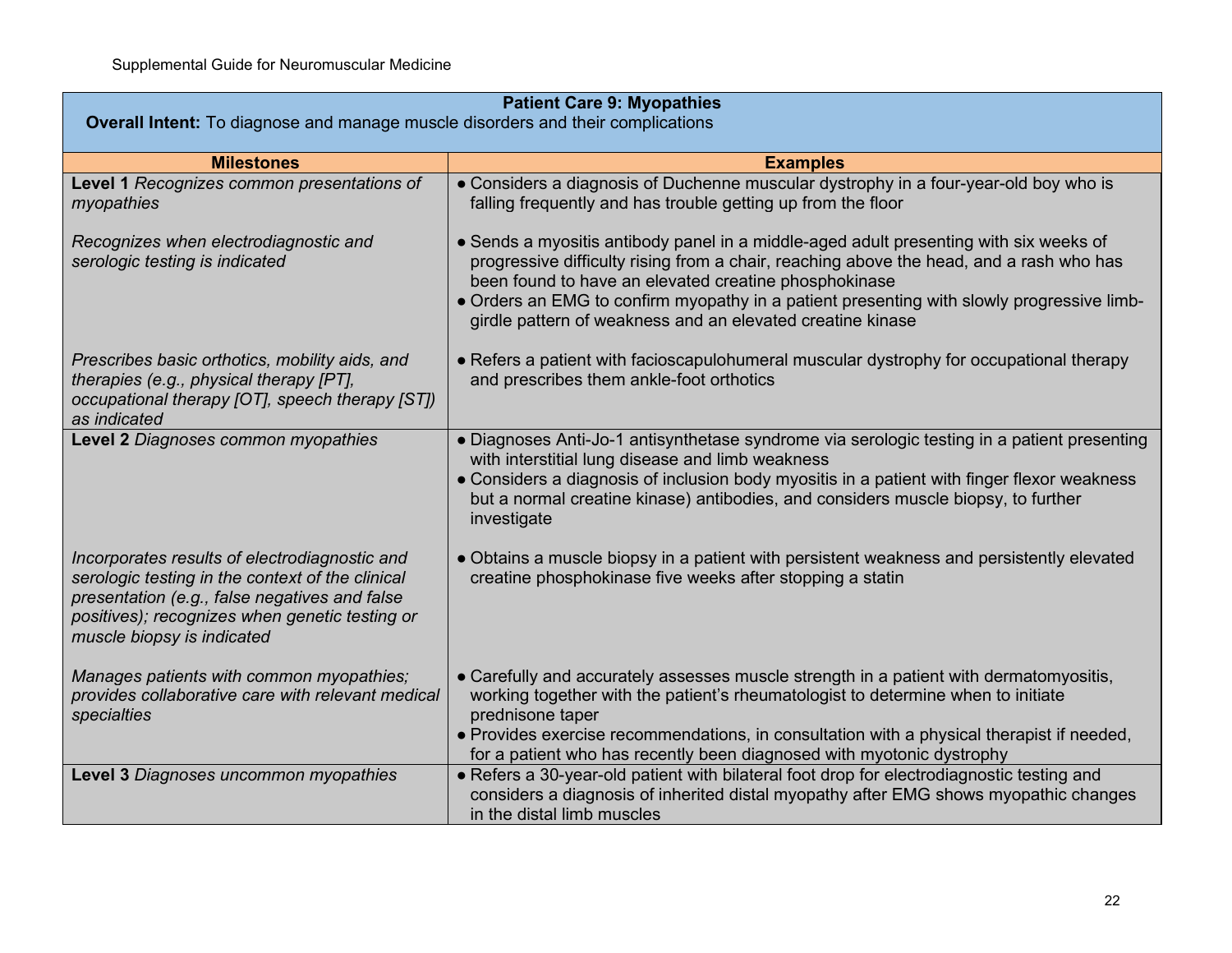| Interprets genetic testing and/or findings on<br>muscle biopsy in the context of the clinical<br>presentation                                           | • Recognizes the presence of rimmed vacuoles and inflammatory infiltrates on a muscle<br>biopsy may suggest inclusion body myositis rather than polymyositis<br>• Appreciates that muscle fiber type grouping may indicate a neuropathic etiology of<br>weakness on muscle biopsy<br>• Sends targeted genetic testing for acid maltase deficiency in a patient presenting with<br>exercise intolerance, second wind phenomenon, and normal strength on confrontational<br>testing<br>• Sends a panel of genes that commonly cause limb-girdle muscular dystrophies in a 28-<br>year-old patient who was not very athletic in high school and is now having trouble getting<br>off the toilet |
|---------------------------------------------------------------------------------------------------------------------------------------------------------|----------------------------------------------------------------------------------------------------------------------------------------------------------------------------------------------------------------------------------------------------------------------------------------------------------------------------------------------------------------------------------------------------------------------------------------------------------------------------------------------------------------------------------------------------------------------------------------------------------------------------------------------------------------------------------------------|
| Recognizes medical complications of<br>myopathies, including respiratory failure, cardiac<br>disease, and ocular manifestations                         | • Obtains an electrocardiogram, echocardiography and refers a patient to cardiology who<br>has recently been diagnosed with type 1 myotonic dystrophy                                                                                                                                                                                                                                                                                                                                                                                                                                                                                                                                        |
| Level 4 Distinguishes worsening of myopathies<br>from complications of treatment or new<br>disorders                                                    | • Uses a rising creatine kinase level and signs of edema on magnetic resonance imaging<br>(MRI) of the thigh muscles to determine that a patient with immune-mediated necrotizing<br>myositis is becoming weaker due to a flare of the disease rather than the chronic effects<br>of corticosteroid therapy                                                                                                                                                                                                                                                                                                                                                                                  |
| Discusses the implications of variants of<br>uncertain significance on genetic testing and<br>interprets in the context of the clinical<br>presentation | • Obtains a muscle biopsy to look for the presence of cores after genetic testing in a patient<br>complaining of axial muscle weakness identifies a variant of uncertain significance in the<br>ryanodine receptor 1 gene                                                                                                                                                                                                                                                                                                                                                                                                                                                                    |
| Manages patients with uncommon myopathies,<br>including genetic counseling and goals of care<br>for those with inherited myopathies                     | • Refers a patient to hematology for consideration of autologous stem cell transplant after<br>diagnosing them with monoclonal gammopathy-associated sporadic late onset nemaline<br>myopathy<br>• Discusses family planning with a young patient with an autosomal dominant form of limb<br>girdle muscular dystrophy and their spouse who are trying to decide whether to have<br>children                                                                                                                                                                                                                                                                                                 |
| Level 5 Engages in scholarly activity (e.g.,                                                                                                            | • Publishes a manuscript on myopathies                                                                                                                                                                                                                                                                                                                                                                                                                                                                                                                                                                                                                                                       |
| teaching, research) on myopathies                                                                                                                       | • Participates in local or multicentric research on myopathies                                                                                                                                                                                                                                                                                                                                                                                                                                                                                                                                                                                                                               |
| Manages patients with myopathies and complex                                                                                                            | • Coordinates the immunomodulatory treatment of a patient with paraneoplastic                                                                                                                                                                                                                                                                                                                                                                                                                                                                                                                                                                                                                |
| co-morbidities                                                                                                                                          | dermatomyositis while they are undergoing chemotherapy                                                                                                                                                                                                                                                                                                                                                                                                                                                                                                                                                                                                                                       |
| <b>Assessment Models or Tools</b>                                                                                                                       | • Direct observation                                                                                                                                                                                                                                                                                                                                                                                                                                                                                                                                                                                                                                                                         |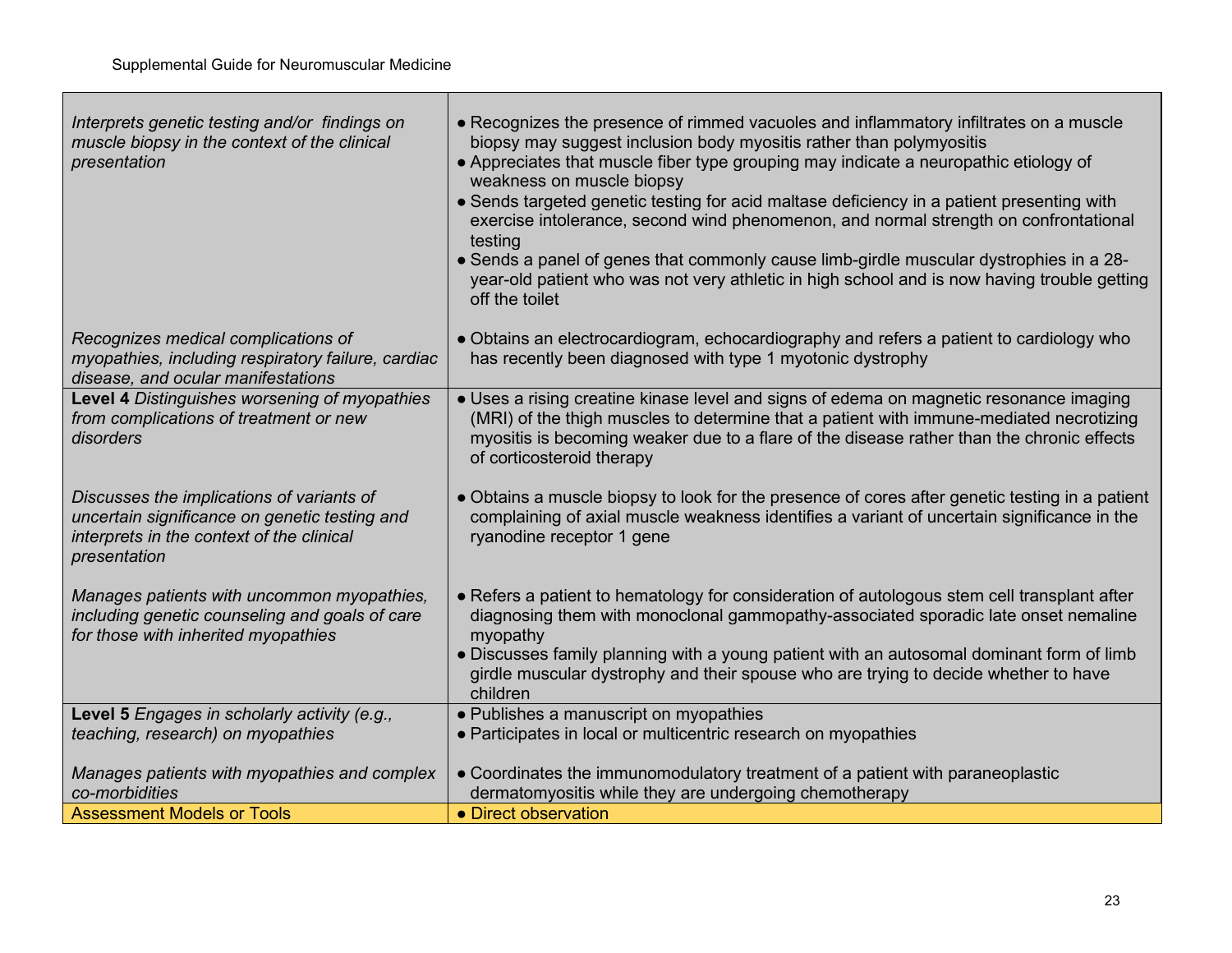|                           | • Medical record (chart) review                                                                                                                                                                                                                                                                                                                                                                                                                                                                                                                                                                                                                                                                                                                                                                                                                                                                                                                                                                                                                                                                                                                                                                                                                                                                                                                                                                                                                                                                                                                                                                                                                                                                                                                                                                                                                                                                                                                                                                                                                                                                               |
|---------------------------|---------------------------------------------------------------------------------------------------------------------------------------------------------------------------------------------------------------------------------------------------------------------------------------------------------------------------------------------------------------------------------------------------------------------------------------------------------------------------------------------------------------------------------------------------------------------------------------------------------------------------------------------------------------------------------------------------------------------------------------------------------------------------------------------------------------------------------------------------------------------------------------------------------------------------------------------------------------------------------------------------------------------------------------------------------------------------------------------------------------------------------------------------------------------------------------------------------------------------------------------------------------------------------------------------------------------------------------------------------------------------------------------------------------------------------------------------------------------------------------------------------------------------------------------------------------------------------------------------------------------------------------------------------------------------------------------------------------------------------------------------------------------------------------------------------------------------------------------------------------------------------------------------------------------------------------------------------------------------------------------------------------------------------------------------------------------------------------------------------------|
|                           | • Multisource feedback                                                                                                                                                                                                                                                                                                                                                                                                                                                                                                                                                                                                                                                                                                                                                                                                                                                                                                                                                                                                                                                                                                                                                                                                                                                                                                                                                                                                                                                                                                                                                                                                                                                                                                                                                                                                                                                                                                                                                                                                                                                                                        |
| <b>Curriculum Mapping</b> |                                                                                                                                                                                                                                                                                                                                                                                                                                                                                                                                                                                                                                                                                                                                                                                                                                                                                                                                                                                                                                                                                                                                                                                                                                                                                                                                                                                                                                                                                                                                                                                                                                                                                                                                                                                                                                                                                                                                                                                                                                                                                                               |
| <b>Notes or Resources</b> | • Allenbach Y, Mammen AL, Benveniste O, et al. 224th ENMC International Workshop:<br>Clinico-sero-pathological classification of immune-mediated necrotizing myopathies<br>Zandvoort, The Netherlands, 14-16 October 2016. Neuromuscular Disorders.<br>2018:28(1):87-99. https://www.nmd-journal.com/article/S0960-8966(17)31207-5/fulltext.<br>2021.<br>• De Bleecker JL, De Paepe B, Aronica E, et al. 205th ENMC International Workshop:<br>Pathology diagnosis of idiopathic inflammatory myopathies Part II 28-30 March 2014,<br>Naarden, The Netherlands. Neuromuscular Disorders. 2015;25(3):268-272.<br>https://www.nmd-journal.com/article/S0960-8966(14)00703-2/fulltext. 2021.<br>• Gloss D, Moxley RT III, Ashwal S, Oskoui M. Practice guideline update summary:<br>Corticosteroid treatment of Duchenne muscular dystrophy. Neurology. 2016;86(5):465-<br>472. https://www.ncbi.nlm.nih.gov/pmc/articles/PMC4773944/# ffn sectitle 2021.<br>• Liegluck T, Milone M. Untangling the complexity of limb-girdle muscular dystrophies.<br>Muscle Nerve. 2018;58(2):167-177.<br>https://onlinelibrary.wiley.com/doi/abs/10.1002/mus.26077.2021<br>• Milone M, Liegluck T. The unfolding spectrum of inherited distal myopathies. Muscle<br>Nerve. 2019;59(3):283-294. https://onlinelibrary.wiley.com/doi/abs/10.1002/mus.26332.<br>2021.<br>• Narayanaswami P, Weiss M, Selcen D, et al. Evidence-based guideline summary:<br>Diagnosis and treatment of lib-girdle and distal dystrophies. Neurology. 2014;83(16):1453-<br>1463. https://www.ncbi.nlm.nih.gov/pmc/articles/PMC4206155/# ffn sectitle. 2021.<br>• Rose MR, ENMC IBM Working Group. 188th ENMC International Workshop: Inclusion<br>body myositis, 2-4 December 2011, Naarden, The Netherlands. Neuromuscular<br>Disorders. 2013;23(12):1044-1055. https://www.nmd-journal.com/article/S0960-<br>8966(13)00950-4/fulltext. 2021.<br>• Tawil R, Kissel JT, Heatwole C, et al. Evidence-based guideline summary: Evaluation,<br>diagnosis, and management of facioscapulohumeral muscular dystrophy. Neurology.<br>2015;85(4):357-364. |
|                           | https://www.ncbi.nlm.nih.gov/pmc/articles/PMC4520817/# ffn sectitle. 2021.                                                                                                                                                                                                                                                                                                                                                                                                                                                                                                                                                                                                                                                                                                                                                                                                                                                                                                                                                                                                                                                                                                                                                                                                                                                                                                                                                                                                                                                                                                                                                                                                                                                                                                                                                                                                                                                                                                                                                                                                                                    |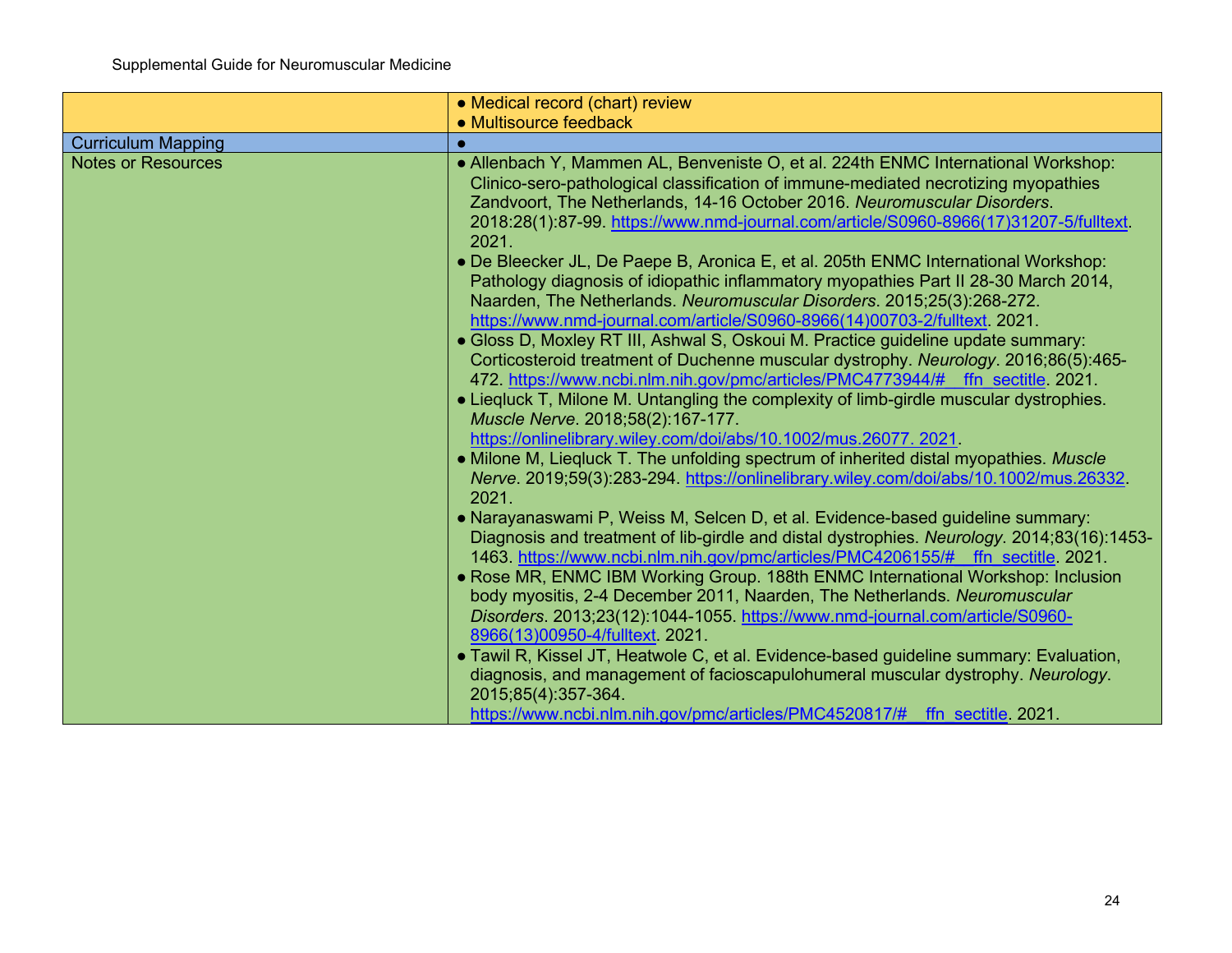| <b>Patient Care 10: Digital Health</b>                                                                                                     |                                                                                                                                                                                                                        |
|--------------------------------------------------------------------------------------------------------------------------------------------|------------------------------------------------------------------------------------------------------------------------------------------------------------------------------------------------------------------------|
|                                                                                                                                            | <b>Overall Intent:</b> To maximize use of technology in the support of care of patients with neuromuscular disorders                                                                                                   |
| <b>Milestones</b>                                                                                                                          | <b>Examples</b>                                                                                                                                                                                                        |
| Level 1 Expands use of the electronic health<br>record (EHR) to include and reconcile<br>secondary data sources in patient care activities | • Reviews outside electronic data links for interim events in a return neuromuscular patient                                                                                                                           |
| Initiates and carries out a telehealth visit                                                                                               | • Successfully connects electronically and verifies patient identity at the beginning of the<br>telemedicine visit                                                                                                     |
| Level 2 Utilizes EHR capabilities and identifies<br>use for digital or remote monitoring data in<br>patient care activities                | • Reviews outside monitoring labs on a patient on azathioprine                                                                                                                                                         |
| Identifies which clinical situations can be<br>managed through a telehealth visit                                                          | • Schedules an in-person visit after a telemedicine visit in a patient with myasthenia gravis<br>and increasing fatigue                                                                                                |
| Level 3 Utilizes EHR capabilities to manage and<br>monitor patients, including through patient-<br>reported outcomes                       | • Prior to clinic visit, has every patient with myotonic dystrophy fill out the excessive daytime<br>sleepiness scale                                                                                                  |
| Demonstrates the ability to perform a<br>neuromuscular history and examination in a<br>telehealth visit                                    | • Assesses response to therapy of a patient with necrotizing myopathy to rise from a seated<br>position with arms crossed                                                                                              |
| Level 4 Uses the EHR to communicate complex<br>care plans with patients and other providers                                                | • Documents an increase in prednisone in a patient with myasthenia gravis and<br>communicates this change with the primary care provider via electronic health record<br>(EHR) or telephone for appropriate monitoring |
| Uses telehealth visits for complex patient<br>management                                                                                   | • Involves multi-disciplinary providers in a telemedicine visit in a patient with advanced ALS                                                                                                                         |
| Level 5 Leads improvements in the EHR<br>specific for neuromuscular patients                                                               | . Develops templates, flowsheets for outcome measures or dot phrases within the EHR                                                                                                                                    |
| Innovates and leads in the use of emerging<br>technologies for care of neuromuscular patients                                              | • Works through the EHR with pulmonologists to manage non-invasive ventilation settings<br>in a patient with ALS                                                                                                       |
| <b>Assessment Models or Tools</b>                                                                                                          | • Direct observation                                                                                                                                                                                                   |
|                                                                                                                                            | • Medical record (chart) review<br>• Multisource feedback                                                                                                                                                              |
|                                                                                                                                            |                                                                                                                                                                                                                        |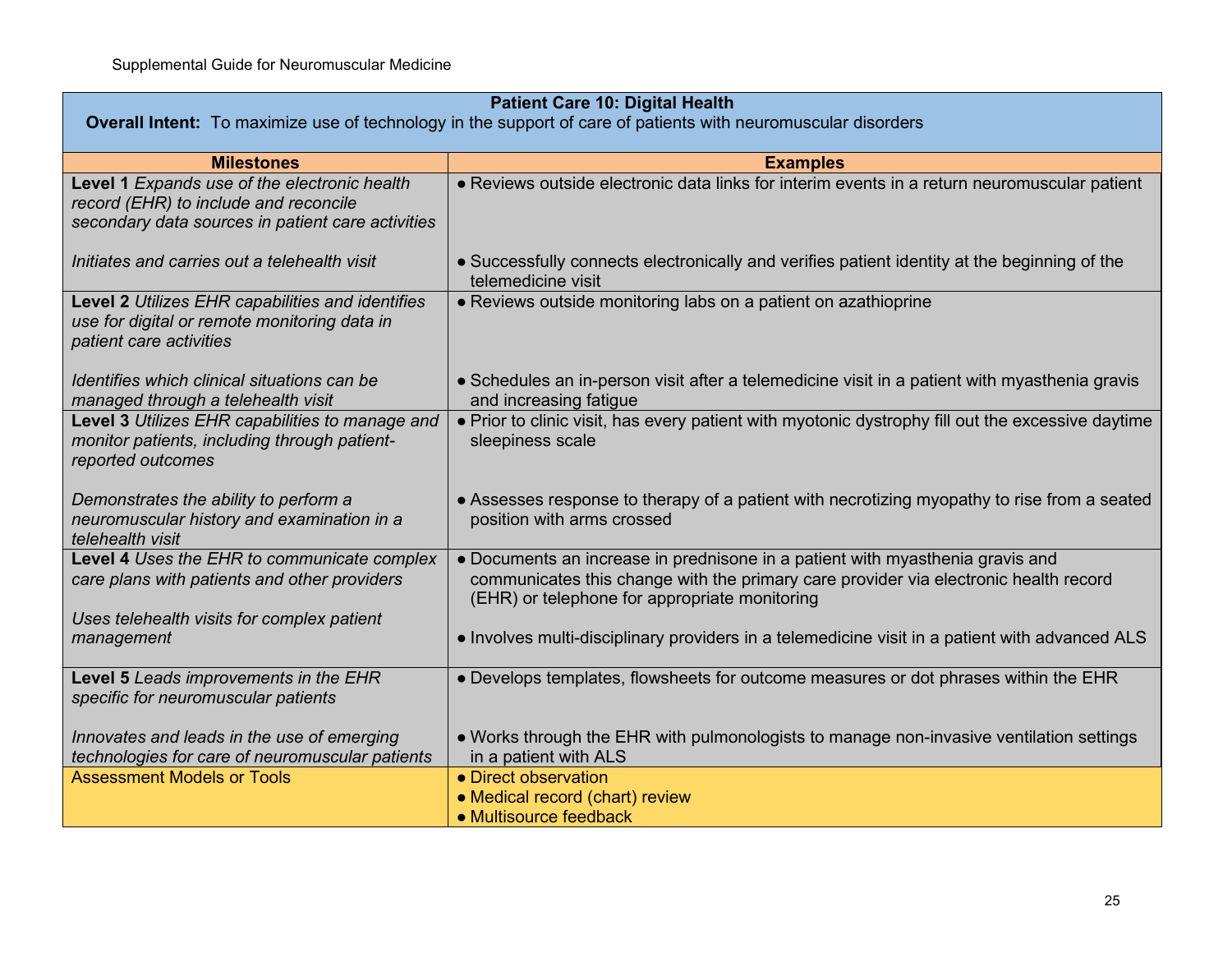| <b>Curriculum Mapping</b> |                                                                                        |
|---------------------------|----------------------------------------------------------------------------------------|
| Notes or Resources        | . Howard IM, Kaufman MS. Telehealth applications for outpatients with neuromuscular or |
|                           | musculoskeletal disorders. Muscle Nerve. 2018;58(4):475-485.                           |
|                           | https://onlinelibrary.wiley.com/doi/abs/10.1002/mus.26115.2021.                        |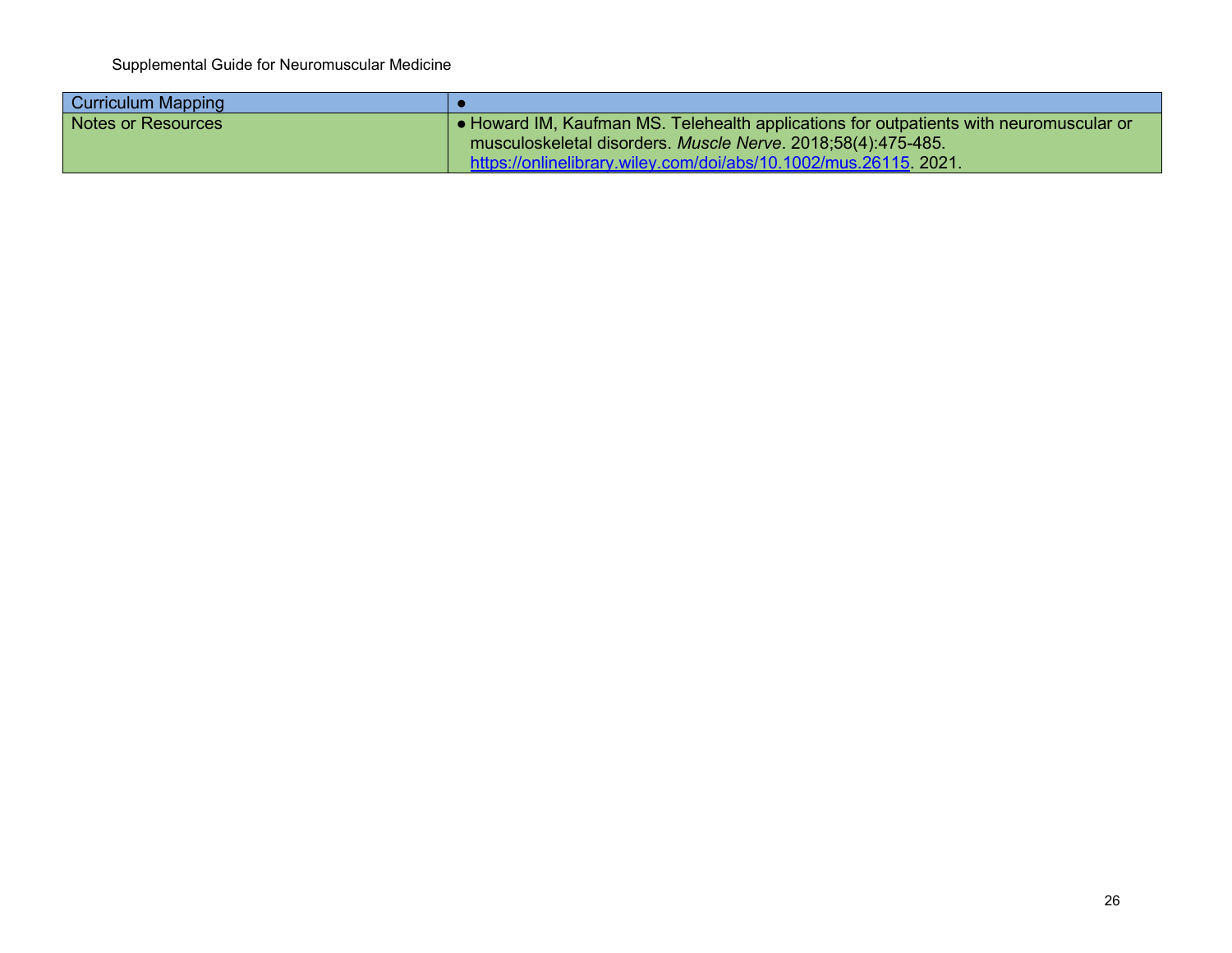| <b>Medical Knowledge 1: Localization</b>                                                 |                                                                                                                                                    |
|------------------------------------------------------------------------------------------|----------------------------------------------------------------------------------------------------------------------------------------------------|
| Overall Intent: To properly correlate symptoms and exam findings to an anatomical region |                                                                                                                                                    |
| <b>Milestones</b>                                                                        | <b>Examples</b>                                                                                                                                    |
| Level 1 Localizes neuromuscular lesions to                                               | · Identifies fixed proximal weakness as concerning for a myopathic process                                                                         |
| general components                                                                       | • Recognizes peripheral patterns of sensory loss                                                                                                   |
|                                                                                          | • Recognizes upper and lower motor neuron signs                                                                                                    |
| Describes basic anatomy of the peripheral                                                | • Outlines the anatomical structure of muscle, motor, and sensory neurons                                                                          |
| nervous system                                                                           | • Describes the corticospinal motor and spinothalamic and posterior column sensory tracts                                                          |
| Level 2 Accurately localizes neuromuscular                                               | • Differentiates spastic from flaccid dysarthria                                                                                                   |
| lesions to specific components                                                           | • Incorporates provocative maneuvers to aid in localization (e.g., Spurling sign, straight leg<br>raise, Phalen maneuver)                          |
|                                                                                          | · Identifies a more proximal lesion when a patient sent for ulnar neuropathy identifies                                                            |
|                                                                                          | numbness in the medial forearm                                                                                                                     |
|                                                                                          |                                                                                                                                                    |
| Recognizes localization to the brachial plexus as                                        | • Identifies a lumbar or radicular lesion in a patient with foot drop that has weakness in foot                                                    |
| opposed to radicular or focal peripheral nerve<br>process                                | inversion and/or hip abduction                                                                                                                     |
| Level 3 Accurately localizes neuromuscular                                               | • Understands that joint motion can be accomplished by multiple muscles; weakness of                                                               |
| lesions and recognizes pitfalls in localization, as                                      | elbow flexion can occur in a radial neuropathy due to the contributions of the                                                                     |
| well as potential sources of error                                                       | brachioradialis and brachialis (dual innervated)                                                                                                   |
| Recognizes precise localization to elements of                                           | • Recognizes that history is also important to the examination; a stepwise mononeuritis                                                            |
| the brachial plexus (e.g., cord, trunk) and                                              | multiplex can eventually become more confluent, mimicking a more benign length                                                                     |
| distinguishes it from radicular or focal peripheral                                      | dependent polyneuropathy                                                                                                                           |
| nerve process                                                                            |                                                                                                                                                    |
| Level 4 Efficiently and accurately localizes                                             | • Recognizes hereditary amyloid neuropathy as a potential localization in a patient with                                                           |
| neuromuscular lesions, including focal and<br>multifocal peripheral nerve lesions and    | Sicca syndrome, orthostatic hypotension, and incontinence<br>• Understands the importance of a nerve biopsy in a patient developing constitutional |
| generalized neuromuscular and autonomic                                                  | symptoms and multiple mononeuropathies over a one-month period                                                                                     |
| disorders                                                                                |                                                                                                                                                    |
|                                                                                          |                                                                                                                                                    |
| Recognizes anatomic variants (e.g., prefixed                                             | • Considers a prefixed plexus in a patient with cervical spinal nerve (C)4 root impingement                                                        |
| plexus, Riche-Cannieu anastomosis)<br><b>Level 5 Consistently demonstrates</b>           | on imaging, but a C5 radiculopathy clinically/electrically<br>• Requests a neuromuscular ultrasound in a patient with symptoms classic for ulnar   |
| sophisticated and detailed localization of                                               | neuropathy at the elbow, but normal electrodiagnostic testing                                                                                      |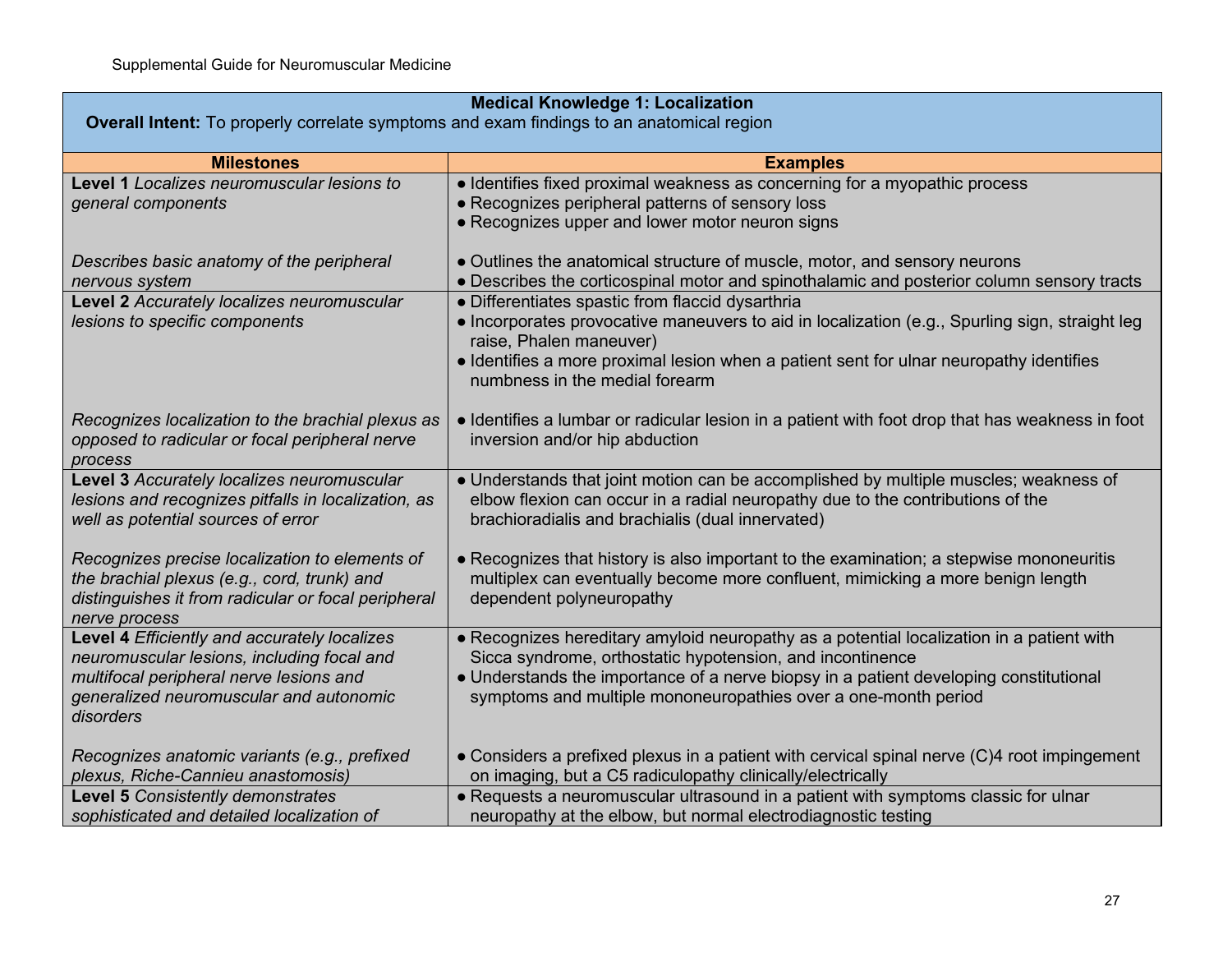| • Direct observation                                                                                                                                                                                                                                                                                                                                                         |
|------------------------------------------------------------------------------------------------------------------------------------------------------------------------------------------------------------------------------------------------------------------------------------------------------------------------------------------------------------------------------|
| • American Association of Neuromuscular and Electrodiagnostic Medicine (AANEM) In-<br><b>Service Self-Assessment Examination</b>                                                                                                                                                                                                                                             |
|                                                                                                                                                                                                                                                                                                                                                                              |
| • Alrajeh M, Preston DC. Neuromuscular ultrasound in electrically non-localizable ulnar<br>neuropathy. Muscle Nerve. 2018;58(5):655-659.<br>https://onlinelibrary.wiley.com/doi/abs/10.1002/mus.26291.2021.<br>• Morrison BM. Neuromuscular diseases. Semin Neurol. 2016;36(5):409-418.<br>https://www.thieme-connect.de/products/ejournals/abstract/10.1055/s-0036-1586263. |
| 2021.                                                                                                                                                                                                                                                                                                                                                                        |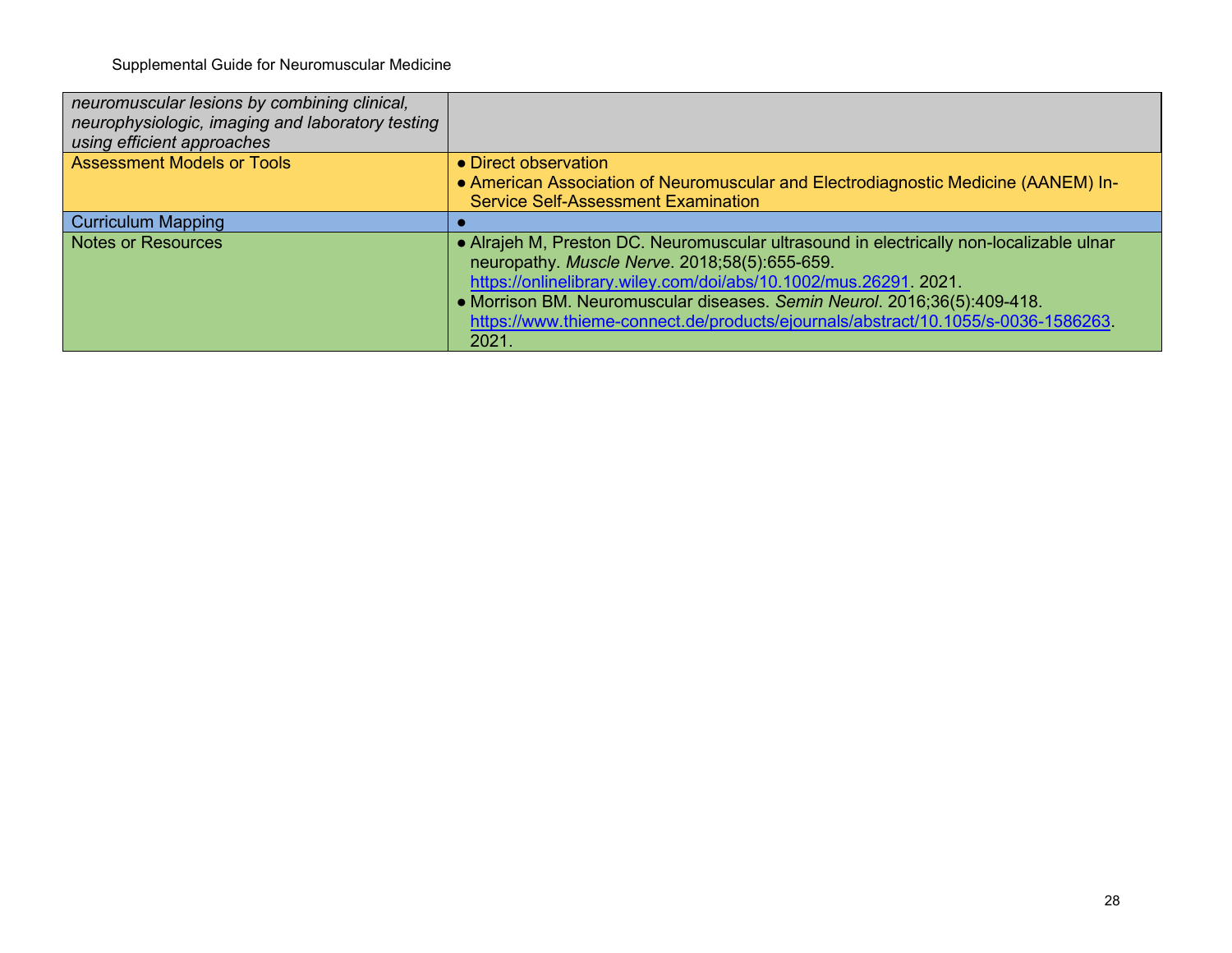## **Medical Knowledge 2: Formulation**

**Overall Intent:** To identify neuromuscular patterns based on key symptoms and exam findings and formulate accurate differential diagnoses

| <b>Milestones</b>                                                                                                                       | <b>Examples</b>                                                                                                                                                                                                                                      |
|-----------------------------------------------------------------------------------------------------------------------------------------|------------------------------------------------------------------------------------------------------------------------------------------------------------------------------------------------------------------------------------------------------|
| Level 1 Summarizes key elements of history<br>and exam and generates a relevant differential<br>diagnosis                               | • Identifies significant alcohol use and diabetes as important risk factors for polyneuropathy<br>• Identifies numbness in feet and length dependent sensory loss extending to the ankles<br>with balance problems as consistent with polyneuropathy |
| Correlates under guidance the clinical<br>presentation with basic anatomy but not with<br>pathophysiology of nerve and muscle disorders | • Correlates under guidance paresthesia in medial hand and digits 4 and 5 with ulnar nerve<br>entrapment<br>• Correlates under guidance a pattern of proximal arm and leg weakness with myopathy                                                     |
| Level 2 Synthesizes information to focus and<br>prioritize diagnostic possibilities for                                                 | . Prioritizes testing for fasting blood glucose/glycosylated hemoglobin in patients with<br>polyneuropathy                                                                                                                                           |
| neuromuscular disorders                                                                                                                 | • Prioritizes testing for AChR antibodies in patients with fatigable weakness                                                                                                                                                                        |
| Correlates under guidance the clinical<br>presentation with basic anatomy and                                                           | • Correlates facial weakness in Bell's palsy with the electrodiagnostic findings to inform<br>severity and prognosis                                                                                                                                 |
| pathophysiology of neuromuscular disorders                                                                                              | • Correlates hand numbness in carpal tunnel syndrome with the electrodiagnostic findings<br>to inform severity                                                                                                                                       |
|                                                                                                                                         | • Correlates under guidance ulnar nerve entrapment with symptoms with common site of<br>entrapment at the elbow and anatomy of the elbow (cubital tunnel and ulnar groove)                                                                           |
|                                                                                                                                         | • Correlates under guidance the extent of axonal loss and reinnervation with prognosis in<br>traumatic nerve injuries                                                                                                                                |
| Level 3 Efficiently synthesizes information to<br>focus and prioritize diagnostic possibilities                                         | • Efficiently synthesizes that in a patient with length dependent neuropathy and history of<br>diabetes, most likely diagnosis is diabetic neuropathy and to check recent glucose testing<br>versus a less likely diagnosis of toxic neuropathy      |
|                                                                                                                                         | • Prioritizes genetic testing in a patient with bilateral foot drop and strong family history of<br>Charcot-Marie-Tooth disease                                                                                                                      |
|                                                                                                                                         | • Considers inclusion body myositis in patient with polymyositis not responsive to treatment<br>and marked finger flexor and quadriceps muscle weakness                                                                                              |
| Independently correlates the clinical                                                                                                   | • Independently correlates progressive sensorimotor polyneuropathy associated with                                                                                                                                                                   |
| presentation with detailed anatomy and                                                                                                  | autonomic features with amyloid polyneuropathy                                                                                                                                                                                                       |
| pathophysiology of neuromuscular disorders                                                                                              | • Independently correlates progressive limb weakness, dry mouth, and facilitation of muscle<br>stretch reflexes with Lambert-Eaton myasthenic syndrome                                                                                               |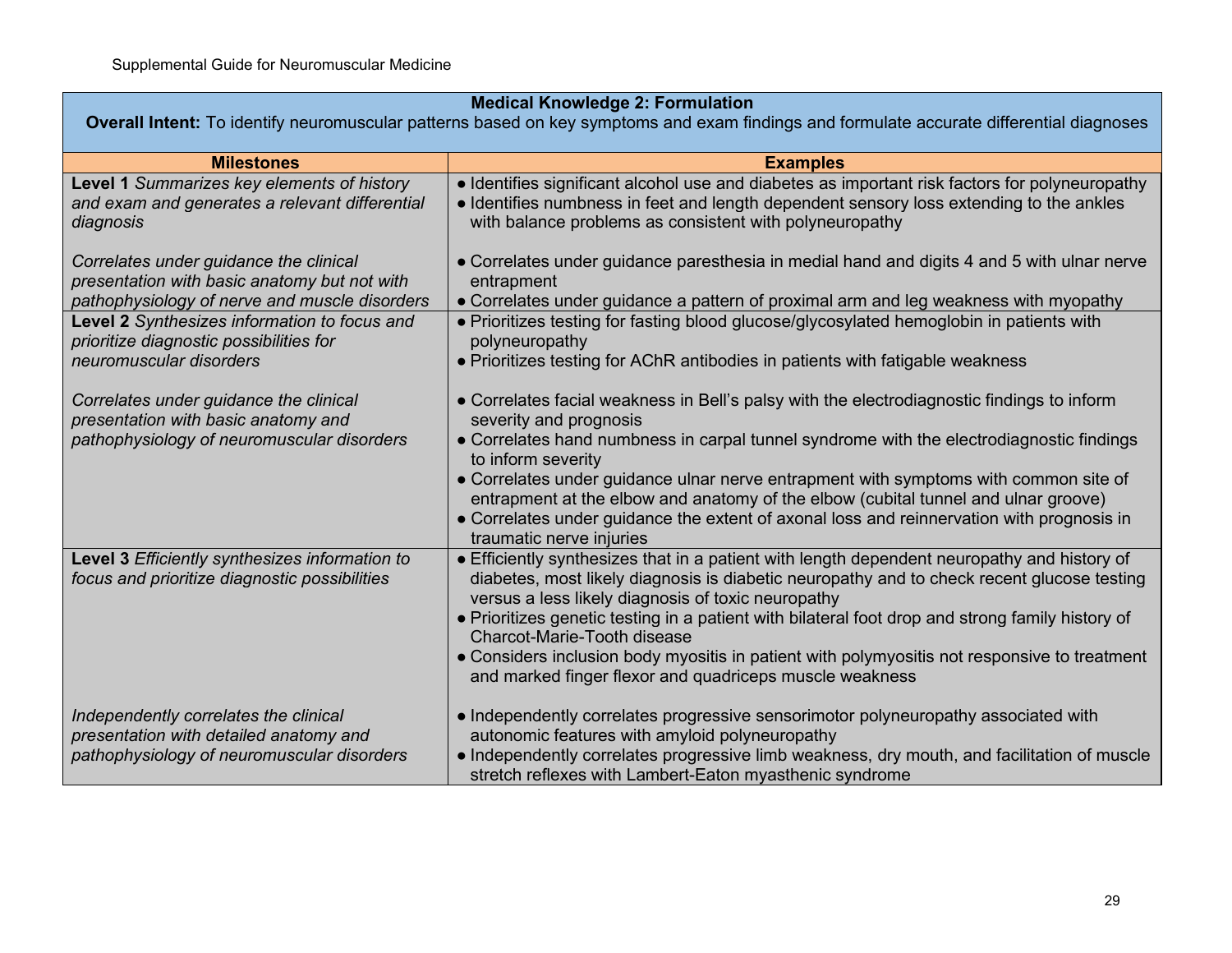| Level 4 Continuously reconsiders diagnostic<br>possibilities in response to new clinical | • Reconsiders a chronic demyelinating neuropathy not responsive to treatment as possibly<br>being a patient with POEMS syndrome, or Charcot-Marie-Tooth disease                                        |
|------------------------------------------------------------------------------------------|--------------------------------------------------------------------------------------------------------------------------------------------------------------------------------------------------------|
| <i>information</i>                                                                       | • Reconsiders a patient with a history of bulbar onset weakness now developing hand                                                                                                                    |
|                                                                                          | weakness as being more concerning for ALS                                                                                                                                                              |
|                                                                                          | • Considers hereditary neuropathy with liability to pressure palsy in a young patient with<br>history of left common fibular mononeuropathy and new onset of left ulnar<br>mononeuropathy at the elbow |
|                                                                                          |                                                                                                                                                                                                        |
| Demonstrates sophisticated and detailed                                                  | • Suspects, diagnoses, and treats a patient with ALS                                                                                                                                                   |
| knowledge of neuromuscular disorders                                                     | · Suspects, diagnoses, and treats a patient with MG                                                                                                                                                    |
| Level 5 Effectively educates others about                                                | • Educates residents, multidisciplinary team members, nurses regarding neuromuscular                                                                                                                   |
| neuromuscular diagnostic reasoning                                                       | diagnoses                                                                                                                                                                                              |
|                                                                                          | • Presents the diagnostic reasoning of complex neuromuscular cases to colleagues,                                                                                                                      |
|                                                                                          | residents, and the neuromuscular team                                                                                                                                                                  |
|                                                                                          |                                                                                                                                                                                                        |
| Discriminates coexisting multiple neurologic and                                         | • Discriminates coexisting frontotemporal dementia and ALS in the same patient                                                                                                                         |
| neuromuscular diagnoses                                                                  | • Discriminates ALS coexisting with a diabetic neuropathy in a patient                                                                                                                                 |
|                                                                                          | • Discriminates steroid myopathy from polymyositis in a patient undergoing treatment for<br>inflammatory myopathy                                                                                      |
| <b>Assessment Models or Tools</b>                                                        | • Direct observation                                                                                                                                                                                   |
|                                                                                          | • Medical record (chart) review                                                                                                                                                                        |
|                                                                                          | • Multisource feedback                                                                                                                                                                                 |
|                                                                                          | • Self-assessment exams                                                                                                                                                                                |
| <b>Curriculum Mapping</b>                                                                |                                                                                                                                                                                                        |
| <b>Notes or Resources</b>                                                                | • Bönnemann CG, Wang CH, Quijano-Roy S, et al. Diagnostic approach to the congenital                                                                                                                   |
|                                                                                          | muscular dystrophies. Neuromuscular Disorders. 2014;24(4):289-311.                                                                                                                                     |
|                                                                                          | https://www.ncbi.nlm.nih.gov/pmc/articles/PMC5258110/. 2021.                                                                                                                                           |
|                                                                                          | • Keddie S, Lunn MP. POEMS syndrome. Current Opinion in Neurology. 2018;31(5):551-                                                                                                                     |
|                                                                                          | 558. https://journals.lww.com/co-                                                                                                                                                                      |
|                                                                                          | neurology/Abstract/2018/10000/POEMS syndrome.7.aspx. 2021.                                                                                                                                             |
|                                                                                          | • London ZN. A structured approach to the diagnosis of peripheral nervous system                                                                                                                       |
|                                                                                          | disorders. Continuum (Minneap Minn). 2020;26(5):1130-1160.                                                                                                                                             |
|                                                                                          | https://pubmed.ncbi.nlm.nih.gov/33002996/. 2021.                                                                                                                                                       |
|                                                                                          | • Pasnoor M, Dimachkie MM. Approach to muscle and neuromuscular junction disorders.                                                                                                                    |
|                                                                                          | Continuum (Minneap Minn). 2019;25(6):1536-1563.                                                                                                                                                        |
|                                                                                          | https://journals.lww.com/continuum/Abstract/2019/12000/Approach to Muscle and Neur<br>omuscular Junction.4.aspx 2021.                                                                                  |
|                                                                                          |                                                                                                                                                                                                        |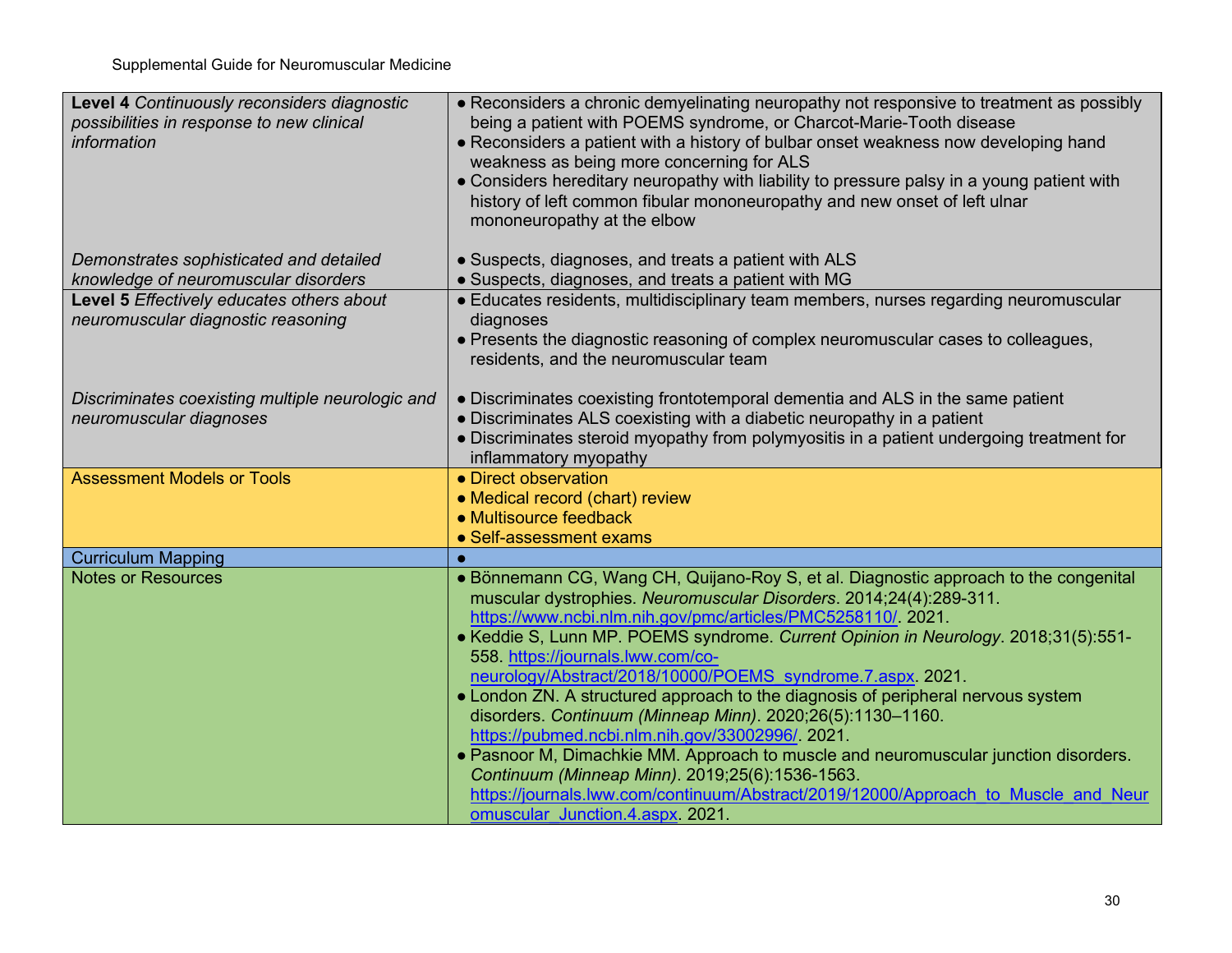| <b>Medical Knowledge 3: Diagnostic Investigation</b>                                                                                                                                                                                      |                                                                                                                                                                                                                                                                                                                                                       |
|-------------------------------------------------------------------------------------------------------------------------------------------------------------------------------------------------------------------------------------------|-------------------------------------------------------------------------------------------------------------------------------------------------------------------------------------------------------------------------------------------------------------------------------------------------------------------------------------------------------|
| Overall Intent: To order pertinent diagnostic tests supported by the available differential diagnoses, symptoms, and exam findings                                                                                                        |                                                                                                                                                                                                                                                                                                                                                       |
| <b>Milestones</b>                                                                                                                                                                                                                         | <b>Examples</b>                                                                                                                                                                                                                                                                                                                                       |
| Level 1 Summarizes key elements of history<br>and exam findings and generates a broad<br>differential diagnosis                                                                                                                           | • Considers the presence of a proximal myopathy based on prominent symptoms and signs<br>and then produces a list of possible differential diagnoses                                                                                                                                                                                                  |
| Recognizes common indications for serologic<br>and electrodiagnostic testing                                                                                                                                                              | • Orders routine screening labs for polyneuropathies and myopathies<br>• Recognizes the need for AChR Ab testing and repetitive nerve stimulation in a patient with<br>fatigable weakness, diplopia, and eyelid ptosis<br>• Recognizes the need for limb EMG and nerve conduction study in a patient with<br>progressive dysphagia and brisk reflexes |
| Level 2 Identifies the first steps in working up<br>common neuromuscular disorders                                                                                                                                                        | · Identifies fasting glucose tolerance test/hemoglobin A1c, B12, serum immunofixation as<br>high-yield tests in a patient with peripheral neuropathy<br>• Utilizes nerve conduction study and EMG properly in the work-up of peripheral neuropathy                                                                                                    |
| Sequences laboratory testing, electrodiagnostic<br>testing, imaging, and genetic testing for common<br>neuromuscular disorders                                                                                                            | • Orders nerve conduction studies/EMG in a patient with suspected hereditary neuropathy<br>prior to ordering genetic testing                                                                                                                                                                                                                          |
| Level 3 Efficiently synthesizes information to<br>focus and prioritize diagnostic possibilities                                                                                                                                           | • Recognizes that progressive muscle weakness in a patient with upper and lower motor<br>neuron signs is consistent with motor neuron disease                                                                                                                                                                                                         |
| Integrates the use of nerve and muscle imaging<br>(e.g., ultrasound, magnetic resonance imaging<br>[MRI]) into the diagnostic process; recognizes<br>the indications for nerve and muscle biopsy and<br>genetic testing                   | • Orders MRI or ultrasound of proximal upper and lower extremity limb in patients with<br>suspicion of multifocal motor neuropathy and lack of conduction block in electrodiagnostic<br>testing<br>• Orders nerve biopsy in a patient with rapidly progressing multiple mononeuropathies                                                              |
| Level 4 Continuously reconsiders diagnostic<br>possibilities in response to new clinical<br>information                                                                                                                                   | • Reconsiders initial diagnosis of ALS in a patient with stable symptoms for an extended<br>period of time                                                                                                                                                                                                                                            |
| Reconciles conflicting data from diagnostic tests<br>and the clinical presentation; efficiently provides<br>genetic testing suited to the clinical situation<br>(e.g., single gene versus panel testing versus<br>whole exome sequencing) | • Selects additional genetic testing in a patient with hyperCKemia (CK)>10,000 and<br>negative Duchenne Muscular Dystrophy (DMD)/Becker Muscular Dystrophy (BMD)<br>genetic testing                                                                                                                                                                   |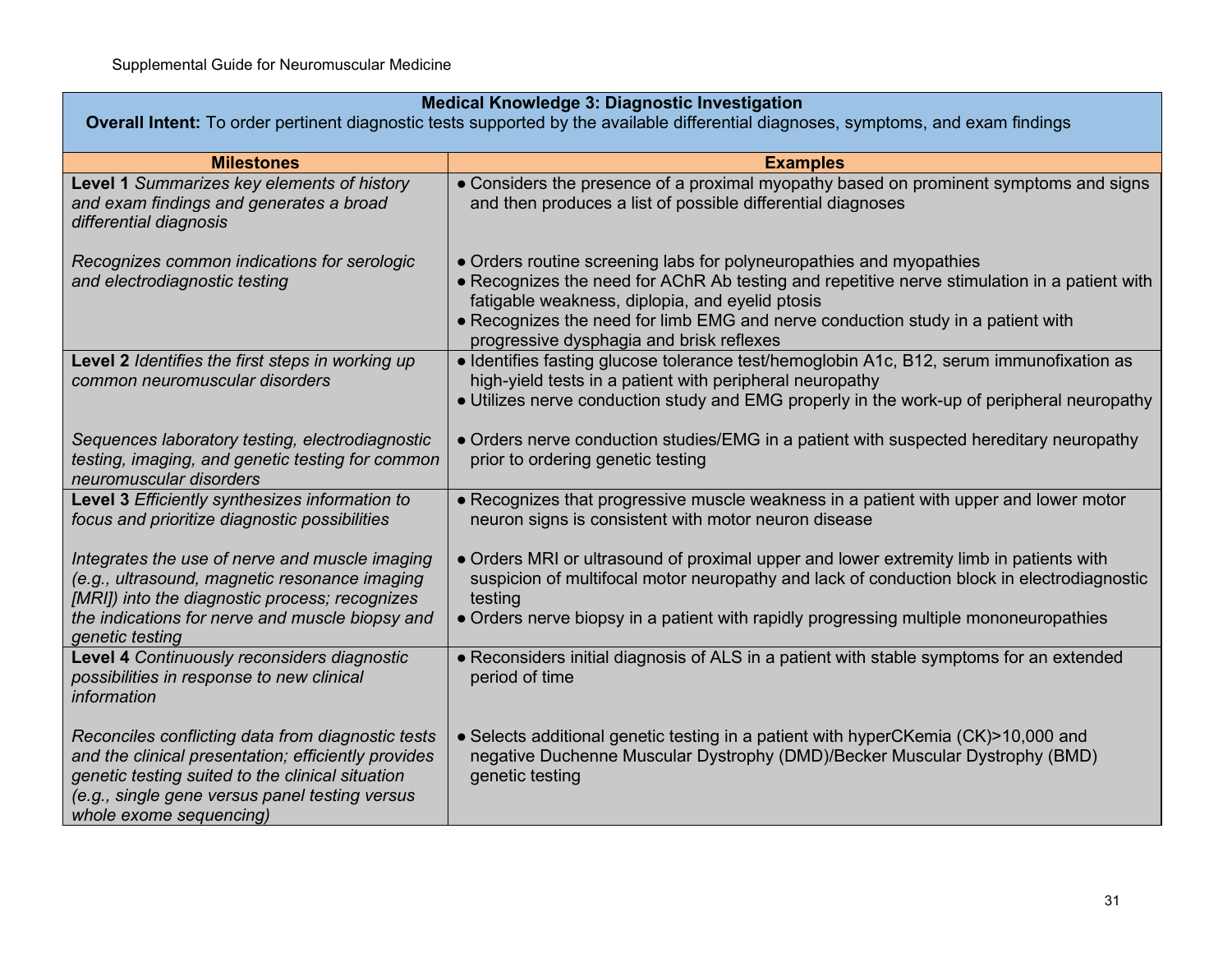| • Considers inclusion body myositis in a patient with initial biopsy diagnosis of polymyositis<br>that is not responding to immunosuppression and has significant finger flexor and                                                                                                                                                                                                                                                                                                                                                                                                                                                                                                                                                                                                                                                                                                                                                                                                                                                                                                                                                                                                                                        |
|----------------------------------------------------------------------------------------------------------------------------------------------------------------------------------------------------------------------------------------------------------------------------------------------------------------------------------------------------------------------------------------------------------------------------------------------------------------------------------------------------------------------------------------------------------------------------------------------------------------------------------------------------------------------------------------------------------------------------------------------------------------------------------------------------------------------------------------------------------------------------------------------------------------------------------------------------------------------------------------------------------------------------------------------------------------------------------------------------------------------------------------------------------------------------------------------------------------------------|
| quadriceps weakness                                                                                                                                                                                                                                                                                                                                                                                                                                                                                                                                                                                                                                                                                                                                                                                                                                                                                                                                                                                                                                                                                                                                                                                                        |
| • Considers acid maltase deficiency and orders alpha glucosidase (GAA) genetic testing or                                                                                                                                                                                                                                                                                                                                                                                                                                                                                                                                                                                                                                                                                                                                                                                                                                                                                                                                                                                                                                                                                                                                  |
| blood spot in a patient with progressive neuromuscular respiratory failure and myotonic                                                                                                                                                                                                                                                                                                                                                                                                                                                                                                                                                                                                                                                                                                                                                                                                                                                                                                                                                                                                                                                                                                                                    |
| discharges in paraspinal muscles                                                                                                                                                                                                                                                                                                                                                                                                                                                                                                                                                                                                                                                                                                                                                                                                                                                                                                                                                                                                                                                                                                                                                                                           |
| • Presents interesting cases in neuromuscular grand rounds                                                                                                                                                                                                                                                                                                                                                                                                                                                                                                                                                                                                                                                                                                                                                                                                                                                                                                                                                                                                                                                                                                                                                                 |
|                                                                                                                                                                                                                                                                                                                                                                                                                                                                                                                                                                                                                                                                                                                                                                                                                                                                                                                                                                                                                                                                                                                                                                                                                            |
| • Publishes case reports                                                                                                                                                                                                                                                                                                                                                                                                                                                                                                                                                                                                                                                                                                                                                                                                                                                                                                                                                                                                                                                                                                                                                                                                   |
|                                                                                                                                                                                                                                                                                                                                                                                                                                                                                                                                                                                                                                                                                                                                                                                                                                                                                                                                                                                                                                                                                                                                                                                                                            |
| • Direct observation                                                                                                                                                                                                                                                                                                                                                                                                                                                                                                                                                                                                                                                                                                                                                                                                                                                                                                                                                                                                                                                                                                                                                                                                       |
| • Medical record (chart) review                                                                                                                                                                                                                                                                                                                                                                                                                                                                                                                                                                                                                                                                                                                                                                                                                                                                                                                                                                                                                                                                                                                                                                                            |
| • Multisource feedback                                                                                                                                                                                                                                                                                                                                                                                                                                                                                                                                                                                                                                                                                                                                                                                                                                                                                                                                                                                                                                                                                                                                                                                                     |
| • Self-assessment exams                                                                                                                                                                                                                                                                                                                                                                                                                                                                                                                                                                                                                                                                                                                                                                                                                                                                                                                                                                                                                                                                                                                                                                                                    |
|                                                                                                                                                                                                                                                                                                                                                                                                                                                                                                                                                                                                                                                                                                                                                                                                                                                                                                                                                                                                                                                                                                                                                                                                                            |
| • Ankala A, da Silva C, Gualandi F, et al. A comprehensive genomic approach for<br>neuromuscular diseases gives a high diagnostic yield. Annals of Neurology.<br>2014;77(2):206-214. https://onlinelibrary.wiley.com/doi/abs/10.1002/ana.24303. 2021.<br>• Benatar M. A systematic review of diagnostic studies in myasthenia gravis.<br>Neuromuscular Disorders. 2006;16(7):459-467. https://www.nmd-<br>journal.com/article/S0960-8966(06)00152-0/fulltext. 2021.<br>• Biliciler S, Kwan J. Inflammatory myopathies: Utility of antibody testing. Neurologic Clinics.<br>2020;38(3):661-678.<br>https://www.sciencedirect.com/science/article/abs/pii/S0733861920300396?via%3Dihub<br>$\overline{2021}$ .<br>• Bodofsky EB, Carter GT, England JD. Is electrodiagnostic testing for polyneuropathy<br>overutilized? Muscle Nerve. 2016;55(3):301-304.<br>https://onlinelibrary.wiley.com/doi/epdf/10.1002/mus.25464. 2021.<br>• Cartwright MS, Walker FO. Neuromuscular ultrasound in common entrapment<br>neuropathies. Muscle Nerve. 2013;48(5):696-704.<br>https://onlinelibrary.wiley.com/doi/abs/10.1002/mus.23900. 2021.<br>• England JD, Gronseth GS, Franklin G, et al. Practice parameter: Evaluation of distal |
|                                                                                                                                                                                                                                                                                                                                                                                                                                                                                                                                                                                                                                                                                                                                                                                                                                                                                                                                                                                                                                                                                                                                                                                                                            |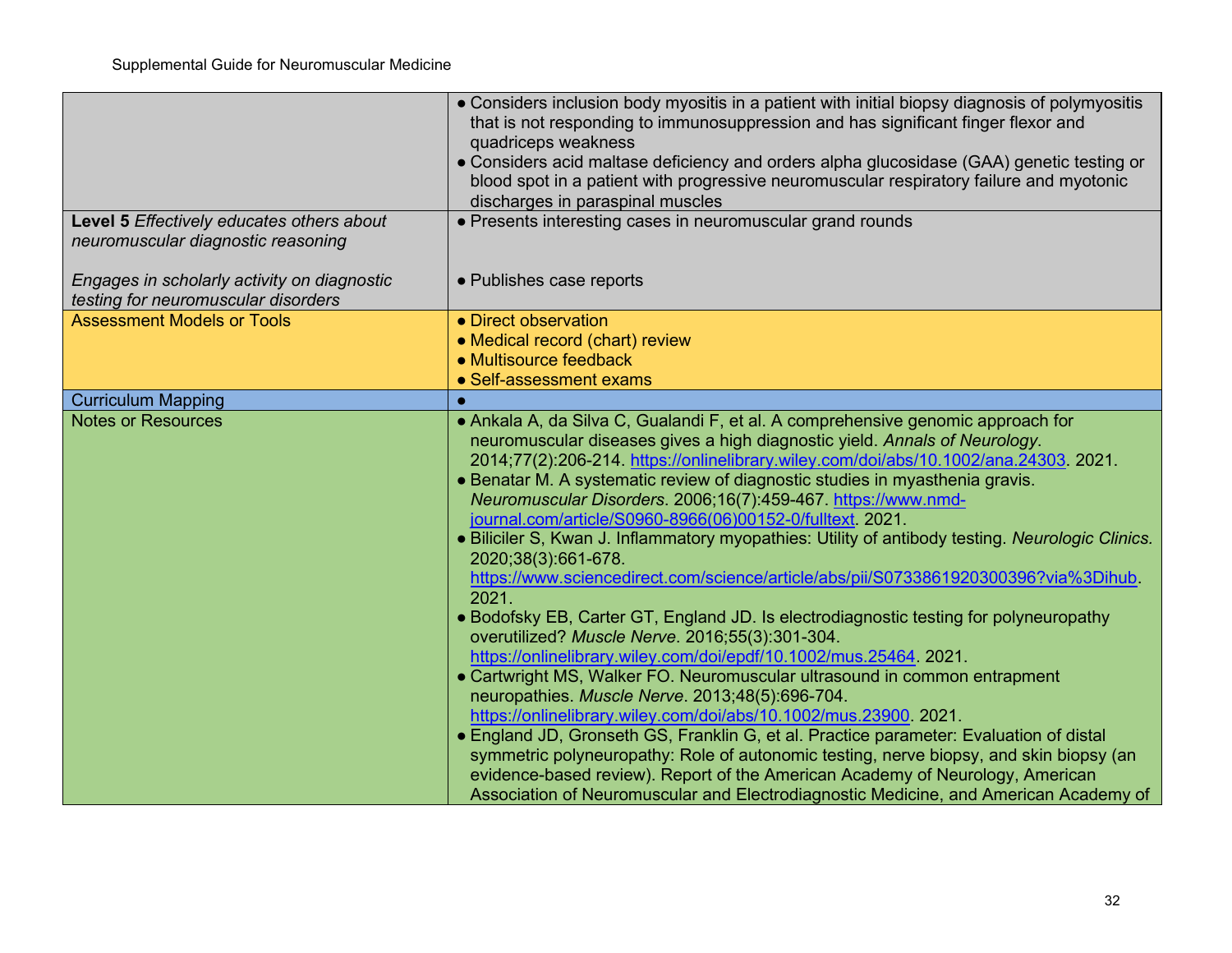| Physical Medicine and Rehabilitation. Neurology. 2009;72(2):177-184.                         |
|----------------------------------------------------------------------------------------------|
| https://n.neurology.org/content/72/2/177.long. 2021.                                         |
| • England JD, Gronseth GS, Franklin G, et al. Practice parameter: Evaluation of distal       |
| symmetric polyneuropathy: Role of laboratory and genetic testing (an evidence-based          |
| review). Report of the American Academy of Neurology, American Association of                |
| Neuromuscular and Electrodiagnostic Medicine, and American Academy of Physical               |
| Medicine and Rehabilitation. Neurology. 2009;72(2):185-192.                                  |
| https://pubmed.ncbi.nlm.nih.gov/32387049/. 2021.                                             |
| • London ZN. A structured approach to the diagnosis of peripheral nervous system             |
| disorders. Continuum (Minneap Minn). 2020;26(5):1130-1160.                                   |
| https://pubmed.ncbi.nlm.nih.gov/33002996/. 2021.                                             |
| • Pasnoor M, Dimachkie MM. Approach to muscle and neuromuscular junction disorders.          |
| Continuum (Minneap Minn). 2019;25(6):1536-1563.                                              |
| https://journals.lww.com/continuum/Abstract/2019/12000/Approach to Muscle and Neur           |
| omuscular Junction.4.aspx. 2021.                                                             |
| • Pasnoor M, Dimachkie MM, Farmakidis C, et al. Diagnosis of myasthenia gravis.              |
| Neurologic Clinics. 2018;36(2):261-274.                                                      |
| https://www.sciencedirect.com/science/article/abs/pii/S0733861918300100?via%3Dihub.          |
| 2021.                                                                                        |
| • Rosow LK, Amato AA. The role of electrodiagnostic testing, imaging, and muscle biopsy      |
| in the investigation of muscle disease. Continuum (Minneap Minn). 2016;22(6):1787-           |
| 1802.                                                                                        |
| https://journals.lww.com/continuum/Abstract/2016/12000/The Role of Electrodiagnostic         |
| Testing, Imaging, 6.aspx 2021.                                                               |
| • Shefner JM, Al-Chalabi A, Baker MR, et al. A proposal for new diagnostic criteria for ALS. |
| Clinical Neurphysiology. 2020;131(8):1975-1978.                                              |
| https://pubmed.ncbi.nlm.nih.gov/32387049/. 2021.                                             |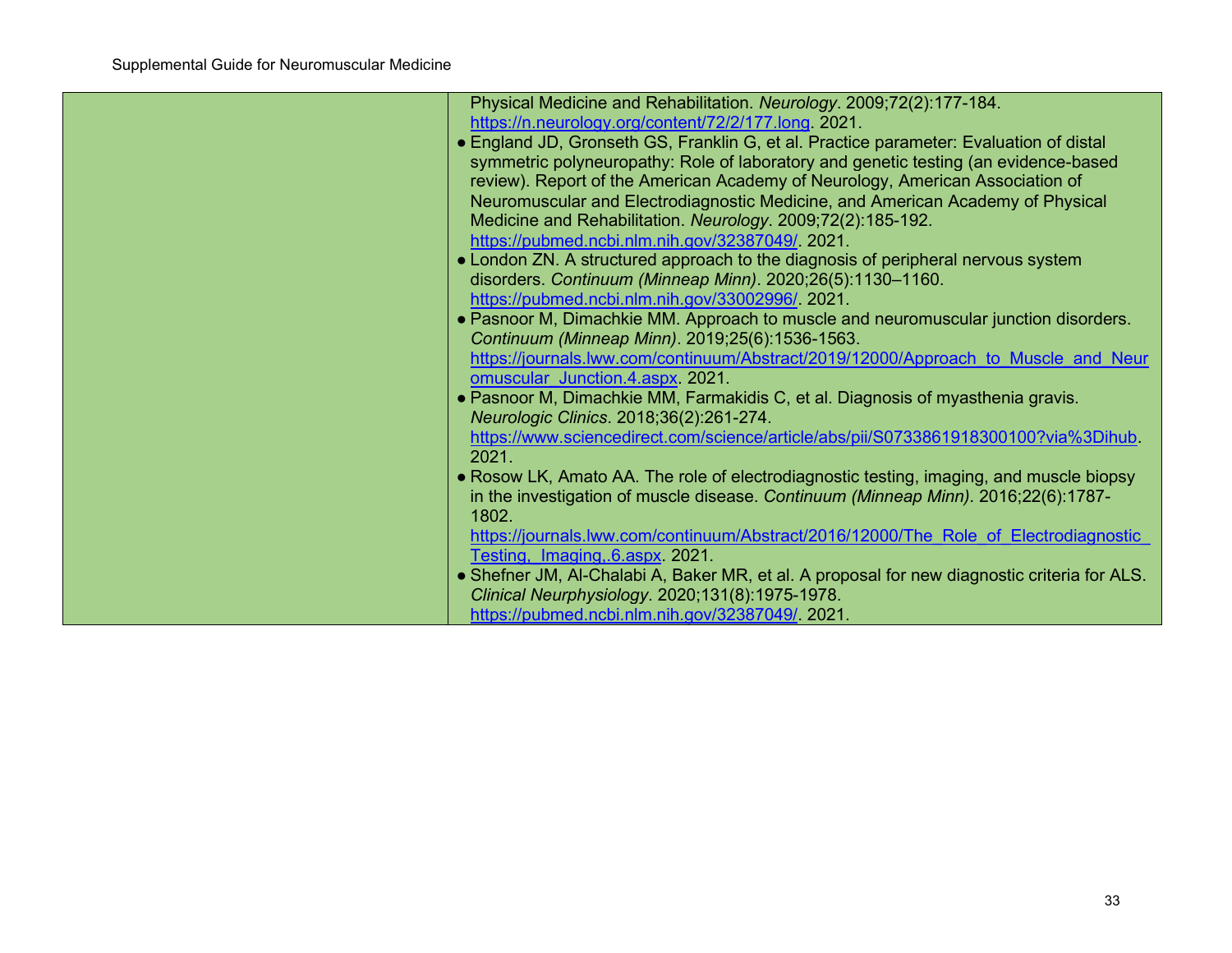| <b>Medical Knowledge 4: Muscular and Nerve Pathology</b>                                                                                                                                                   |                                                                                                                                                                                                                                                                                                                                                                                                                                                                                                                                                                       |
|------------------------------------------------------------------------------------------------------------------------------------------------------------------------------------------------------------|-----------------------------------------------------------------------------------------------------------------------------------------------------------------------------------------------------------------------------------------------------------------------------------------------------------------------------------------------------------------------------------------------------------------------------------------------------------------------------------------------------------------------------------------------------------------------|
| Overall Intent: To recognize and correlate histologic changes in muscle and nerve to clinical features                                                                                                     |                                                                                                                                                                                                                                                                                                                                                                                                                                                                                                                                                                       |
| <b>Milestones</b>                                                                                                                                                                                          | <b>Examples</b>                                                                                                                                                                                                                                                                                                                                                                                                                                                                                                                                                       |
| Level 1 Demonstrates ability to identify specific<br>stains and differentiate tissue types, as well as<br>knowledge of normal and abnormal<br>histopathology of peripheral nerve and skeletal<br>muscle    | • Identifies hematoxylin and eosin and trichrome stains<br>• Differentiates between muscle and nerve histology                                                                                                                                                                                                                                                                                                                                                                                                                                                        |
| Level 2 Demonstrates knowledge of tissue<br>fixation and utility of specific stains, and<br>recognizes common pathologic findings and<br>technical artifacts in nerve and muscle biopsy<br>preparations    | • Recognizes freeze artifact and can differentiate from muscle pathology<br>• Identifies ragged red fibers on trichrome stain and anticipates correlative need for<br>evaluating cytochrome c oxidase and succinate dehydrogenase staining<br>• Recognizes muscle fiber type grouping                                                                                                                                                                                                                                                                                 |
| Level 3 Demonstrates advanced knowledge of<br>abnormal histopathology of peripheral nerve and<br>skeletal muscle, and correlates the nerve and<br>muscle biopsy findings with the clinical<br>presentation | • Recognizes nemaline rods on a trichrome stain<br>• Recognizes basophilia in muscle tissue as a sign of early regeneration<br>• Distinguishes demyelination and remyelination on teased nerve fibers<br>• Recognizes that evidence of central core abnormalities on muscle tissue could correlate<br>to the clinical presentation of head drop<br>• Recognizes that the presence of inflammatory cell invasion in the vascular wall and in<br>nerve fibers can be associated with clinical symptoms of painful wrist drop or foot drop in<br>a vasculitic neuropathy |
| Level 4 Recognizes uncommon pathologic<br>findings in nerve and muscle preparations                                                                                                                        | • Recognizes muscle fiber types in adenosine triphosphatase stains                                                                                                                                                                                                                                                                                                                                                                                                                                                                                                    |
| Level 5 Independently interprets nerve and<br>muscle biopsy specimens and generates a<br>report                                                                                                            | • Gives a detailed description of all stains needed to identify an inflammatory myopathy<br>including when electron microscopy and major histocompatibility complex 1 (MHC1)<br>staining is needed and writes the report                                                                                                                                                                                                                                                                                                                                              |
| <b>Assessment Models or Tools</b>                                                                                                                                                                          | • Direct observation<br>• Medical record (chart) review<br>• Multisource feedback                                                                                                                                                                                                                                                                                                                                                                                                                                                                                     |
| <b>Curriculum Mapping</b>                                                                                                                                                                                  |                                                                                                                                                                                                                                                                                                                                                                                                                                                                                                                                                                       |
| <b>Notes or Resources</b>                                                                                                                                                                                  | • Amato AA, Russell JA. Neuromuscular Disorders. 2nd ed. McGraw-Hill Education;<br>2016:2-21. ISBN:978-0071752503.<br>. Dubowitz V, Sewry CA, Oldfors A. Muscle Biopsy: A Practical Approach. 5th ed. Elsevier;<br>2020. ISBN:978-0702074714.                                                                                                                                                                                                                                                                                                                         |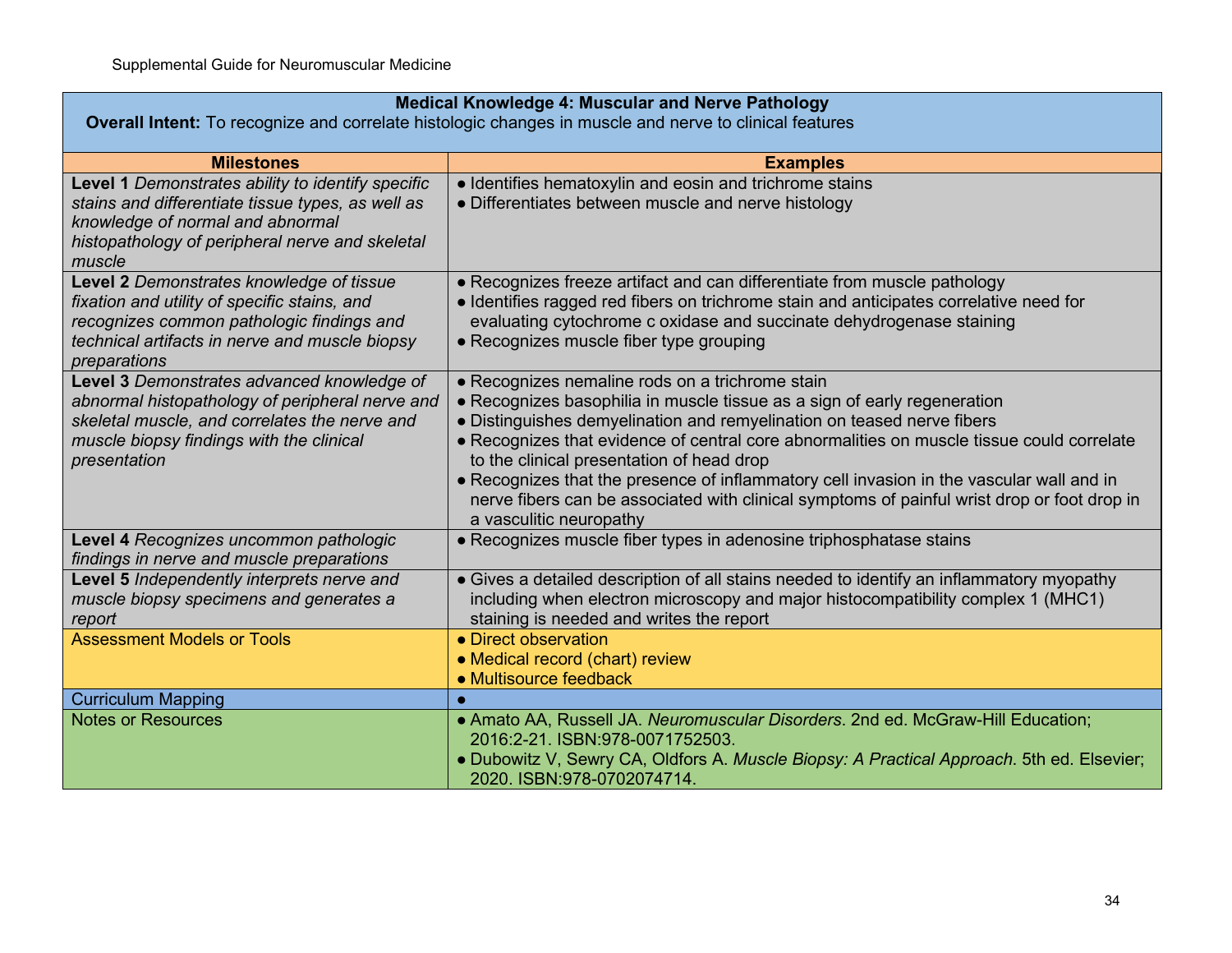| Systems-Based Practice 1: Patient Safety and Quality Improvement (QI)                                                              |                                                                                                                                                                                                  |
|------------------------------------------------------------------------------------------------------------------------------------|--------------------------------------------------------------------------------------------------------------------------------------------------------------------------------------------------|
| Overall Intent: To engage in the analysis and management of patient safety events, including relevant communication with patients, |                                                                                                                                                                                                  |
| families, and health care professionals; to conduct a QI project                                                                   |                                                                                                                                                                                                  |
| <b>Milestones</b>                                                                                                                  | <b>Examples</b>                                                                                                                                                                                  |
| Level 1 Demonstrates knowledge of commonly<br>reported patient safety events                                                       | . Has basic knowledge about the definition of patient safety events, reporting pathways,<br>and QI strategies                                                                                    |
| Demonstrates knowledge of how to report<br>patient safety events                                                                   | • Understands the safety protocol after an inadvertent needle stick of a physician during a<br>procedure                                                                                         |
| Demonstrates knowledge of basic quality<br>improvement methodologies and metrics                                                   | • Demonstrates the ability to use two patient identifiers to confirm correct patient and<br>confirms correct location prior to performing an invasive procedure                                  |
|                                                                                                                                    | • Demonstrates knowledge of root cause analysis                                                                                                                                                  |
| Level 2 Identifies system factors that lead to<br>patient safety events                                                            | • Identifies and reports a medication error caused by inadequate hand-off<br>• Identifies the lack of a list of medications to avoid for patients with myasthenia as a<br>potential safety event |
| Reports patient safety events through<br>institutional reporting systems                                                           |                                                                                                                                                                                                  |
| Describes local quality improvement initiatives                                                                                    | • Describes initiatives to improve EMG reports for reporting consistencies and quality<br>• Describes the use of PROMs in neuromuscular patient as a potential measure of quality                |
| Level 3 Participates in analysis of patient safety<br>events                                                                       | • Participates in a root cause analysis for a medication error and attends a family meeting<br>to disclose                                                                                       |
| Participates in disclosure of patient safety<br>events to patients and patient's families                                          |                                                                                                                                                                                                  |
| Participates in local quality improvement<br>initiatives                                                                           | • Participates in a QI project in the ALS clinic to ensure all patients undergo pulmonary<br>function testing                                                                                    |
| Level 4 Conducts analysis of patient safety<br>events and offers error prevention strategies                                       | • Collaborates in the analysis of a medication error to improve the hand-off process                                                                                                             |
| Discloses patient safety events to patients and<br>patient's families                                                              | • Discloses a medication error to patients/families                                                                                                                                              |
|                                                                                                                                    |                                                                                                                                                                                                  |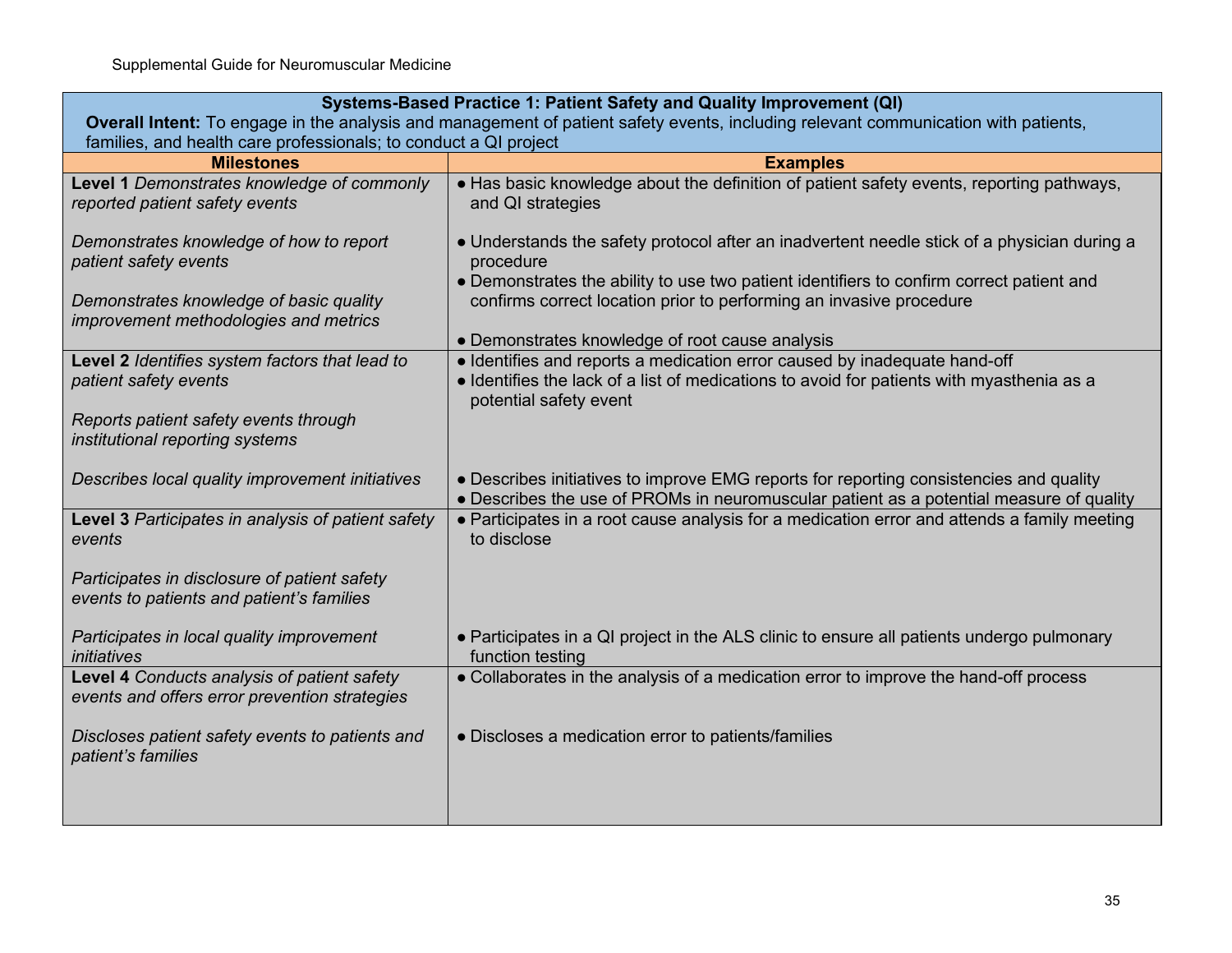| Demonstrates the skills required to identify,<br>develop, implement, and analyze a quality<br><i>improvement project</i> | • Designs a QI project that will allow for urgent referrals to be seen in a timely fashion                                                                                                                                                                              |
|--------------------------------------------------------------------------------------------------------------------------|-------------------------------------------------------------------------------------------------------------------------------------------------------------------------------------------------------------------------------------------------------------------------|
| Level 5 Actively engages teams and processes<br>to modify systems to prevent patient safety<br>events                    | • Engages appropriate stakeholders to improve awareness of medications that exacerbate<br>neuromuscular junction disorders<br>• Works with the EHR team to create a function to warn providers when prescribing a<br>dangerous drug to a patient with myasthenia gravis |
| Role models or mentors others in the disclosure<br>of patient safety events                                              | • Leads a simulation for more junior residents in error disclosure                                                                                                                                                                                                      |
| Creates, implements, and assesses quality<br>improvement initiatives at the institutional or<br>community level          | • Analyzes and publishes the findings of a quality improvement (QI) project to optimize<br>communications between internal medicine and neuromuscular medicine                                                                                                          |
| <b>Assessment Models or Tools</b>                                                                                        | • Chart audit<br>• Direct observation<br>• Documentation of QI or patient safety project<br>• E-module multiple choice tests<br>• Multisource feedback<br>$\bullet$ Portfolio<br>• Simulation                                                                           |
| <b>Curriculum Mapping</b>                                                                                                |                                                                                                                                                                                                                                                                         |
| <b>Notes or Resources</b>                                                                                                | • Institute of Healthcare Improvement. http://www.ihi.org/Pages/default.aspx. 2021.                                                                                                                                                                                     |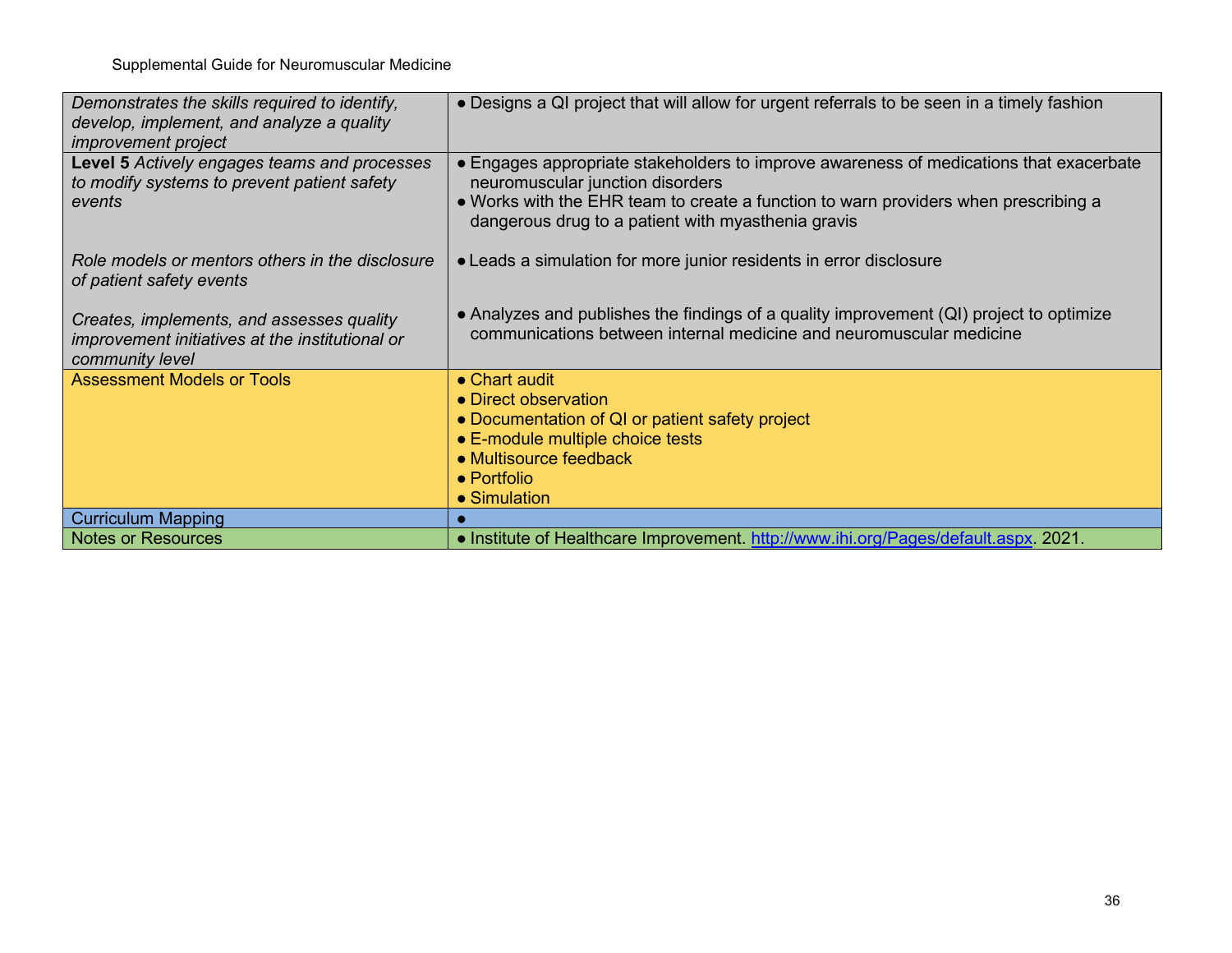# **Systems-Based Practice 2: System Navigation for Patient-Centered Care**

**Overall Intent:** To effectively navigate the health care system, including the interdisciplinary team and other care providers

| <b>Milestones</b>                                                                               | <b>Examples</b>                                                                                                                                                              |
|-------------------------------------------------------------------------------------------------|------------------------------------------------------------------------------------------------------------------------------------------------------------------------------|
| Level 1 Demonstrates knowledge of care                                                          | • Identifies the members of the interprofessional team                                                                                                                       |
| coordination                                                                                    |                                                                                                                                                                              |
| Performs safe and effective transitions of                                                      | • Lists the essential components of an effective sign-out and care transition, including                                                                                     |
| care/hand-offs in routine clinical situations                                                   | sharing information necessary for successful transitions                                                                                                                     |
| <b>Level 2 Coordinates care of patients in routine</b>                                          | • Contacts social worker and pharmacist to get assistance for obtaining neuromuscular                                                                                        |
| clinical situations effectively using the roles of                                              | medications begun in the hospital                                                                                                                                            |
| the interprofessional team members                                                              |                                                                                                                                                                              |
| Performs safe and effective transitions of                                                      | • Provides anticipatory guidance to night float team about a patient with new onset Guillain-                                                                                |
| care/hand-offs in complex clinical situations                                                   | Barre syndrome with fluctuating blood pressure                                                                                                                               |
| Level 3 Coordinates care of patients in complex                                                 | • Coordinates care of a patient with myotonic dystrophy with other health care professionals                                                                                 |
| clinical situations, effectively using the roles of<br>the interprofessional team members       | • Participates in risk evaluation and mitigation strategies program, coordinates<br>meningococcal vaccination with primary care doctor, and contacts infusion pharmacists to |
|                                                                                                 | arrange for eculizumab treatment for a patient with myasthenia gravis                                                                                                        |
|                                                                                                 |                                                                                                                                                                              |
| Supervises transitions of care/hand-offs by other                                               | • Supervises residents when patients are transitioned from intensive care unit (ICU) to a                                                                                    |
| team members<br>Level 4 Role models effective coordination of                                   | step-down unit<br>• Participates in a multidisciplinary family meeting for a patient diagnosed with ALS while in                                                             |
| patient-centered care among different                                                           | the ICU                                                                                                                                                                      |
| disciplines and specialties                                                                     |                                                                                                                                                                              |
|                                                                                                 |                                                                                                                                                                              |
| Role models safe and effective transitions of                                                   | • Coordinates with primary care and local neurologist for continuity of care of a patient with                                                                               |
| care/hand-offs within and across health care<br>delivery systems, including outpatient settings | newly diagnosed myasthenia gravis                                                                                                                                            |
| Level 5 Demonstrates skills in developing and                                                   | • Designs a transitional clinic from pediatric to adult care for patients with hereditary                                                                                    |
| implementing new inter-professional care                                                        | neuropathies or myopathies                                                                                                                                                   |
| models                                                                                          | • Helps develop a telemedicine multidisciplinary clinic for patients with neuromuscular<br>disorders such as ALS                                                             |
| Improves quality of transitions of care within and                                              |                                                                                                                                                                              |
| across health care delivery systems to optimize                                                 |                                                                                                                                                                              |
| patient outcomes<br><b>Assessment Models or Tools</b>                                           | • Direct observation                                                                                                                                                         |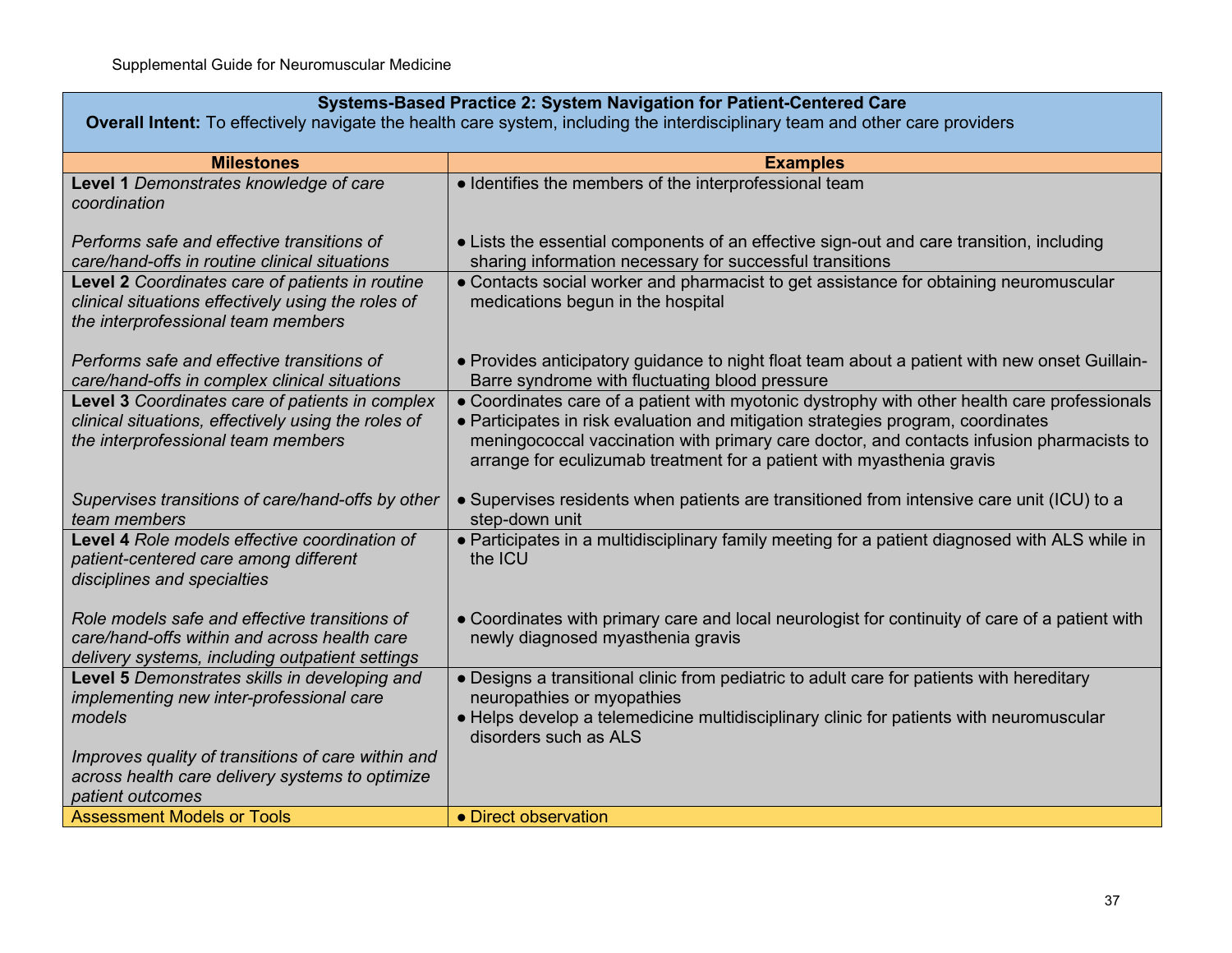|                           | • Medical record (chart) audit<br>• Multisource feedback<br>• Simulation                                                                                                                                                                                                                                                                                                                                              |
|---------------------------|-----------------------------------------------------------------------------------------------------------------------------------------------------------------------------------------------------------------------------------------------------------------------------------------------------------------------------------------------------------------------------------------------------------------------|
| <b>Curriculum Mapping</b> |                                                                                                                                                                                                                                                                                                                                                                                                                       |
| <b>Notes or Resources</b> | • Centers for Disease Control and Prevention (CDC). Population Health Training.<br>https://www.cdc.gov/pophealthtraining/whatis.html. 2021.<br>• Skochelak SE, Hawkins RE, Lawson LE, Starr SR, Borkan JM, Gonzalo JD. AMA<br>Education Consortium: Health Systems Science. 1st ed. Philadelphia, PA: Elsevier; 2016.<br>https://commerce.ama-assn.org/store/ui/catalog/productDetail?product_id=prod2780003<br>2021. |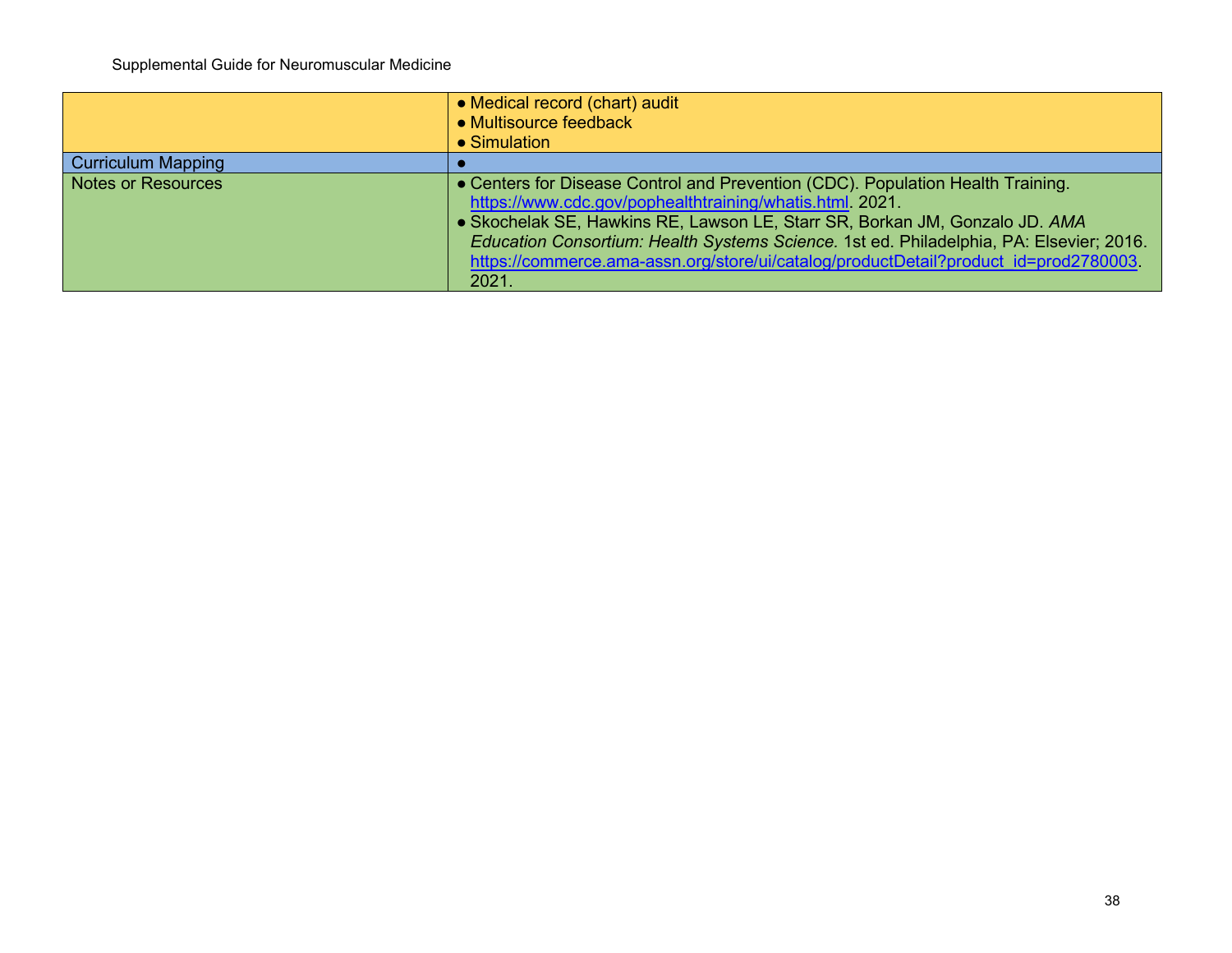| <b>Systems-Based Practice 3: Population and Health Advocacy</b><br>Overall Intent: To adapt care to a specific patient population to ensure high-quality patient outcomes |                                                                                                                                                        |
|---------------------------------------------------------------------------------------------------------------------------------------------------------------------------|--------------------------------------------------------------------------------------------------------------------------------------------------------|
| <b>Milestones</b>                                                                                                                                                         | <b>Examples</b>                                                                                                                                        |
| Level 1 Demonstrates knowledge of population<br>and community health needs and equities                                                                                   | • Identifies components of social determinants of health and how they impact the delivery of<br>patient care                                           |
| Describes social determinants of health and<br>their roles in neuromuscular disease                                                                                       | • Recognizes the need for help with transportation for neuromuscular patients based on<br>social history taking                                        |
| Level 2 Identifies specific population and<br>community health needs and inequities for the<br>local population and community                                             | • Identifies patients at risk for specific health outcomes related to health literacy concerns                                                         |
| Identifies behavioral and social interventions<br>that can improve neuromuscular health                                                                                   | • Help patients register with resourceful organizations such as the MDA and the ALS<br>Association                                                     |
| Level 3 Effectively uses local resources to meet<br>the needs of a patient population and<br>community                                                                    | . Works with community palliative care and hospice teams for patients with ALS                                                                         |
| Effectively advocates for interventions that can<br>improve social determinants of health                                                                                 | • Involves a social worker to help with the care of patients without health insurance and low<br>socioeconomic status                                  |
| Level 4 Adapts approach to patient care to<br>provide for the needs of specific populations                                                                               | • Works with program director to alter clinic hours for working patients                                                                               |
| Implements social and behavioral changes for<br>patients and patient's families that improve<br>health, such as exercise and diet                                         | • Working with physical therapists, coordinates exercise routine for patients with muscular<br>dystrophies that works within the patient's environment |
| Level 5 Leads innovations in adapting patient<br>care for populations and communities with<br>health care inequities                                                      | • Designs a curriculum on social determinants of health<br>• Develops a telehealth program for outlying clinics                                        |
| Leads community-based interventions that<br>improve population health                                                                                                     | • Creates a support group that targets socioeconomically disadvantaged neuromuscular<br>patients                                                       |
| <b>Assessment Models or Tools</b>                                                                                                                                         | • Direct observation<br>• Medical record (chart) audit<br>• Multisource feedback<br>• Simulation                                                       |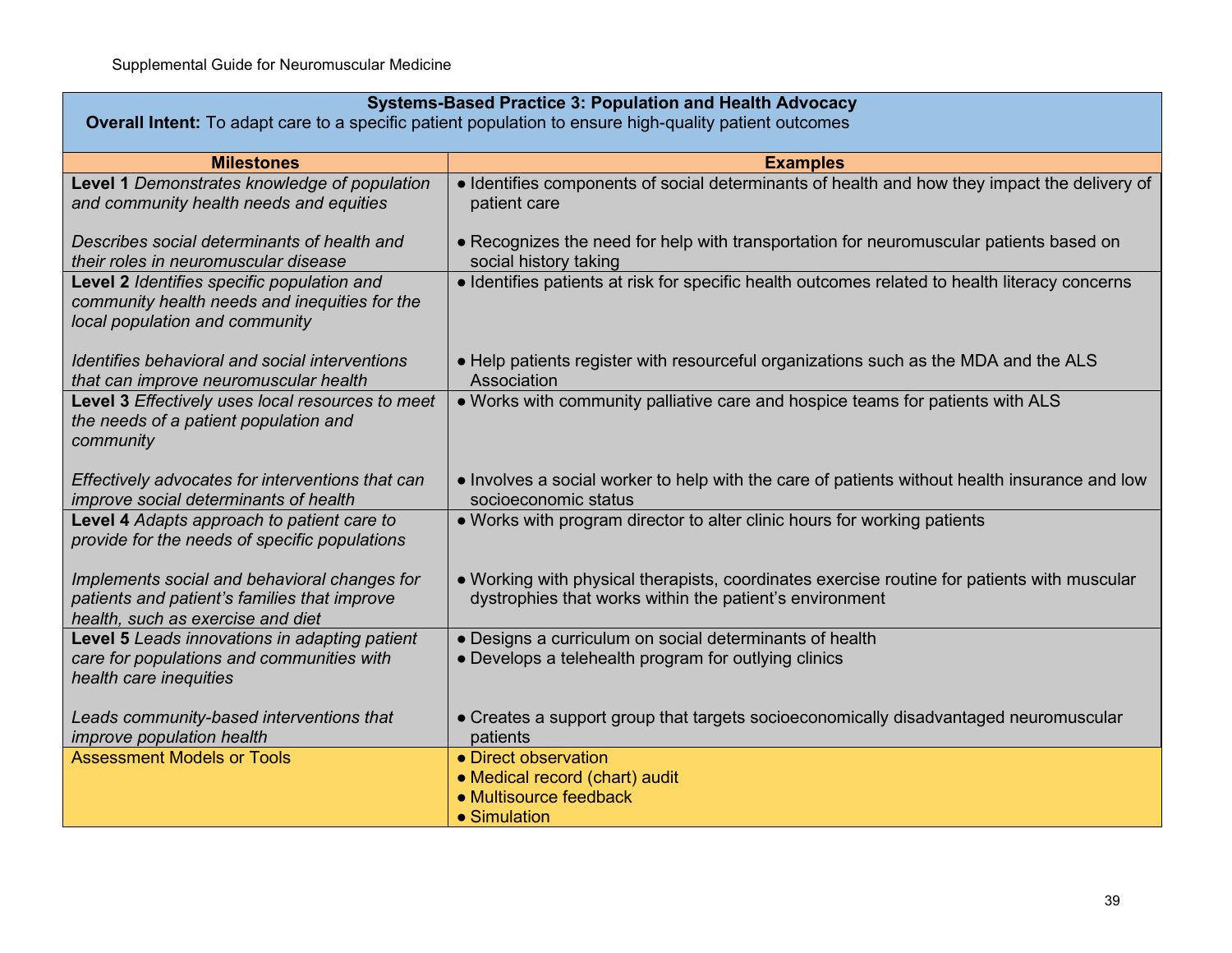| <b>Curriculum Mapping</b> |                                                                                                                                                                                                                                                                                                                                                                                                                                                                                                                                                                                                   |
|---------------------------|---------------------------------------------------------------------------------------------------------------------------------------------------------------------------------------------------------------------------------------------------------------------------------------------------------------------------------------------------------------------------------------------------------------------------------------------------------------------------------------------------------------------------------------------------------------------------------------------------|
| <b>Notes or Resources</b> | . CDC. Population Health Training. https://www.cdc.gov/pophealthtraining/whatis.html<br>2021.<br>• Roberts AL, Johnson NJ, Chen JT, Cudkowicz ME, et al. Race/ethnicity, socioeconomic<br>status, and ALS mortality in the United States. Neurology. 2016;87(22):2300-2308.<br>https://pubmed.ncbi.nlm.nih.gov/27742817/. 2021.<br>• Skochelak SE, Hawkins RE, Lawson LE, Starr SR, Borkan JM, Gonzalo JD. AMA<br>Education Consortium: Health Systems Science. 1st ed. Philadelphia, PA: Elsevier; 2016.<br>https://commerce.ama-assn.org/store/ui/catalog/productDetail?product_id=prod2780003_ |
|                           | 2021.                                                                                                                                                                                                                                                                                                                                                                                                                                                                                                                                                                                             |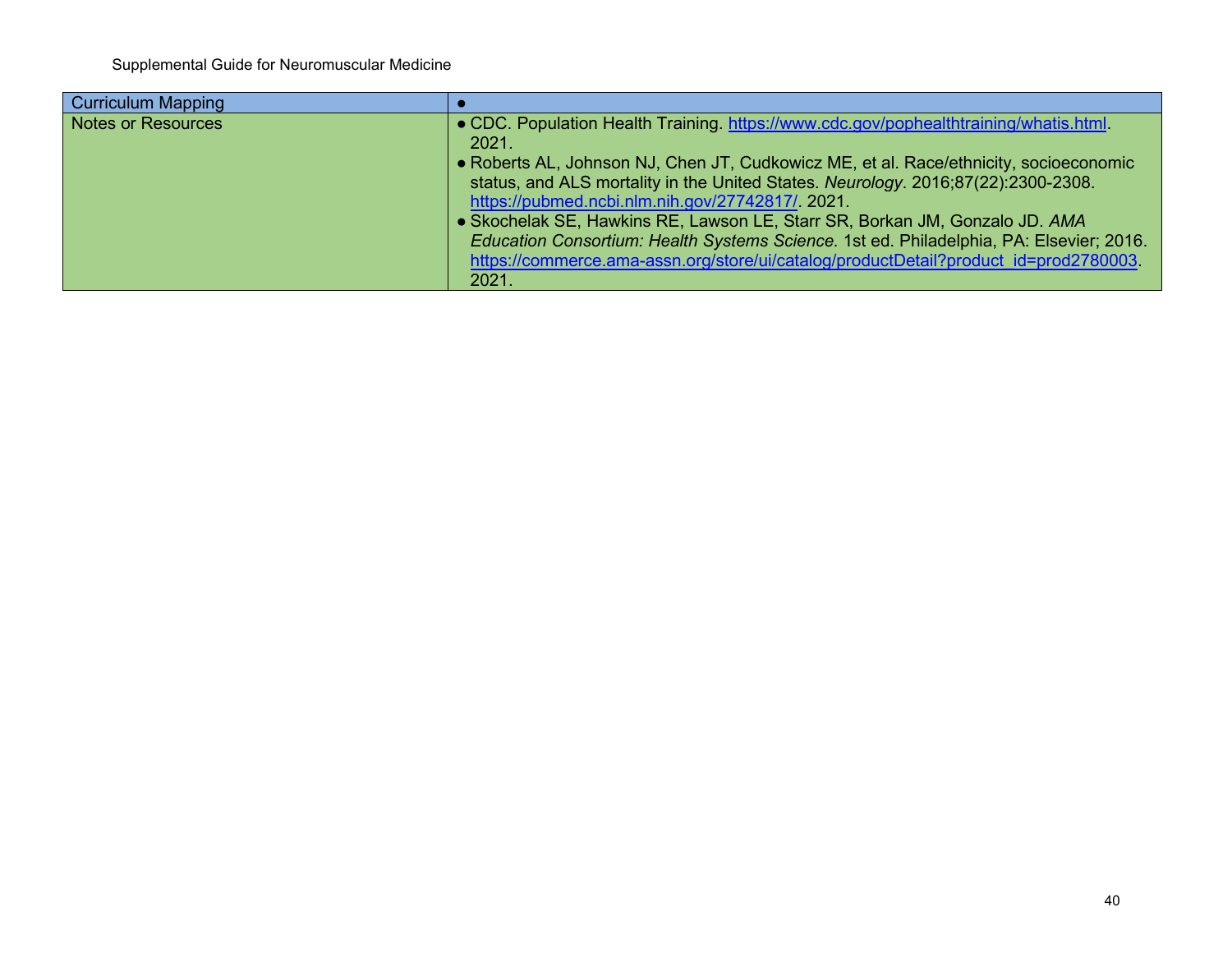| Systems-Based Practice 4: Physician Role in Health Care Systems                                                                                                                                                       |                                                                                                                                                                                                                                                                                         |
|-----------------------------------------------------------------------------------------------------------------------------------------------------------------------------------------------------------------------|-----------------------------------------------------------------------------------------------------------------------------------------------------------------------------------------------------------------------------------------------------------------------------------------|
| Overall Intent: To understand own role in the complex health care system and how to optimize the system to improve patient care and the                                                                               |                                                                                                                                                                                                                                                                                         |
| health system's performance<br><b>Milestones</b>                                                                                                                                                                      | <b>Examples</b>                                                                                                                                                                                                                                                                         |
| Level 1 Describes how components of a                                                                                                                                                                                 | • Recognizes the multiple, often competing forces, in the health care system                                                                                                                                                                                                            |
| complex health care system are interrelated,<br>and how this impacts patient care                                                                                                                                     | • Recognizes that insurance restrictions may limit or delay the ability for a patient to receive<br>care from a specific provider                                                                                                                                                       |
|                                                                                                                                                                                                                       | • Recognizes that lack of communication between EHR systems may be a barrier to<br>coordinating care                                                                                                                                                                                    |
| Describes basic health care payment systems,<br>(e.g., government, private, public, uninsured                                                                                                                         | • Recognizes there are different payment systems, such as Medicare, Medicaid, US<br>Veterans Affairs (the VA), and commercial third-party payors                                                                                                                                        |
| care) and practice models                                                                                                                                                                                             | • Understands the impact of health plan features, including formularies                                                                                                                                                                                                                 |
| Identifies basic knowledge domains for effective<br>transition to practice (e.g., information<br>technology, legal, billing and coding, financial,<br>personnel)                                                      | • Understands proper documentation is required for billing and coding                                                                                                                                                                                                                   |
| Level 2 Identifies how the health care system<br>limits access to care, creates financial burdens<br>to patients, and leads to inequity in care                                                                       | • Identifies that late discharges impact bed availability<br>• Identifies that patients who are poorly equipped to use technology hinders access to tele-<br>health visits                                                                                                              |
| Delivers patient-centered care that considers<br>each patient's medical needs, as well as the<br>payment model                                                                                                        | • Completes documentation to obtain approval for prior authorization                                                                                                                                                                                                                    |
| Demonstrates use of information technology<br>required for medical practice (e.g., electronic<br>health record, documentation required for billing<br>and coding)                                                     | • Applies appropriate coding, with supervision, in compliance with regulations                                                                                                                                                                                                          |
| Level 3 Engages with components of the<br>complex health care system to provide efficient<br>and effective patient care for everyone who<br>needs it, regardless of finances, social status, or<br>insurance coverage | . Works with patient insurance, pharmacy, and social worker to obtain alternative<br>immunomodulatory medication in a myasthenic who has failed first-line therapies<br>• In patients with limited financial resources, coordinates charity care with social worker and<br>case manager |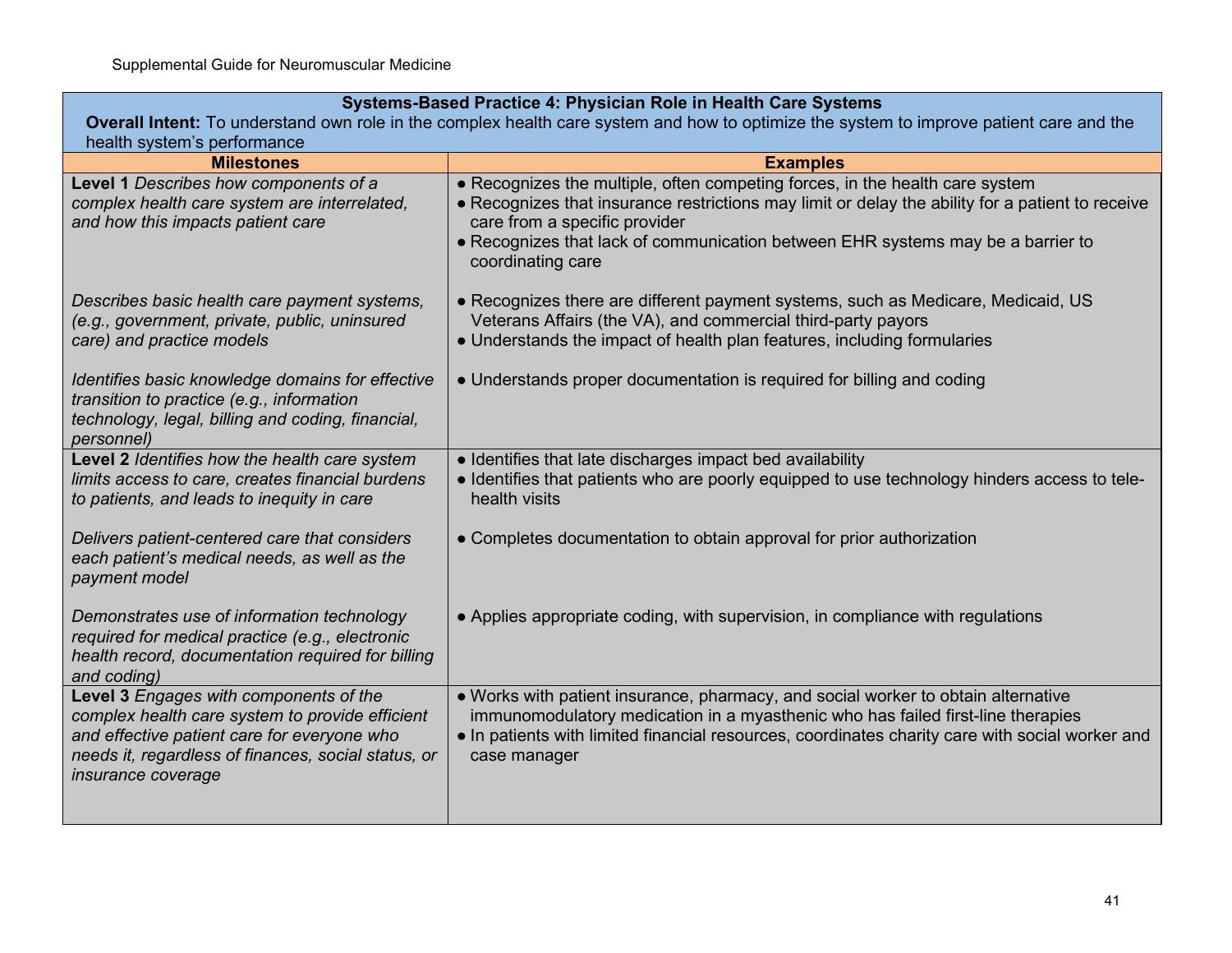| Engages with patients in shared decision<br>making, informed by each patient's payment<br>models                                                                                                             | • Uses shared decision making and adapts choice of testing depending on the relevant<br>clinical needs                                                                                                     |
|--------------------------------------------------------------------------------------------------------------------------------------------------------------------------------------------------------------|------------------------------------------------------------------------------------------------------------------------------------------------------------------------------------------------------------|
| Consistently demonstrates timely and accurate<br>documentation, including coding and billing<br>requirements                                                                                                 | • Completes notes for patient encounters within timeframe established by the institution                                                                                                                   |
| Level 4 Leads teams to provide efficient and<br>effective patient care by managing components<br>of the complex health care system while<br>advocating for systems changes that address<br><i>inequities</i> | • Collaborates with the institution to improve patient assistance resources<br>• Leads efforts on promoting neuromuscular specific education to community physical,<br>occupational, and speech therapists |
| Uses available resources to promote optimal<br>patient care (e.g., community resources, patient<br>assistance resources) considering each<br>patient's payment model                                         | • Participates in peer-to-peer discussions for individual patients<br>• Refers the patient to community resources such as the ALS Association, the MDA, or<br>respite care                                 |
| Implements changes in individual practice<br>patterns in response to professional<br>requirements and in preparation for practice                                                                            | • Develops a post-residency plan for individual practice or additional education                                                                                                                           |
| Level 5 Leads advocacy efforts for systems<br>change that enhances equitable, high-value,<br>efficient, and effective patient care that is<br>accessible to all who need it                                  | • Develops processes to decrease opioid prescribing for one or more clinical services<br>• Engages the patient's insurance company or hospital to add a specific medication to the<br>formulary            |
| Participates in health policy advocacy activities<br>to promote better access and quality of care                                                                                                            | • Improves informed consent process for non-English-speaking patients requiring<br>interpreter services                                                                                                    |
| Educates others to prepare them for transition to<br>practice                                                                                                                                                | • Works with state medical association to advocate for access to neurologic care                                                                                                                           |
| <b>Assessment Models or Tools</b>                                                                                                                                                                            | • Direct observation<br>• Medical record (chart) audit                                                                                                                                                     |
| <b>Curriculum Mapping</b>                                                                                                                                                                                    |                                                                                                                                                                                                            |
| <b>Notes or Resources</b>                                                                                                                                                                                    | • Agency for Healthcare Research and Quality. Major Physician Measurement Sets.<br>https://www.ahrq.gov/professionals/quality-patient-                                                                     |
|                                                                                                                                                                                                              | safety/talkingquality/create/physician/measurementsets.html. 2021.                                                                                                                                         |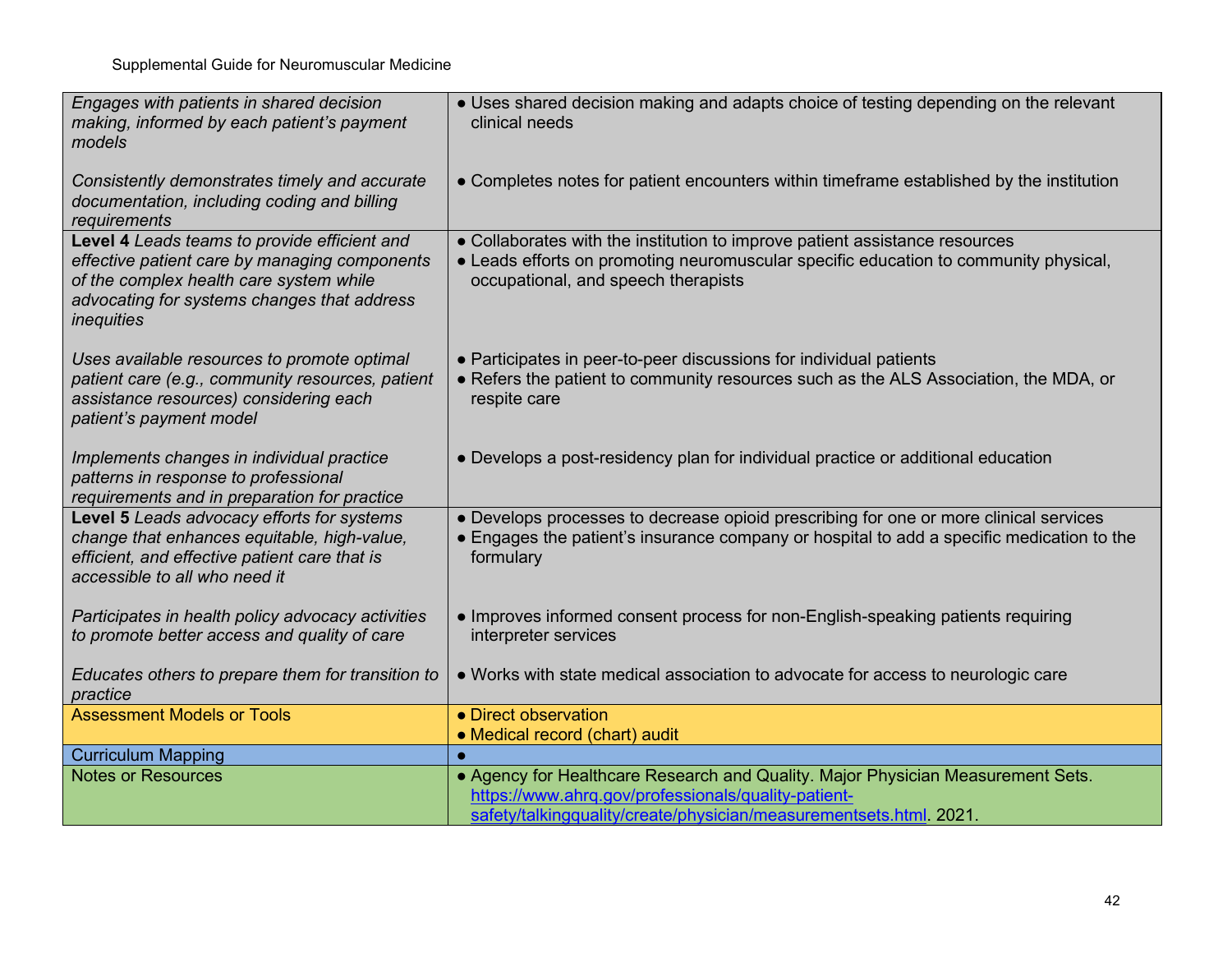| • Dzau VJ, McClellan MB, McGinnis JM, et al. Vital directions for health and health care:   |
|---------------------------------------------------------------------------------------------|
| priorities from a National Academy of Medicine initiative. JAMA. 2017;317(14):1461-1470.    |
| https://nam.edu/vital-directions-for-health-health-care-priorities-from-a-national-academy- |
| of-medicine-initiative/ 2021.                                                               |
| • The Commonwealth Fund. Health Reform Resource Center.                                     |
| http://www.commonwealthfund.org/interactives-and-data/health-reform-resource-               |
| center#/f:@facasubcategoriesfacet63677=[Individual%20and%20Employer%20Responsi              |
| bility 2021.                                                                                |
| • The Kaiser Family Foundation. www.kff.org. 2021.                                          |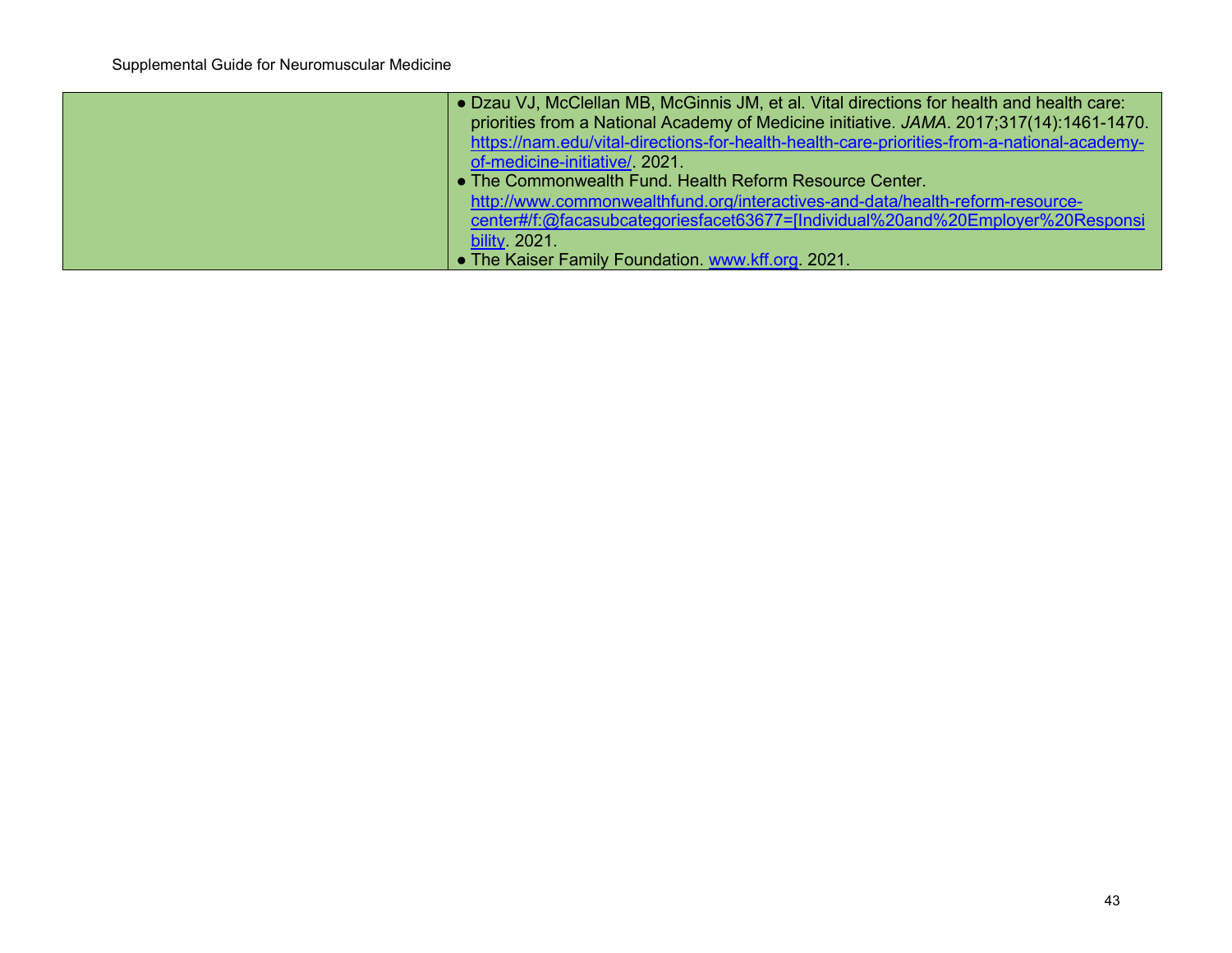**Practice-Based Learning and Improvement 1: Evidence-Based and Informed Practice**

**Overall Intent:** To incorporate evidence from varied sources to optimize patient care, and to critically appraise the sources and analyze conflicting evidence

| <b>Milestones</b>                                                                                                                                                                 | <b>Examples</b>                                                                                                                                                                                                                                                                                                                                                                                        |
|-----------------------------------------------------------------------------------------------------------------------------------------------------------------------------------|--------------------------------------------------------------------------------------------------------------------------------------------------------------------------------------------------------------------------------------------------------------------------------------------------------------------------------------------------------------------------------------------------------|
| Level 1 Demonstrates how to access and use<br>available evidence, and to incorporate patient<br>preferences and values to the care of a routine<br>patient                        | • Searches for appropriate evidence-based guidelines for a patient with myasthenia gravis<br>• Uses online resources to answer daily treatment questions focusing on best available<br>evidence, for example medication interactions, and dosing frequency                                                                                                                                             |
| Level 2 Articulates clinical questions and elicits<br>patient preferences and values to guide<br>evidence-based care                                                              | • Asks about patient preferences for nutritional support in advanced ALS and searches<br>literature for available options<br>• Asks about patient preferences regarding the use of non-invasive ventilation in ALS<br>patients                                                                                                                                                                         |
| Level 3 Locates and applies the best available<br>evidence, integrated with patient preference, to<br>the care of complex patients                                                | • Applies evidence for alternate rescue therapy in a patient with myasthenia gravis who<br>declines blood products<br>• Discusses other treatment options such as tacrolimus, cyclosporine, or eculizumab for<br>patients with myasthenia gravis who are not responding to azathioprine, and/or<br>mycophenolate and requiring frequent admissions for plasmapheresis or intravenous<br>immunoglobulin |
| Level 4 Critically appraises and applies<br>evidence, even in the face of uncertainty, and<br>interprets conflicting evidence to guide care<br>tailored to the individual patient | • Accesses the primary literature to address a unique clinical situation when a medication is<br>under investigation or with conflicting evidence<br>• Identifies new evidence that challenges current practice and appropriately applies<br>• Reviews and discusses with the patient the evidence about the use of rituximab for anti-<br>myelin-associated glycoprotein (anti-MAG) neuropathy        |
| Level 5 Coaches others to critically appraise<br>and apply evidence for complex patients, and/or<br>participates in the development of guidelines                                 | • Teaches an evidence-based neuromuscular course<br>• Discusses up to date journal papers on new neuromuscular therapies                                                                                                                                                                                                                                                                               |
| <b>Assessment Models or Tools</b>                                                                                                                                                 | • Direct observation<br>• Journal club assessment<br>• Presentation                                                                                                                                                                                                                                                                                                                                    |
| <b>Curriculum Mapping</b>                                                                                                                                                         |                                                                                                                                                                                                                                                                                                                                                                                                        |
| Notes or Resources                                                                                                                                                                | • U.S. National Library of Medicine. PubMed Tutorial.<br>https://www.nlm.nih.gov/bsd/disted/pubmedtutorial/cover.html 2021.                                                                                                                                                                                                                                                                            |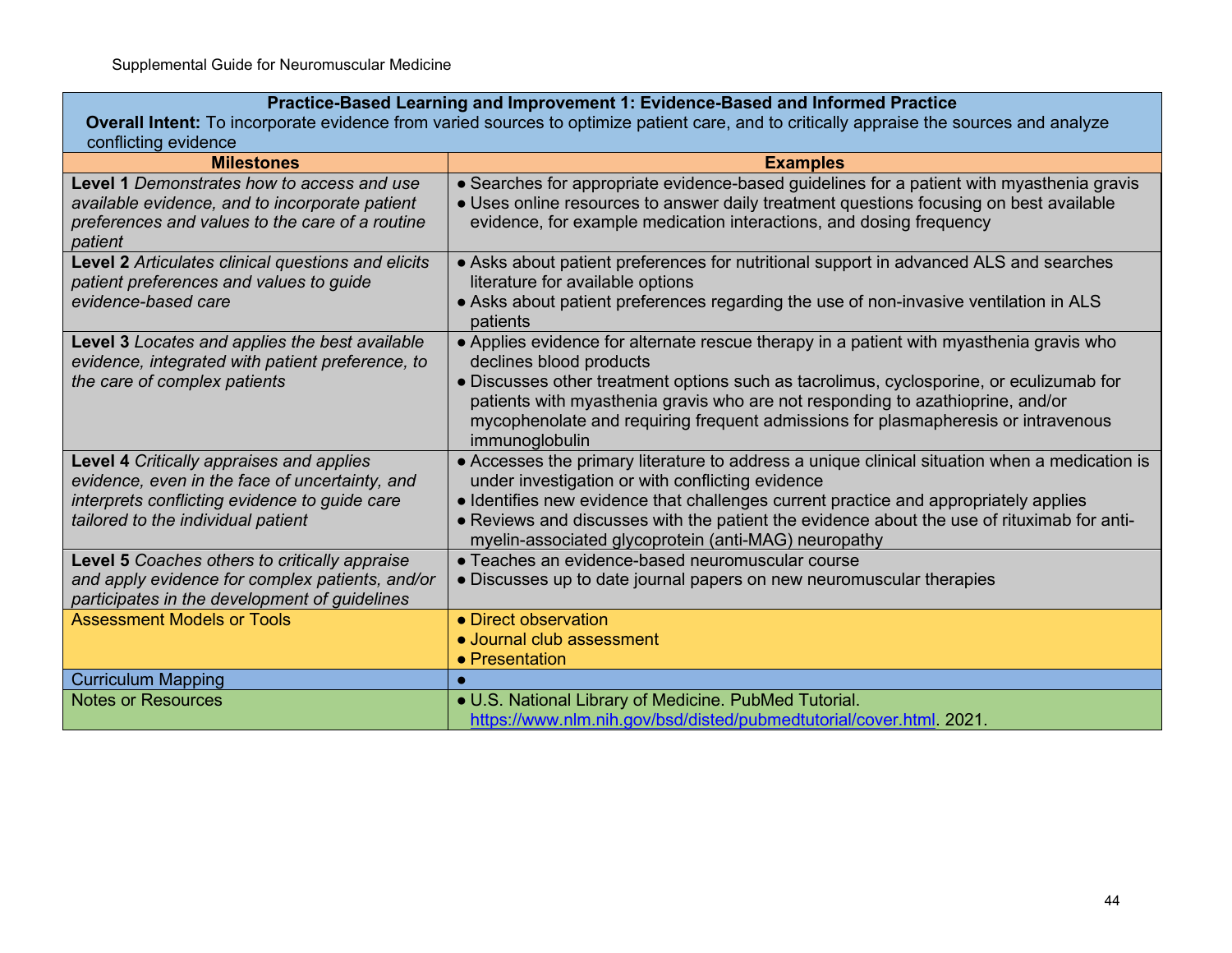| Practice-Based Learning and Improvement 2: Reflective Practice and Commitment to Personal Growth<br><b>Overall Intent:</b> To seek performance data and develop a learning plan |                                                                                                                                                                                         |
|---------------------------------------------------------------------------------------------------------------------------------------------------------------------------------|-----------------------------------------------------------------------------------------------------------------------------------------------------------------------------------------|
| <b>Milestones</b>                                                                                                                                                               | <b>Examples</b>                                                                                                                                                                         |
| Level 1 Accepts responsibility for personal and<br>professional development by establishing goals                                                                               | • Establishes a timeline for independently performing nerve conduction studies                                                                                                          |
| Identifies the factors that contribute to gap(s)<br>between expectations and actual performance                                                                                 | • Identifies that lack of experience and review of the literature contributes to performance<br>gaps                                                                                    |
| Actively seeks opportunities to improve                                                                                                                                         | • Seeks feedback from other team members                                                                                                                                                |
| Level 2 Demonstrates openness to performance<br>data (feedback and other input) to inform goals                                                                                 | • Identifies gaps in diagnostic skills using feedback from others<br>• Seeks opportunity to improve communication skills                                                                |
| Analyzes and reflects on the factors that<br>contribute to gap(s) between expectations and<br>actual performance                                                                | • Analyzes a low subsection score on the Neuromuscular Self-Assessment Examination<br>(NMSAE) to recognize areas to broaden exposure                                                    |
| Designs and implements a learning plan, with<br>prompting                                                                                                                       | • Meets with mentor to select elective experiences to remedy performance gaps                                                                                                           |
| Level 3 Seeks performance data sporadically,<br>with adaptability and humility                                                                                                  | • Takes input from peers/colleagues and supervisors to gain complex insight into personal<br>strengths and weaknesses<br>• Accepts feedback in an appreciative and non-defensive manner |
| Institutes behavioral change(s) to narrow the<br>gap(s) between expectations and actual<br>performance                                                                          | • Implements a structured reading plan                                                                                                                                                  |
| Independently creates and implements a<br>learning plan                                                                                                                         | • Independently selects elective experiences to remedy performance gaps                                                                                                                 |
| Level 4 Seeks performance data consistently                                                                                                                                     | • Establishes a quarterly meeting with a mentor to review continuity clinic performance data                                                                                            |
| Challenges assumptions and considers<br>alternatives in narrowing the gap(s) between<br>expectations and actual performance                                                     | • Proposes study sessions with colleagues on specific topics                                                                                                                            |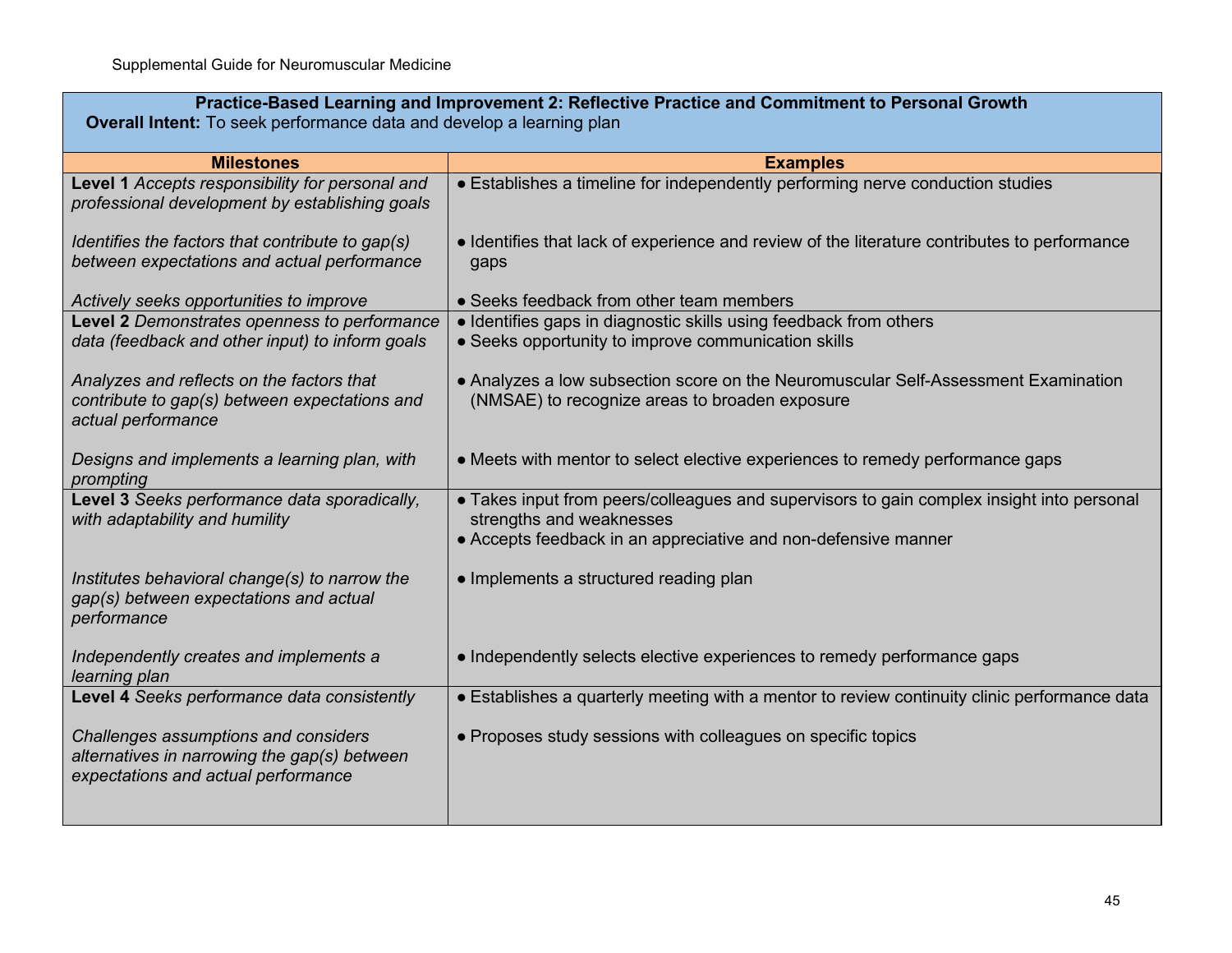| Uses performance data to measure the<br>effectiveness of the learning plan and, when<br>necessary, improves it | • Reviews NMSAE score and revises the learning plan accordingly                                                                                                                                                                                                                                                                                                                                                                                                                                                                                                                                                                                                                |
|----------------------------------------------------------------------------------------------------------------|--------------------------------------------------------------------------------------------------------------------------------------------------------------------------------------------------------------------------------------------------------------------------------------------------------------------------------------------------------------------------------------------------------------------------------------------------------------------------------------------------------------------------------------------------------------------------------------------------------------------------------------------------------------------------------|
| Level 5 Role models seeking performance data<br>with adaptability and humility                                 | • Discusses personal successes and challenges in performance gaps with junior residents                                                                                                                                                                                                                                                                                                                                                                                                                                                                                                                                                                                        |
| Coaches others on reflective practice                                                                          | • Counsels others in effective team dynamics                                                                                                                                                                                                                                                                                                                                                                                                                                                                                                                                                                                                                                   |
| Facilitates the design and implementation of<br>learning plans for others                                      | • Mentors residents in review of performance data and advises on design of learning plan                                                                                                                                                                                                                                                                                                                                                                                                                                                                                                                                                                                       |
| <b>Assessment Models or Tools</b>                                                                              | • Direct observation<br>$\bullet$ Multisource feedback<br>• Portfolios<br>• Review of individual learning plans and rotation schedule<br>• Self-assessment exam                                                                                                                                                                                                                                                                                                                                                                                                                                                                                                                |
| <b>Curriculum Mapping</b>                                                                                      |                                                                                                                                                                                                                                                                                                                                                                                                                                                                                                                                                                                                                                                                                |
| <b>Notes or Resources</b>                                                                                      | • Hojat M, Veloski JJ, Gonnella JS. Measurement and correlates of physicians' lifelong<br>learning. Academic Medicine. 2009;84(8):1066-1074.<br>https://journals.lww.com/academicmedicine/fulltext/2009/08000/Measurement and Correl<br>ates of Physicians Lifelong. 21. aspx. 2021.<br>• Lockspeiser TM, Schmitter PA, Lane JL, Hanson JL, Rosenberg AA, Park YS. Assessing<br>residents' written learning goals and goal writing skill: Validity evidence for the learning<br>goal scoring rubric. Academic Medicine. 2013;88(10):1558-1563.<br>https://journals.lww.com/academicmedicine/fulltext/2013/10000/Assessing Residents<br>ritten Learning Goals and 39 aspx 2021. |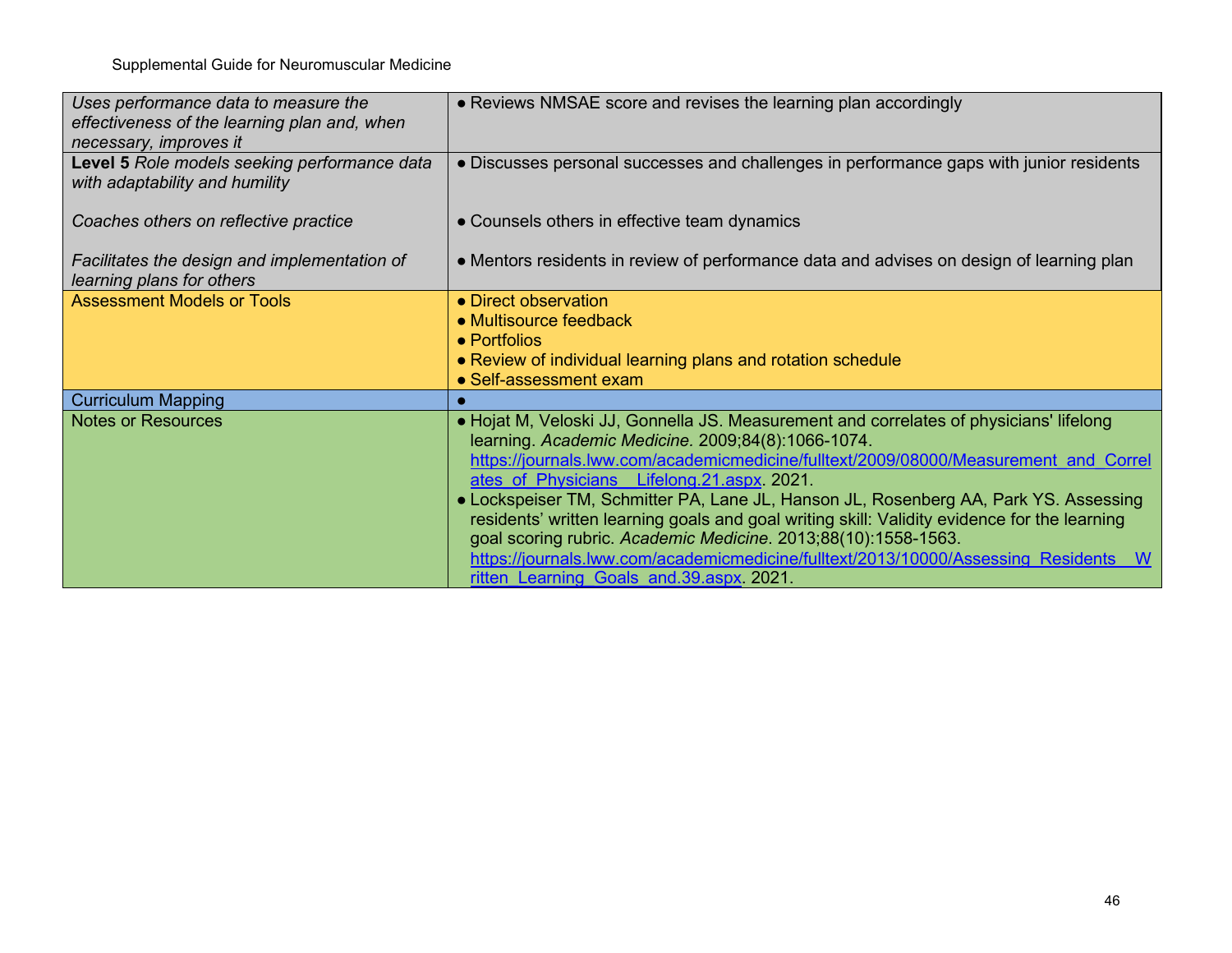## **Professionalism 1: Professional Behavior and Ethical Principles**

**Overall Intent:** To demonstrate ethical/professional behaviors and use resources to address ethical/ professional conflicts

| <b>Milestones</b>                                                                         | <b>Examples</b>                                                                              |
|-------------------------------------------------------------------------------------------|----------------------------------------------------------------------------------------------|
| Level 1 Identifies and describes potential                                                | • Understands that sleep deprivation can be a trigger for a lapse in professionalism         |
| triggers for professionalism lapses and how to                                            | • Demonstrates knowledge of system to report breaches of professionalism in own              |
| report them                                                                               | institution                                                                                  |
| Demonstrates knowledge of ethical principles                                              | • Discusses the basic principles underlying ethics and professionalism and how they apply    |
| related to patient care                                                                   | in various situations                                                                        |
|                                                                                           | • Respects patient's autonomy                                                                |
| Level 2 Demonstrates insight into professional                                            | • Communicates respectfully in daily interactions                                            |
| behavior in routine situations and takes                                                  | • Acknowledges lapses without becoming defensive, making excuses, or blaming others,         |
| responsibility for one's own behavior                                                     | and takes steps to make amends                                                               |
| Analyzes straightforward situations using ethical                                         | • Monitors and responds to fatigue, hunger, stress, etc. in self and team members            |
| principles                                                                                | • Applies ethical principles to straightforward informed consent                             |
| Level 3 Demonstrates professional behavior in                                             | • Navigates situations while under stress or when there are system barriers                  |
| complex or stressful situations                                                           | • Pauses electrodiagnostic testing to allow nurses to perform checks and administer          |
|                                                                                           | medications for inpatients                                                                   |
| Analyzes complex situations using ethical                                                 | • Applies ethical principles to end-of-life situations                                       |
| principles                                                                                | • Applies ethical principles to returning urgent patient phone calls and messages            |
| Level 4 Intervenes to prevent professionalism                                             | • Focuses on behavior rather than intent in colleagues                                       |
| lapses in oneself and others                                                              | • Takes action to help colleague who is distressed or using substances                       |
|                                                                                           |                                                                                              |
| Recognizes and uses appropriate resources for                                             | • Requests ethics consult for patients who are unable to make their own decisions and who    |
| managing and resolving ethical dilemmas as<br>needed                                      | do not have a health care proxy                                                              |
| <b>Level 5</b> Coaches others when their behavior                                         | • Serves as peer advisor about professional expectations and behavior                        |
| fails to meet professional expectations                                                   | • Serves as the resident member of the Institutional Review Board (IRB), Ethics, or Peer-    |
|                                                                                           | <b>Review Committee</b>                                                                      |
|                                                                                           |                                                                                              |
| Identifies and seeks to address system-level<br>factors that induce or exacerbate ethical | • Identifies and works to resolve institutional policies that contribute to clinician stress |
| problems or impede their resolution                                                       |                                                                                              |
| <b>Assessment Models or Tools</b>                                                         | • Case-based assessment                                                                      |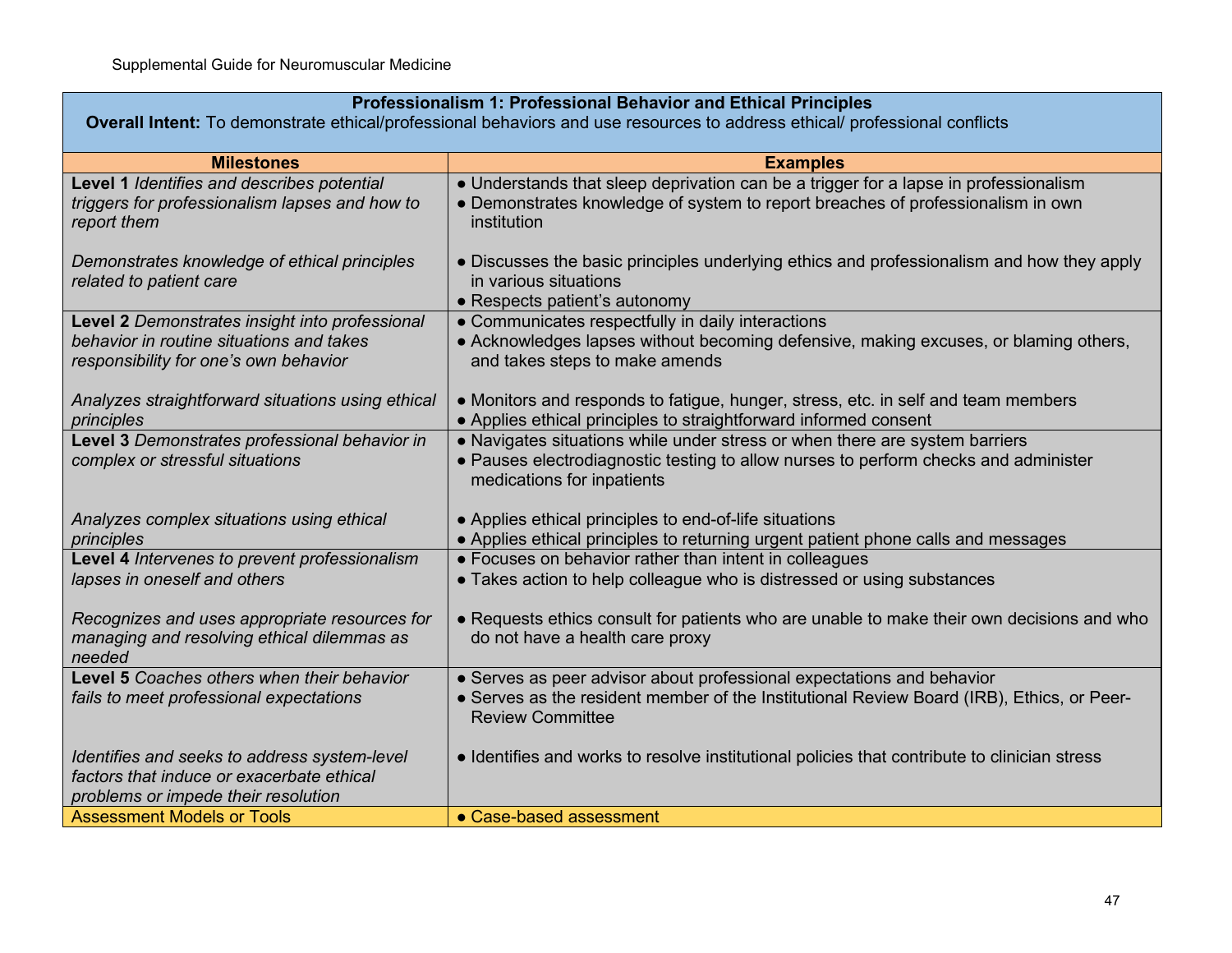|                           | • Direct observation                                                                      |
|---------------------------|-------------------------------------------------------------------------------------------|
|                           | • Multisource feedback                                                                    |
|                           | • Simulation                                                                              |
| <b>Curriculum Mapping</b> |                                                                                           |
| <b>Notes or Resources</b> | • American Medical Association (AMA). Ethics. https://www.ama-assn.org/delivering-        |
|                           | care/ama-code-medical-ethics. 2021.                                                       |
|                           | • Bernat JL. Ethical Issues in Neurology. 3rd ed. Philadelphia, PA: Lippincott Williams & |
|                           | Wilkins: 2008. ISBN: 978-0781790604.                                                      |
|                           | . Bynny RL, Paauw DS, Papadakis MA, Pfeil S. Medical Professionalism Best Practices:      |
|                           | Professionalism in the Modern Era. Aurora, CO: Alpha Omega Alpha Medical Society;         |
|                           | 2017. Medical Professionalism Best Practices: Professionalism in the Modern Era.          |
|                           | Aurora, CO: Alpha Omega Alpha Medical Society; 2017.                                      |
|                           | http://alphaomegaalpha.org/pdfs/Monograph2018.pdf 2021.                                   |
|                           | • Levinson W, Ginsburg S, Hafferty FW, Lucey CR. Understanding Medical                    |
|                           | Professionalism. 1st ed. New York, NY: McGraw-Hill Education; 2014. ISBN:978-             |
|                           | 0071807432.                                                                               |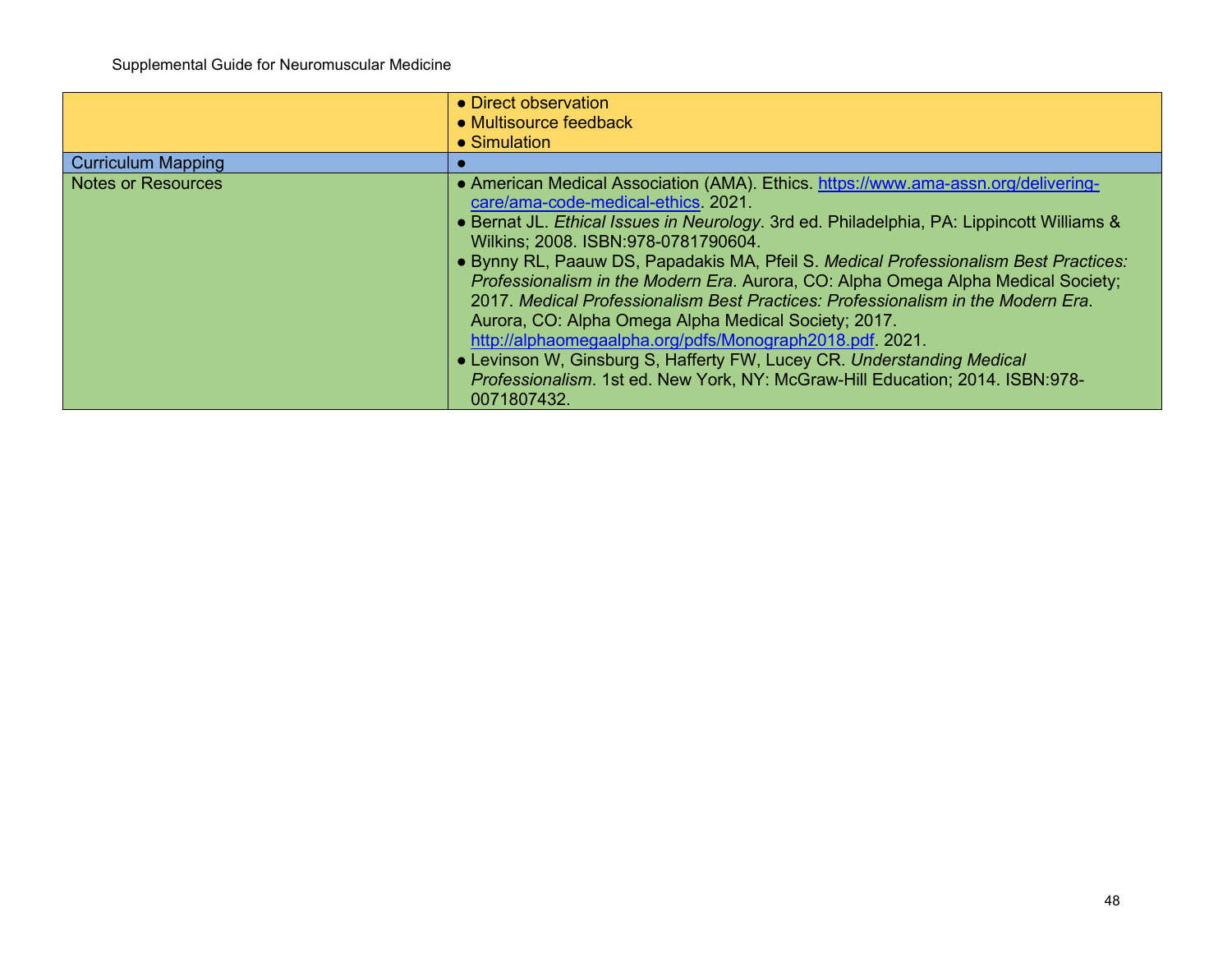## **Professionalism 2: Accountability/Conscientiousness**

**Overall Intent:** To take responsibility for personal actions and the impact of actions and behavior on patients and members of the team

| <b>Milestones</b>                                                                                  | <b>Examples</b>                                                                                                         |
|----------------------------------------------------------------------------------------------------|-------------------------------------------------------------------------------------------------------------------------|
| Level 1 Takes responsibility for failure to                                                        | • Adapts workflow to improve timeliness of note completion                                                              |
| complete tasks and responsibilities, identifies                                                    | • Has timely attendance at conferences                                                                                  |
| potential contributing factors, and describes                                                      | • Responds promptly to reminders from program administrator to complete work hour logs                                  |
| strategies for ensuring timely task completion in                                                  |                                                                                                                         |
| the future                                                                                         |                                                                                                                         |
| Level 2 Performs tasks and responsibilities in a<br>timely manner, recognizing situations that may | • Completes and documents safety modules, procedure review, and licensing requirements<br>on time                       |
| impact one's own ability to do so                                                                  | • Completes accurate documentation                                                                                      |
|                                                                                                    | • Proactively recognizes it may be difficult to complete a task before going out of town and<br>makes plans accordingly |
| Level 3 Proactively implements strategies to                                                       | • Triages multiple consults and phone calls to provide timely, safe, and comprehensive care                             |
| ensure that the needs of patients, teams, and                                                      | • Asks for assistance from other residents/fellows or faculty members when needed                                       |
| systems are met                                                                                    | • Adopts solutions developed through QI projects                                                                        |
| Level 4 Recognizes situations in which one's                                                       | • Demonstrates awareness of others' interdependence upon them in team-based activities                                  |
| own behavior may impact others' ability to                                                         | • Addresses team issues that impede efficient completion of patient care tasks                                          |
| complete tasks and responsibilities in a timely                                                    | • Redistributes team workload to ensure equitable balance                                                               |
| manner                                                                                             |                                                                                                                         |
| Level 5 Develops or implements strategies to                                                       | • Establishes daily nurse manager meetings to streamline patient discharges                                             |
| improve system-wide problems to improve                                                            | • Develops strategies to improve neuromuscular medicine patient multidisciplinary clinic                                |
| ability for oneself and others to complete tasks                                                   | flow                                                                                                                    |
| and responsibilities in a timely fashion                                                           |                                                                                                                         |
| <b>Assessment Models or Tools</b>                                                                  | • Compliance with deadlines and timelines<br>• Direct observation                                                       |
|                                                                                                    | • Multisource feedback                                                                                                  |
|                                                                                                    | • Self-evaluations and reflective tools                                                                                 |
|                                                                                                    | • Simulation                                                                                                            |
| <b>Curriculum Mapping</b>                                                                          |                                                                                                                         |
| <b>Notes or Resources</b>                                                                          | • AMA. Ethics. https://www.ama-assn.org/sites/ama-assn.org/files/corp/media-                                            |
|                                                                                                    | browser/principles-of-medical-ethics.pdf. 2020.                                                                         |
|                                                                                                    | • Code of conduct from fellow institutional manual                                                                      |
|                                                                                                    | • Expectations of fellowship program regarding accountability and professionalism                                       |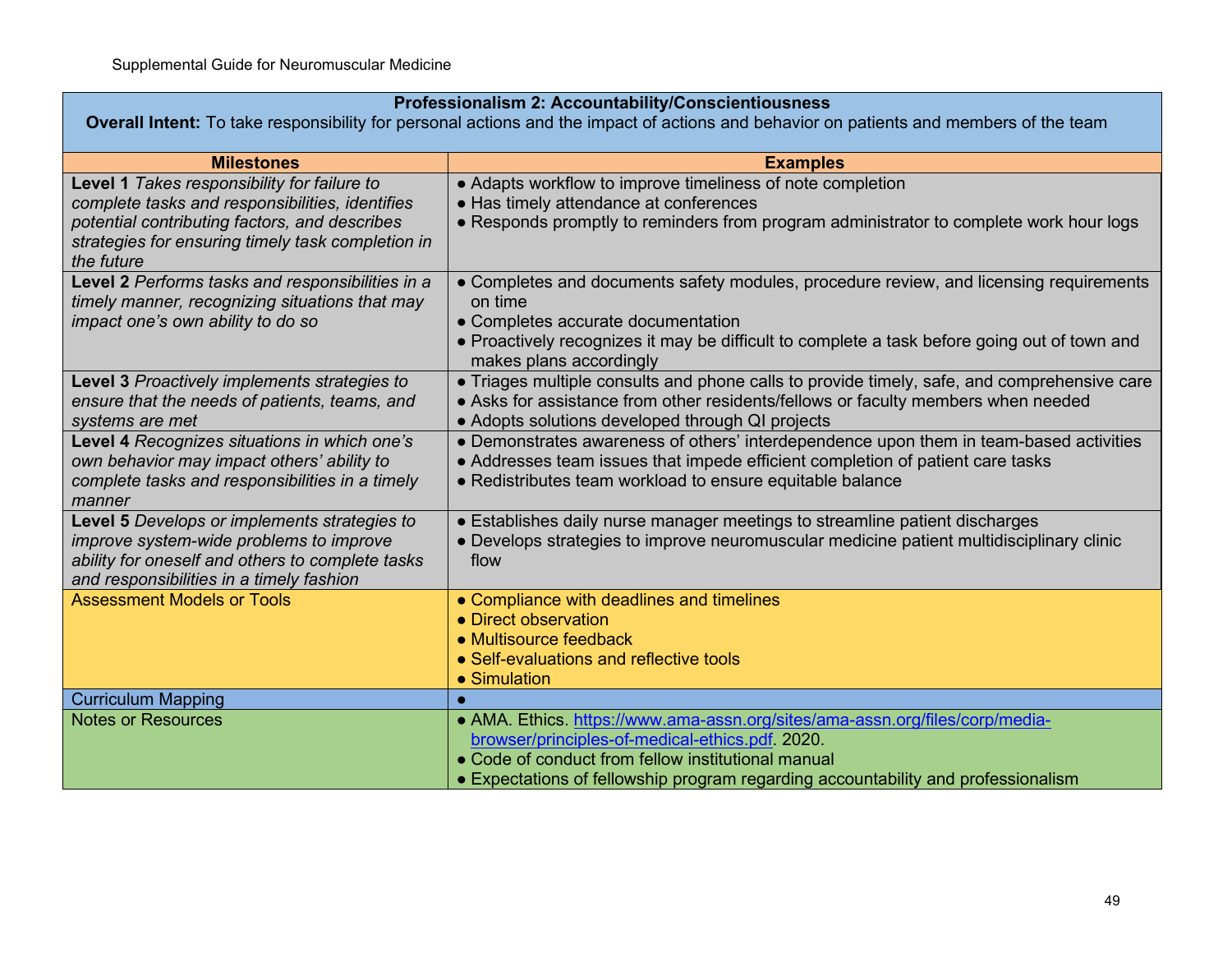| <b>Professionalism 3: Well-Being</b>                                                          |                                                                                                                                                                                                                                                                                                                                                                                                                                                                                                                                                        |
|-----------------------------------------------------------------------------------------------|--------------------------------------------------------------------------------------------------------------------------------------------------------------------------------------------------------------------------------------------------------------------------------------------------------------------------------------------------------------------------------------------------------------------------------------------------------------------------------------------------------------------------------------------------------|
| <b>Overall Intent:</b> To develop a plan for personal and professional well-being             |                                                                                                                                                                                                                                                                                                                                                                                                                                                                                                                                                        |
| <b>Milestones</b>                                                                             | <b>Examples</b>                                                                                                                                                                                                                                                                                                                                                                                                                                                                                                                                        |
| Level 1 Recognizes status of personal and<br>professional well-being, with assistance         | • Discusses the impact of burnout on well-being                                                                                                                                                                                                                                                                                                                                                                                                                                                                                                        |
| Level 2 Identifies resources to improve well-<br>being                                        | • Knows how to access local mental health resources<br>• Attends institutional lecture on available resources                                                                                                                                                                                                                                                                                                                                                                                                                                          |
| Level 3 Independently recognizes status of<br>personal and professional well-being            | • Works with a mentor to optimize work-life integration                                                                                                                                                                                                                                                                                                                                                                                                                                                                                                |
| Level 4 Independently develops a strategy to<br>optimize personal and professional well-being | • Organizes group outing for co-residents/fellows                                                                                                                                                                                                                                                                                                                                                                                                                                                                                                      |
| Level 5 Coaches others when emotional                                                         | • Develops a departmental or institutional wellness program                                                                                                                                                                                                                                                                                                                                                                                                                                                                                            |
| responses or limitations in knowledge/skills do<br>not meet professional expectations         | • Serves as a member of a departmental or institutional wellness committee                                                                                                                                                                                                                                                                                                                                                                                                                                                                             |
| <b>Assessment Models or Tools</b>                                                             | • Direct observation                                                                                                                                                                                                                                                                                                                                                                                                                                                                                                                                   |
|                                                                                               | • Group interview or discussions for team activities                                                                                                                                                                                                                                                                                                                                                                                                                                                                                                   |
|                                                                                               | • Individual interview                                                                                                                                                                                                                                                                                                                                                                                                                                                                                                                                 |
| <b>Curriculum Mapping</b>                                                                     | • Institutional online training modules                                                                                                                                                                                                                                                                                                                                                                                                                                                                                                                |
| <b>Notes or Resources</b>                                                                     | • This subcompetency is not intended to evaluate a fellow's well-being. Rather, the intent is<br>to ensure that each fellow has the fundamental knowledge of factors that impact well-<br>being, the mechanism by which those factors impact well-being, and available resources<br>and tools to improve well-being.<br>• Accreditation Council for Graduate Medical Education (ACGME). Tools and Resources.<br>https://www.acgme.org/What-We-Do/Initiatives/Physician-Well-Being/Resources. 2021.<br>• Local resources, including Employee Assistance |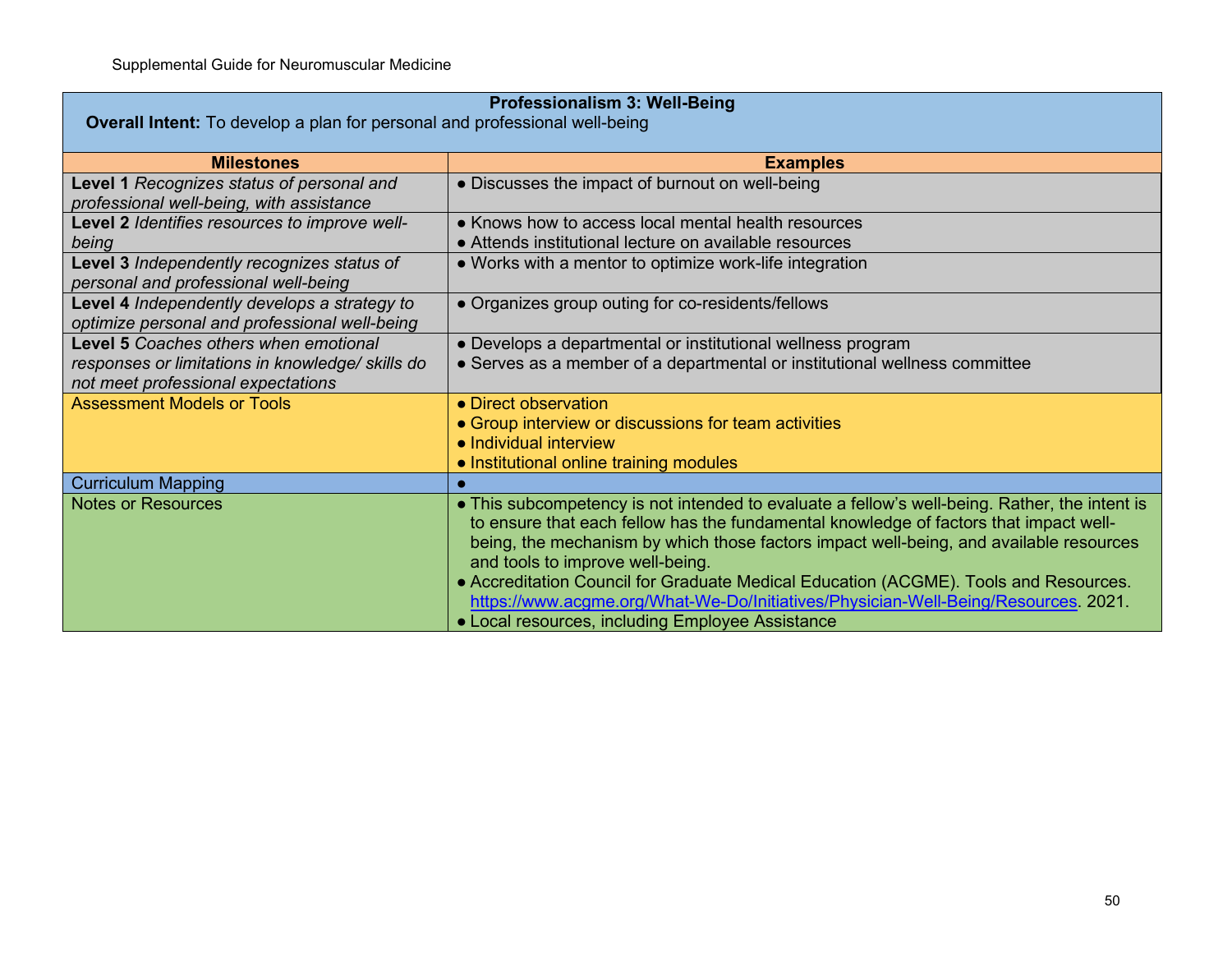| Interpersonal and Communication Skills 1: Patient- and Family-Centered Communication<br>Overall Intent: To deliberately use language and behaviors to form constructive relationships with patients |                                                                                                                                                                                                                                                                |
|-----------------------------------------------------------------------------------------------------------------------------------------------------------------------------------------------------|----------------------------------------------------------------------------------------------------------------------------------------------------------------------------------------------------------------------------------------------------------------|
| <b>Milestones</b>                                                                                                                                                                                   | <b>Examples</b>                                                                                                                                                                                                                                                |
| Level 1 Uses language and non-verbal behavior<br>to demonstrate respect and establish rapport                                                                                                       | • Monitors and controls tone, non-verbal responses, and language to encourage dialogue<br>• Accurately communicates role in the health care system to patients/families                                                                                        |
| Identifies the need to individualize<br>communication strategies based on the<br>patient's/patient's family's expectations and<br>understanding                                                     | • Ensures communication is at the appropriate level for a lay person                                                                                                                                                                                           |
| Level 2 Establishes an effective patient-<br>physician relationship in straightforward<br>encounters using active listening and clear<br>language                                                   | • Restates patient perspective when discussing diagnosis and management<br>• Counsels patient with decreased forced vital capacity from neuromuscular respiratory<br>weakness on the importance of consistent use of non-invasive ventilatory support at night |
| Communicates compassionately with the<br>patient/patient's family to clarify expectations<br>and verify understanding of the clinical situation                                                     | • Participates in a family meeting to discuss patient care goals                                                                                                                                                                                               |
| Level 3 Establishes an effective patient-<br>physician relationship in challenging patient<br>encounters                                                                                            | • Effectively counsels a patient with opioid use disorder on pain management strategies<br>• Effectively counsels a young woman with myasthenia on choices of immunomodulatory<br>therapies and potential risks for pregnancy                                  |
| Communicates medical information in the<br>context of the patient's/patient's family's values,<br>uncertainty, and conflict                                                                         | • Organizes a family meeting to address caregiver expectations for a patient with bulbar<br>ALS and potential communication and feeding needs; reassesses patient and family<br>understanding and anxiety                                                      |
| Level 4 Easily establishes effective patient-<br>physician relationships, with attention to the<br>patient's/patient's family's concerns and context,<br>regardless of complexity                   | • Continues to engage family members with disparate goals in the care of a patient with<br>Guillain-Barre syndrome who is quadriplegic and intubated and just completed full course<br>of intravenous immunoglobulin                                           |
| Uses shared decision making to align the<br>patient's/patient's family's values, goals, and<br>preferences with treatment options                                                                   | • Recommends a plan for a patient with ALS to align patient and family goals for patient to<br>remain at home                                                                                                                                                  |
| Level 5 Mentors others in situational awareness<br>and critical self-reflection to consistently develop<br>positive therapeutic relationships                                                       | • Leads debriefing after a difficult family meeting<br>• Leads teaching session on conflict resolution                                                                                                                                                         |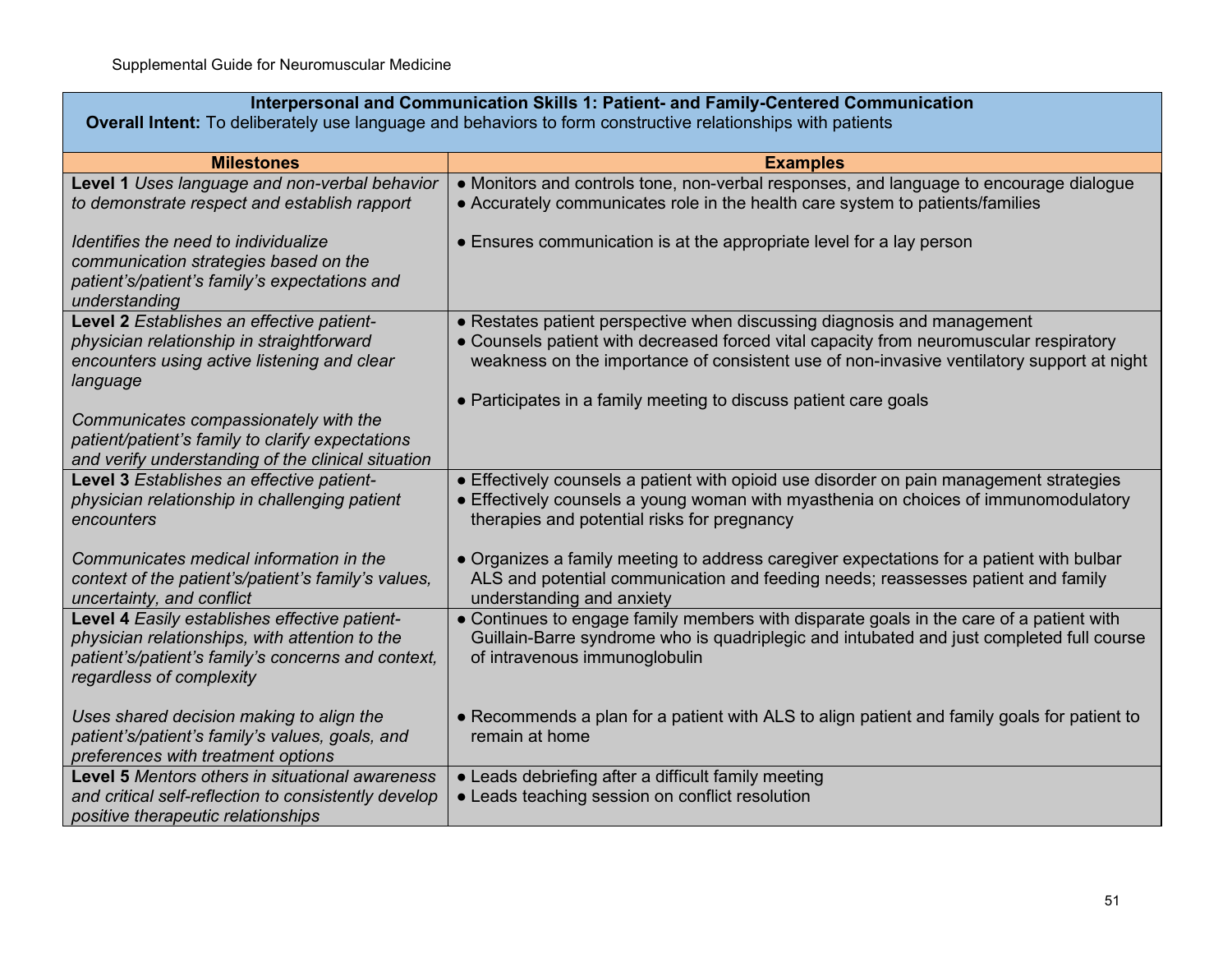| Role models shared decision making in the<br>context of the patient's/patient's family's values,<br>uncertainty, and conflict | • Establishes effective relationships with families after a grievance                                                                                                                                                                                                                                                                                                                                                                                                                                                         |
|-------------------------------------------------------------------------------------------------------------------------------|-------------------------------------------------------------------------------------------------------------------------------------------------------------------------------------------------------------------------------------------------------------------------------------------------------------------------------------------------------------------------------------------------------------------------------------------------------------------------------------------------------------------------------|
| <b>Assessment Models or Tools</b>                                                                                             | • Direct observation<br>• Self-assessment including self-reflection exercises<br>• Standardized patients<br>• Structured case discussions                                                                                                                                                                                                                                                                                                                                                                                     |
| <b>Curriculum Mapping</b>                                                                                                     |                                                                                                                                                                                                                                                                                                                                                                                                                                                                                                                               |
| <b>Notes or Resources</b>                                                                                                     | • Laidlaw A, Hart J. Communication skills: An essential component of medical curricula.<br>Part I: Assessment of clinical communication: AMEE Guide No. 51, Med Teach.<br>2011;33(1):6-8. https://www.tandfonline.com/doi/full/10.3109/0142159X.2011.531170.<br>2021.<br>• Symons AB, Swanson A, McGuigan D, Orrange S, AkI EA. A tool for self-assessment of<br>communication skills and professionalism in residents. BMC Med Educ. 2009;9:1.<br>https://bmcmededuc.biomedcentral.com/articles/10.1186/1472-6920-9-1. 2021. |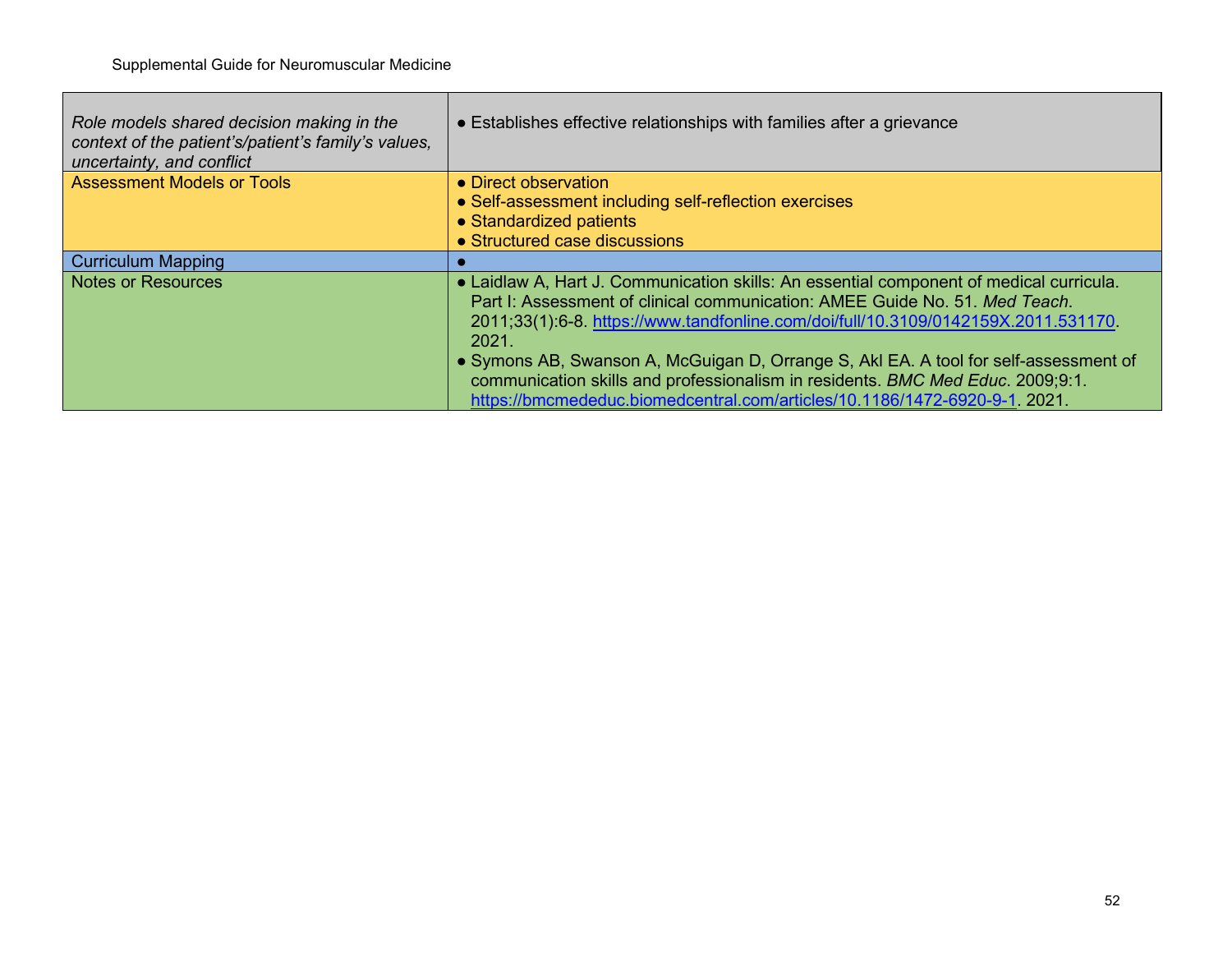## **Interpersonal and Communication Skills 2: Barrier and Bias Mitigation**

**Overall Intent:** To recognize barriers and biases in communication and develop approaches to mitigate them

| <b>Milestones</b>                                             | <b>Examples</b>                                                                             |
|---------------------------------------------------------------|---------------------------------------------------------------------------------------------|
| Level 1 Identifies common barriers to effective               | • Demonstrates awareness of interpretation services                                         |
| patient care (e.g., language, disability)                     | • Demonstrates awareness of how to communicate with patients using an augmentative          |
|                                                               | and alternative communication device                                                        |
| Level 2 Identifies complex barriers to effective              | • Demonstrates respect for different cultural practices                                     |
| patient care (e.g., health literacy, cultural<br>differences) | • Provides alternate patient education materials for patients with low health literacy      |
| Level 3 Recognizes personal biases and                        | • Reflects on assumptions about a patient's sexuality or gender identity                    |
| mitigates barriers to optimize patient care, when             | • Takes the implicit bias test                                                              |
| prompted                                                      |                                                                                             |
| Level 4 Recognizes personal biases and                        | • Identifies socioeconomic factors for patients labeled "non-compliant" and adapts regimens |
| proactively mitigates barriers to optimize patient            | to improve accessibility                                                                    |
| care                                                          |                                                                                             |
| Level 5 Mentors others on recognition of bias                 | • Role models self-awareness and reflection around explicit and implicit biases             |
| and mitigation of barriers to optimize patient                | • Develops programs that mitigate barriers to patient education                             |
| care                                                          |                                                                                             |
| <b>Assessment Models or Tools</b>                             | • Direct observation<br>• Self-assessment                                                   |
|                                                               | • Standardized patients                                                                     |
|                                                               | • Structured case discussions                                                               |
| <b>Curriculum Mapping</b>                                     |                                                                                             |
| <b>Notes or Resources</b>                                     | • Laidlaw A, Hart J. Communication skills: An essential component of medical curricula.     |
|                                                               | Part I: Assessment of clinical communication: AMEE Guide No. 51. Med Teach.                 |
|                                                               | 2011;33(1):6-8. https://www.tandfonline.com/doi/full/10.3109/0142159X.2011.531170.          |
|                                                               | 2021.                                                                                       |
|                                                               | . Project Implicit. https://implicit.harvard.edu/implicit/takeatest.html 2021.              |
|                                                               | • Symons AB, Swanson A, McGuigan D, Orrange S, AkI EA. A tool for self-assessment of        |
|                                                               | communication skills and professionalism in residents. BMC Med Educ. 2009;9:1.              |
|                                                               | https://bmcmededuc.biomedcentral.com/articles/10.1186/1472-6920-9-1. 2021.                  |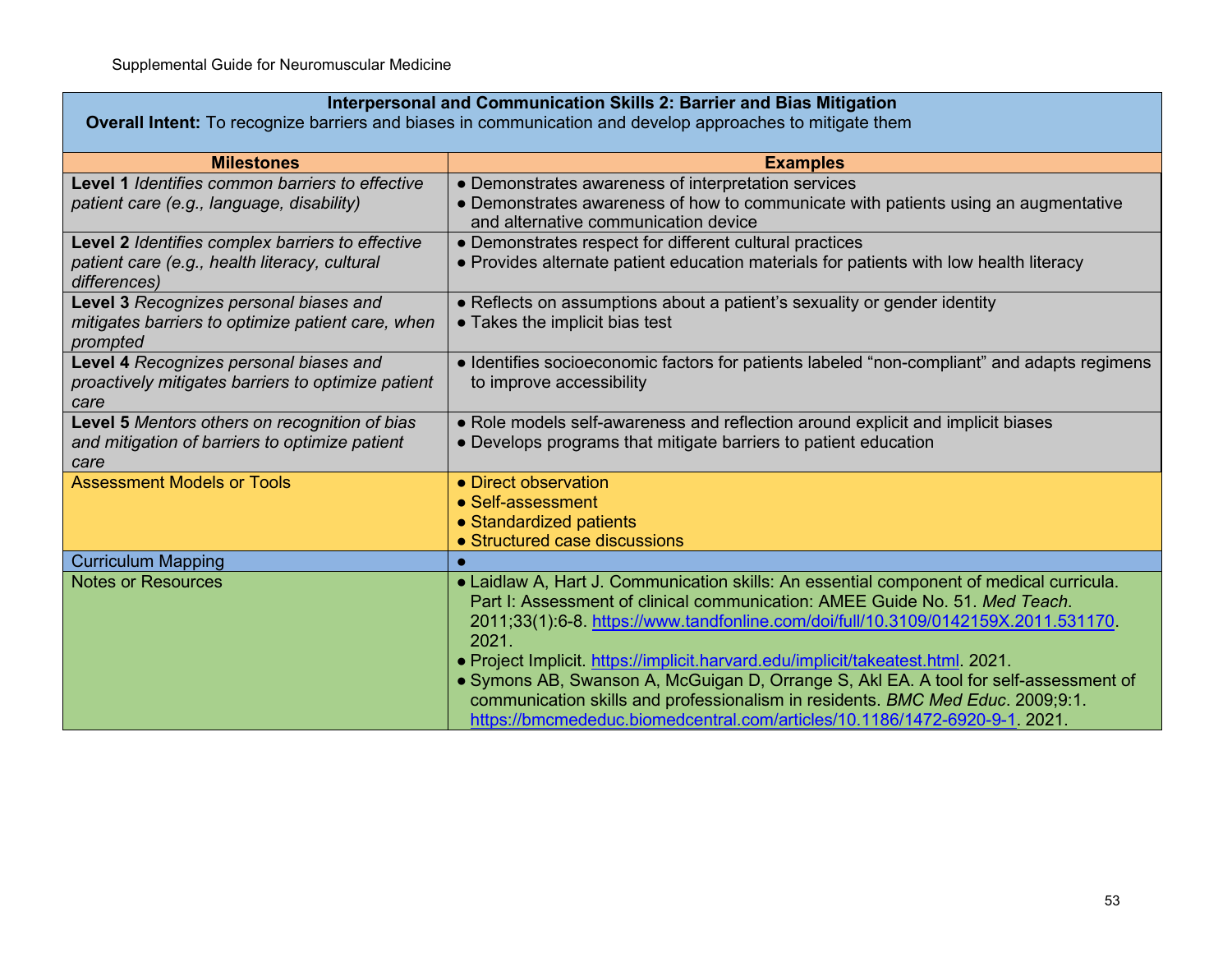## **Interpersonal and Communication Skills 3: Interprofessional and Team Communication**

**Overall Intent:** To effectively communicate with the health care team, including consultants, in both straightforward and complex situations

| <b>Milestones</b>                                                                                                   | <b>Examples</b>                                                                                                    |
|---------------------------------------------------------------------------------------------------------------------|--------------------------------------------------------------------------------------------------------------------|
| Level 1 Recognizes the need for and<br>professionally requests a consultation                                       | • Shows respect in health care team communications through words and actions                                       |
| Recognizes the role of a neuromuscular<br>consultant                                                                |                                                                                                                    |
|                                                                                                                     | • Listens to and considers others' points of view; is nonjudgmental and actively engaged                           |
| Understands and respects the role and function<br>of interdisciplinary team members                                 |                                                                                                                    |
| Level 2 Clearly and concisely formulates a<br>consultation request                                                  | • Verifies rationale for recommendations given                                                                     |
| Professionally accepts a consultation request                                                                       | • Accepts all consult requests graciously                                                                          |
| Solicits insights from and uses language that<br>demonstrates that one values all<br>interdisciplinary team members | • Uses teach-back strategies to confirm understanding                                                              |
| Level 3 Confirms understanding of a<br>consultant's recommendations                                                 | • Clarifies the rationale for ordering a sleep medicine consultation in a patient with a<br>neuromuscular disorder |
| Clearly and concisely responds to a consultation<br>request                                                         | • Writes recommendations in the chart to clearly communicate rationale and plan                                    |
| Integrates contributions from interdisciplinary<br>team members into the care plan                                  | • Uses verbal and written communication strategies to improve understanding during<br>consultations                |
| Level 4 Integrates recommendations from<br>different members of the health care team to<br>optimize patient care    | • Reconciles conflicting recommendations from multiple consulting teams                                            |
| Solicits and communicates feedback to other<br>members of the health care team                                      | • Respectfully provides end of rotation feedback to other members of the team                                      |
| Prevents and mediates conflict and distress<br>among interdisciplinary team members                                 | • Engages organizational development leaders to help resolves conflicts within the team                            |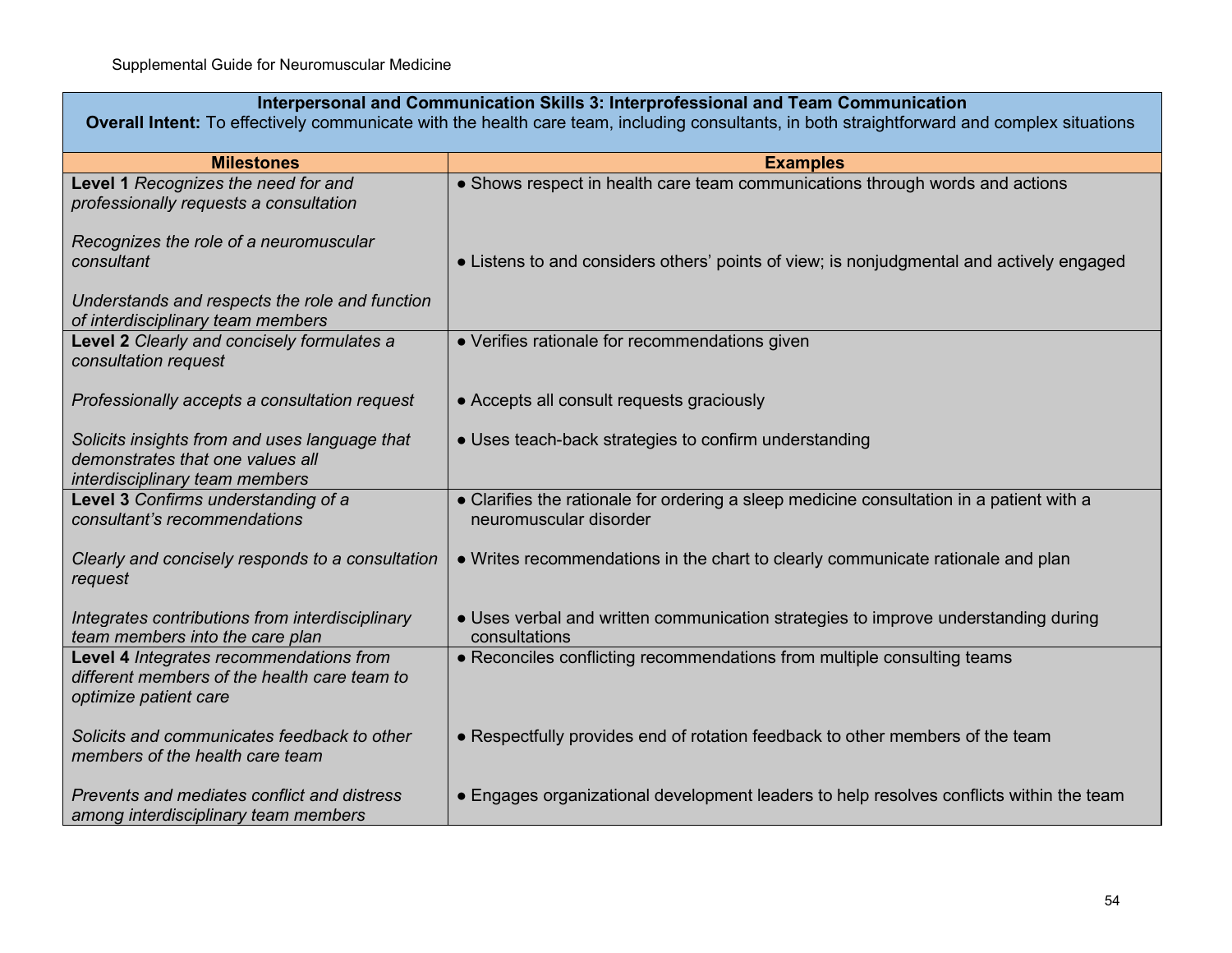| <b>Level 5 Role models and facilitates flexible</b><br>communication strategies that demonstrate the<br>value of input from all health care team<br>members, resolving conflict when needed<br>Fosters a culture of open communication and<br>effective teamwork within the interdisciplinary<br>team | • Organizes and leads a multidisciplinary team meeting to discuss and resolve potentially<br>conflicting points of view on a plan of care |
|-------------------------------------------------------------------------------------------------------------------------------------------------------------------------------------------------------------------------------------------------------------------------------------------------------|-------------------------------------------------------------------------------------------------------------------------------------------|
| <b>Assessment Models or Tools</b>                                                                                                                                                                                                                                                                     | • Direct observation                                                                                                                      |
|                                                                                                                                                                                                                                                                                                       | • Medical record (chart) review                                                                                                           |
|                                                                                                                                                                                                                                                                                                       | • Multisource feedback                                                                                                                    |
|                                                                                                                                                                                                                                                                                                       | $\bullet$ Simulation                                                                                                                      |
| <b>Curriculum Mapping</b>                                                                                                                                                                                                                                                                             |                                                                                                                                           |
| <b>Notes or Resources</b>                                                                                                                                                                                                                                                                             | • Green M, Parrott T, Crook G. Improving your communication skills. BMJ. 2012;344:e357.<br>https://www.bmj.com/content/344/bmj.e357 2021. |
|                                                                                                                                                                                                                                                                                                       | • Haig KM, Sutton S, Whittington J. SBAR: a shared mental model for improving                                                             |
|                                                                                                                                                                                                                                                                                                       | communication between clinicians. Jt Comm J Qual Patient Saf. 2006;32(3):167-175.                                                         |
|                                                                                                                                                                                                                                                                                                       | https://www.jointcommissionjournal.com/article/S1553-7250(06)32022-3/fulltext. 2021.                                                      |
|                                                                                                                                                                                                                                                                                                       | • Henry SG, Holmboe ES, Frankel RM. Evidence-based competencies for improving                                                             |
|                                                                                                                                                                                                                                                                                                       | communication skills in graduate medical education: A review with suggestions for                                                         |
|                                                                                                                                                                                                                                                                                                       | implementation. Med Teach. 2013;35(5):395-403.                                                                                            |
|                                                                                                                                                                                                                                                                                                       | https://www.tandfonline.com/doi/full/10.3109/0142159X.2013.769677. 2021.                                                                  |
|                                                                                                                                                                                                                                                                                                       | • Roth CG, Eldin KW, Padmanabhan V, Freidman EM. Twelve tips for the introduction of                                                      |
|                                                                                                                                                                                                                                                                                                       | emotional intelligence in medical education. Med Teach. 2018:1-4.                                                                         |
|                                                                                                                                                                                                                                                                                                       | https://www.tandfonline.com/doi/full/10.1080/0142159X.2018.1481499. 2021.                                                                 |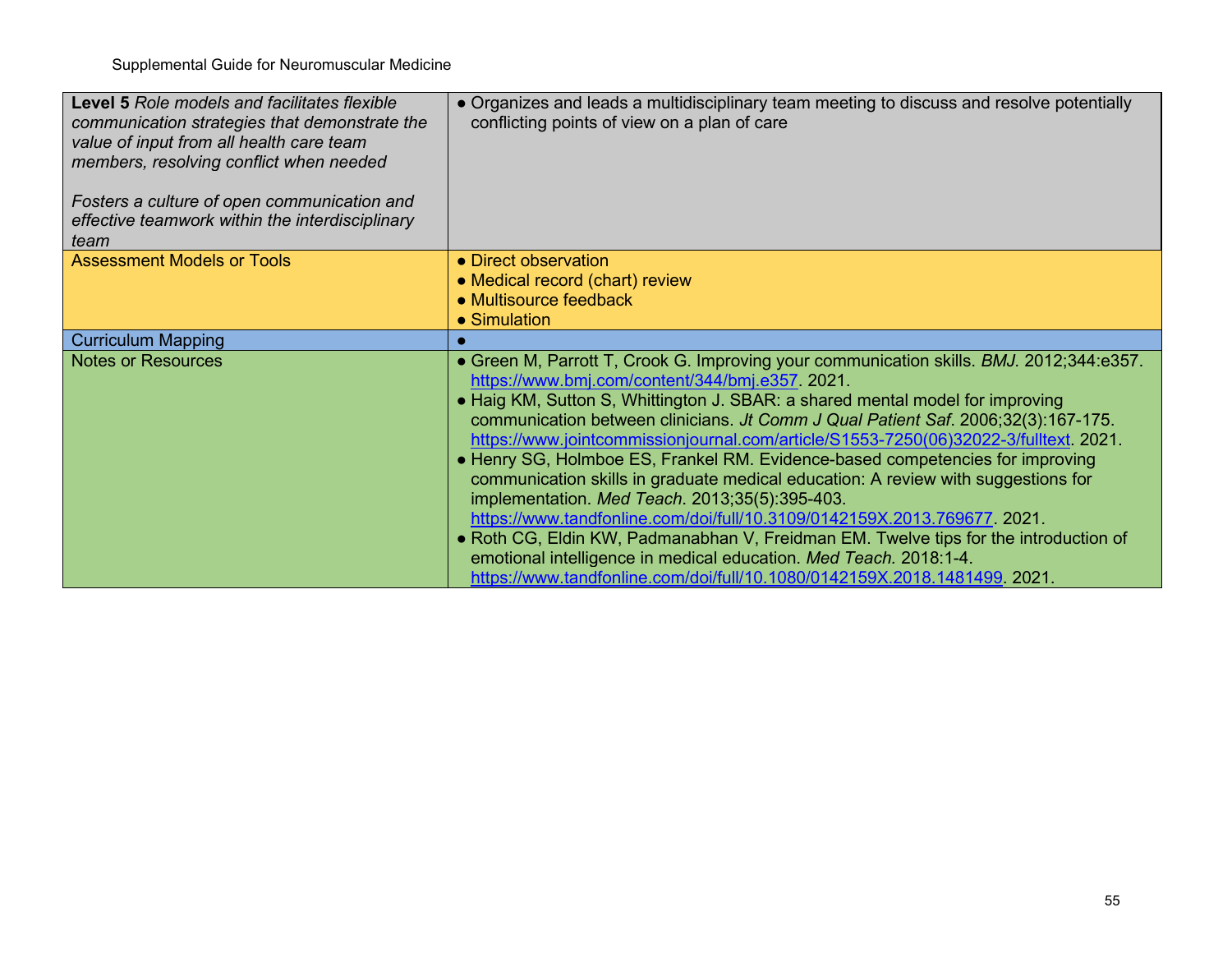| Interpersonal and Communication Skills 4: Communication within Health Care Systems<br><b>Overall Intent:</b> To communicate effectively and appropriately using a variety of methods |                                                                                                                                                                                                                                                                                                                                 |
|--------------------------------------------------------------------------------------------------------------------------------------------------------------------------------------|---------------------------------------------------------------------------------------------------------------------------------------------------------------------------------------------------------------------------------------------------------------------------------------------------------------------------------|
| <b>Milestones</b>                                                                                                                                                                    | <b>Examples</b>                                                                                                                                                                                                                                                                                                                 |
| Level 1 Documents accurate and up-to-date<br>patient information                                                                                                                     | • Performs medication reconciliation                                                                                                                                                                                                                                                                                            |
| Recognizes the basic structure of the nerve<br>conduction study report                                                                                                               | • Recognizes where specific data regarding amplitude, latency, and conduction velocity is<br>found on the EMG report                                                                                                                                                                                                            |
| Communicates in a way that safeguards patient<br>information                                                                                                                         | • Protects personal health information when communicating with other members of the<br>health care team                                                                                                                                                                                                                         |
| Level 2 Demonstrates diagnostic reasoning<br>through organized and timely notes                                                                                                      | • In the medical record, documents rationale for obtaining creatine kinase prior to muscle<br>biopsy                                                                                                                                                                                                                            |
| Creates a report for a nerve conduction study<br>in conjunction with EMG                                                                                                             | • Creates clear and concise summary of nerve conductions                                                                                                                                                                                                                                                                        |
| Communicates through appropriate channels as<br>required by institutional policy                                                                                                     | • Only communicates patient information through secured methods                                                                                                                                                                                                                                                                 |
| Level 3 Communicates the diagnostic and<br>therapeutic reasoning                                                                                                                     | • Documents in the medical record rationale for an empiric trial of pyridostigmine in a<br>patient with fatigable ptosis while awaiting antibody results                                                                                                                                                                        |
| Provides a detailed report of common and<br>uncommon nerve conduction study findings and<br>neuromuscular junction testing                                                           | • Summarizes common anatomic variants such as Martin Gruber anastomosis<br>• Summarizes uncommon anatomic variants such as Riche-Cannieu anastomosis                                                                                                                                                                            |
| Selects optimal mode of communication based<br>on clinical context                                                                                                                   | • Calls patient directly with urgent lab results instead of sending message in the EHR                                                                                                                                                                                                                                          |
| Level 4 Demonstrates concise, organized<br>written and verbal communication, including<br>anticipatory guidance                                                                      | • Reviews with patient the importance of establishing a living will and discussing it with<br>other family members.                                                                                                                                                                                                             |
| Provides a detailed report of common and<br>uncommon nerve conduction findings and<br>cranial nerve testing                                                                          | • Provides a detailed report on the blink reflex test<br>• Describes the results of short exercise testing in a patient with periodic paralysis<br>• Uses language that is concise and easily understood for describing main findings in<br>impression of EMG report with goal of effective communication to referring provider |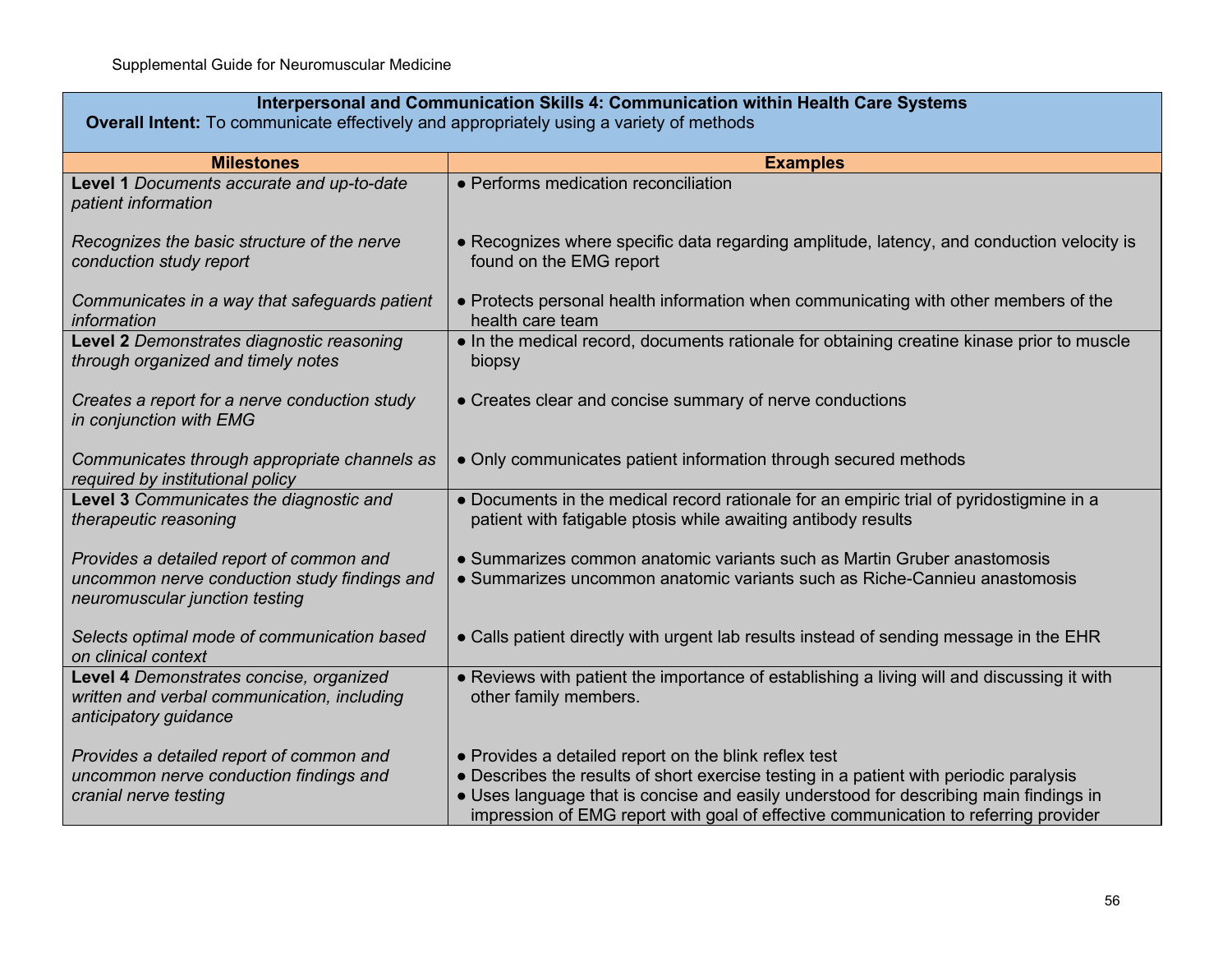Supplemental Guide for Neuromuscular Medicine

| Demonstrates clear, concise communication       | • Communicates with referring provider for a patient on immunosuppression who will need     |
|-------------------------------------------------|---------------------------------------------------------------------------------------------|
| with referring providers for continuity of care | laboratory monitoring                                                                       |
| Level 5 Guides departmental or institutional    | • Teaches colleagues how to improve discharge summaries and other communications            |
| communication policies and procedures           |                                                                                             |
| <b>Assessment Models or Tools</b>               | • Direct observation                                                                        |
|                                                 | • Medical record (chart) review                                                             |
|                                                 | • Multisource feedback                                                                      |
|                                                 | • Simulation                                                                                |
|                                                 |                                                                                             |
| <b>Curriculum Mapping</b>                       |                                                                                             |
| <b>Notes or Resources</b>                       | • Bierman JA, Hufmeyer KK, Liss DT, Weaver AC, Heiman HL. Promoting responsible             |
|                                                 | electronic documentation: Validity evidence for a checklist to assess progress notes in the |
|                                                 | electronic health record. Teach Learn Med. 2017;29(4):420-432.                              |
|                                                 | https://www.tandfonline.com/doi/full/10.1080/10401334.2017.1303385. 2021.                   |
|                                                 | • Haig KM, Sutton S, Whittington J. SBAR: A shared mental model for improving               |
|                                                 | communication between clinicians. Jt Comm J Qual Patient Saf. 2006;32(3):167-175.           |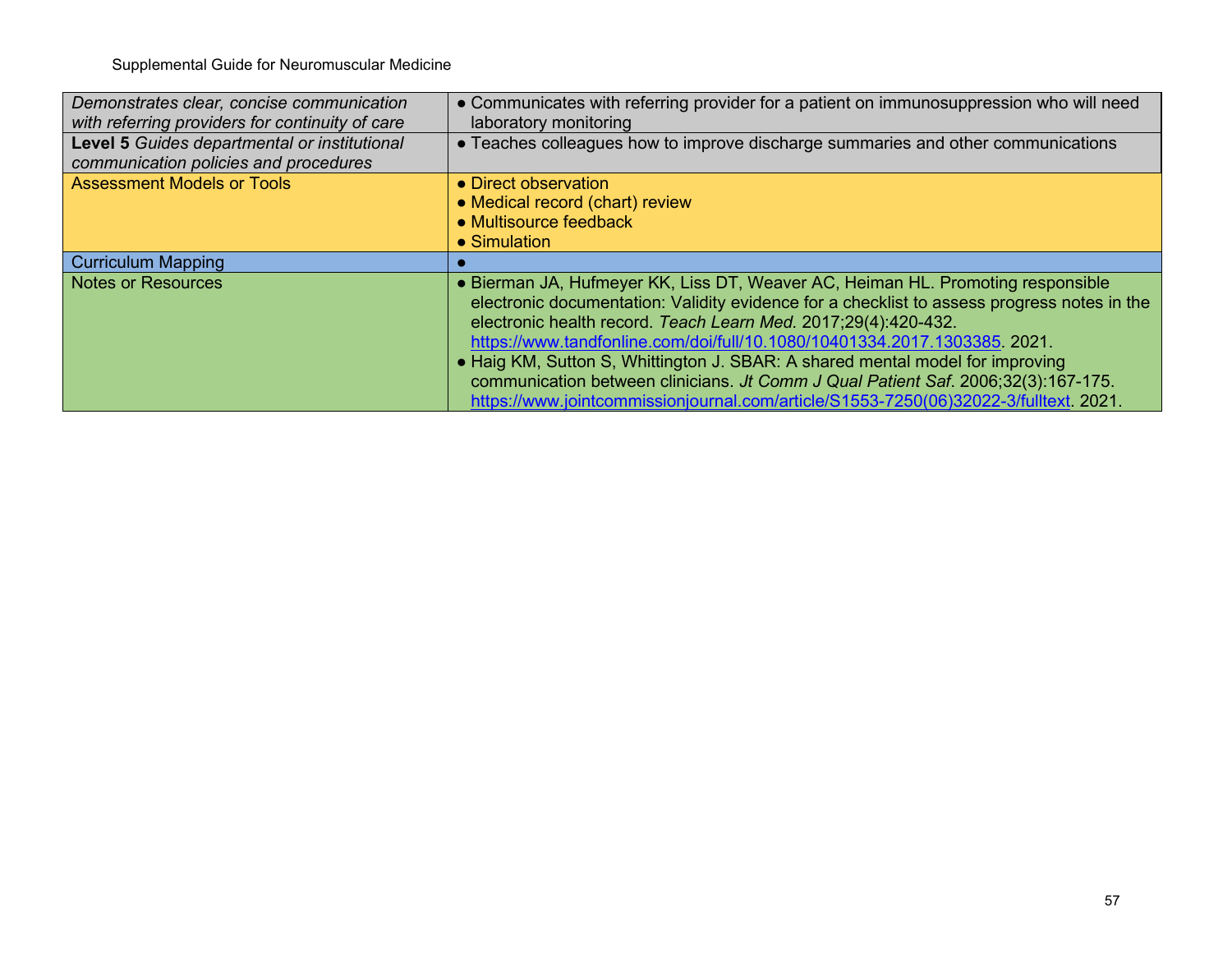To help programs transition to the new version of the Milestones, the ACGME has mapped the original Milestones 1.0 to the new Milestones 2.0. Indicated below are where the subcompetencies are similar between versions. These are not exact matches, but are areas that include similar elements. Not all subcompetencies map between versions. Inclusion or exclusion of any subcompetency does not change the educational value or impact on curriculum or assessment.

| <b>Milestones 1.0</b>                                        | <b>Milestones 2.0</b>                                        |
|--------------------------------------------------------------|--------------------------------------------------------------|
| PC1: History                                                 | PC1: History                                                 |
| PC2: Neuromuscular Exam                                      | <b>PC2: Neuromuscular Examination</b>                        |
| PC3: Management/Treatment                                    | PC3: Management and Treatment                                |
| <b>PC4: Nerve Conduction Studies</b>                         | <b>PC4: Nerve Conduction Studies</b>                         |
| PC5: EMG                                                     | PC5: Electromyography (EMG)                                  |
| PC6: Anterior Horn Cell Disorders                            | PC6: Anterior Horn Cell Disorders                            |
| PC7: Root, Plexus, Peripheral Nerve Disorders                | PC7: Root, Plexus, Peripheral Nerve Disorders                |
| PC8: Neuromuscular Junction Disorders                        | PC8: Neuromuscular Junction Disorders                        |
| PC9: Myopathies                                              | PC9: Myopathies                                              |
|                                                              | PC10: Digital Health                                         |
| MK1: Localization                                            | MK1: Localization                                            |
| MK2: Formulation                                             | MK2: Formulation                                             |
| MK3: Diagnostic Investigation                                | MK3: Diagnostic Investigation                                |
| MK4: Muscle and Nerve Pathology                              | MK4: Muscle and Nerve Pathology                              |
| SBP1: Systems Thinking, Including Cost- and Risk-            | SBP4: Physician Role in Health Care Systems                  |
| effective Practice                                           |                                                              |
| SBP2: Work in Inter-professional Teams to Enhance            | SBP1: Patient Safety and Quality Improvement                 |
| <b>Patient Safety and Patient Care</b>                       | SBP2: System Navigation for Patient-Centered Care            |
|                                                              | ICS2: Interprofessional and Team Communication               |
|                                                              | SPB3: Population Health and Advocacy                         |
| PBLI1: Self-directed Learning                                | PBLI2: Reflective Practice and Commitment to Personal Growth |
| PBLI2: Locate, Appraise, and Assimilate Evidence from        | PBLI1: Evidence-Based and Informed Practice                  |
| Scientific Studies Related to the Patient's Health Problems  |                                                              |
| PROF1: Compassion, Integrity, Accountability, and            | PROF1: Professional Behavior and Ethical Principles          |
| Respect for Self and Others                                  | PROF2: Accountability/Conscientiousness                      |
|                                                              | PROF3: Well-Being                                            |
| PROF2: Knowledge About, Respect for, and Adherence to        | PROF1: Professional Behavior and Ethical Principles          |
| the Ethical Principles Relevant to the Practice of Medicine, |                                                              |
| Remembering in                                               |                                                              |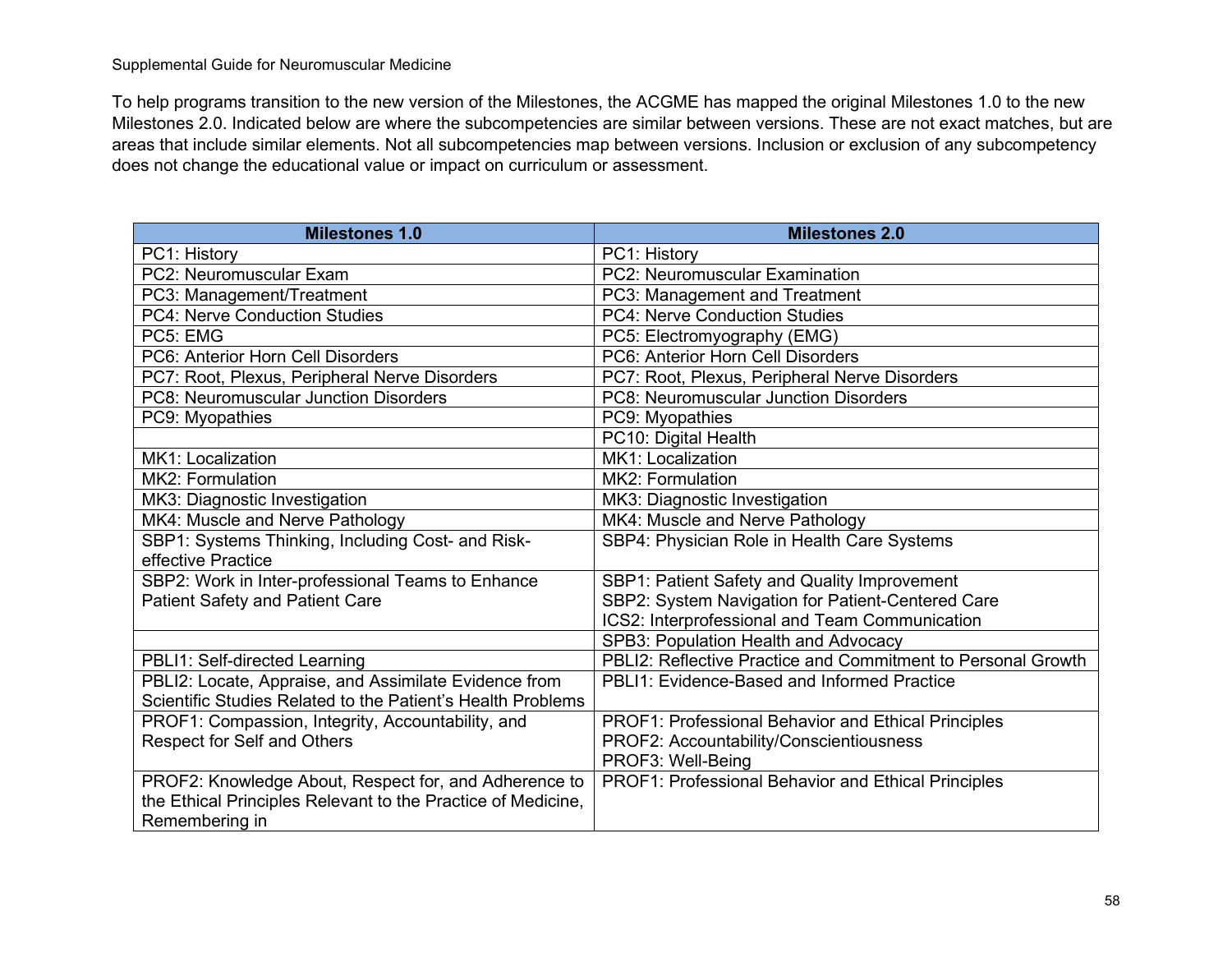| Particular that Responsiveness to Patients that<br>Supersedes Self-interest is an Essential Aspect of Medical<br>Practice |                                                                                                                                                      |
|---------------------------------------------------------------------------------------------------------------------------|------------------------------------------------------------------------------------------------------------------------------------------------------|
| ICS1: Relationship Development, Teamwork, and<br><b>Managing Conflict</b>                                                 | ICS1: Patient- and Family-Centered Communication<br>ICS2: Interprofessional and Team Communication                                                   |
| ICS2: Information Sharing, Gathering, and Technology                                                                      | ICS1: Patient- and Family-Centered Communication<br>ICS2: Interprofessional and Team Communication<br>ICS3: Communication within Health Care Systems |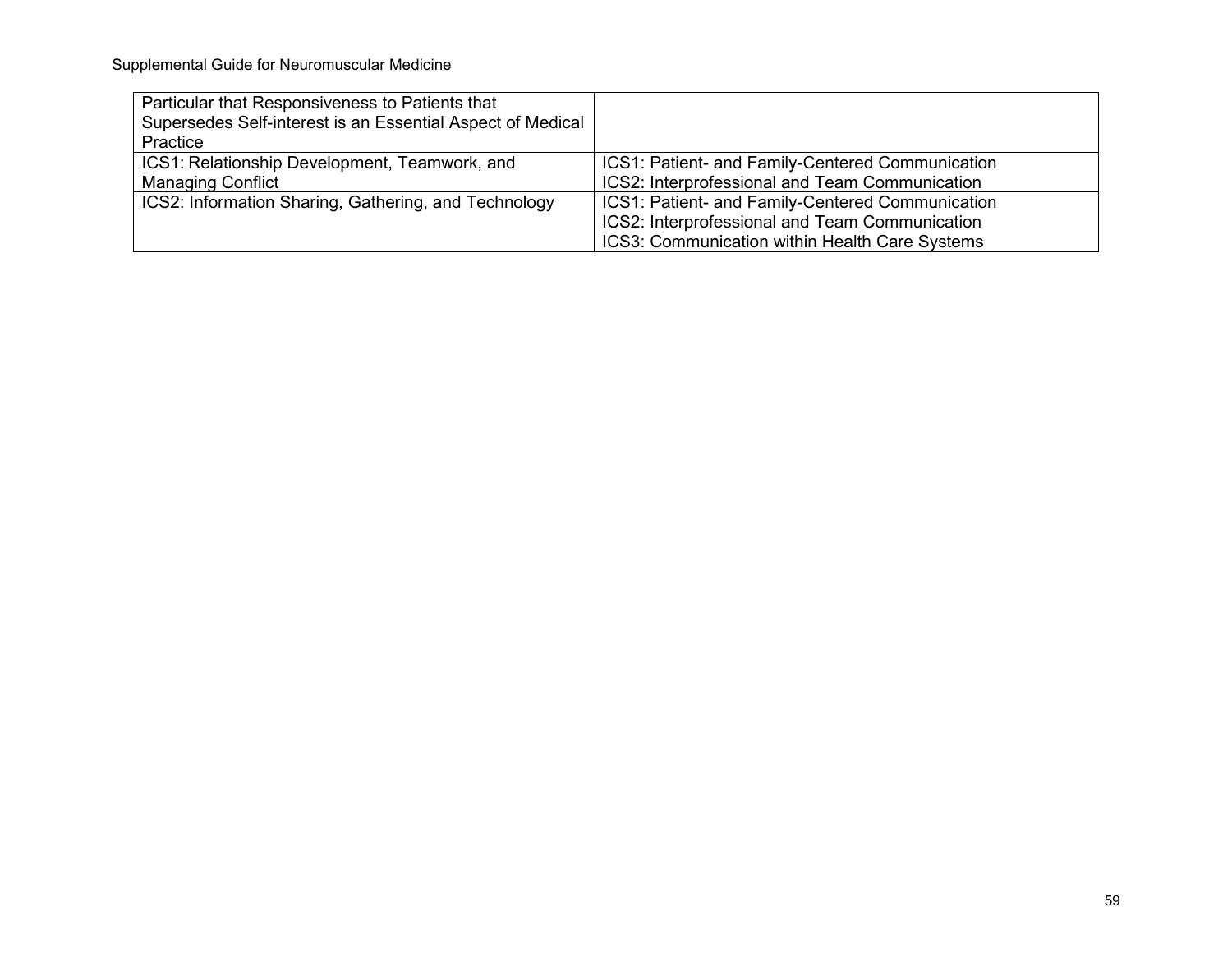#### **Available Milestones Resources**

*Milestones 2.0: Assessment, Implementation, and Clinical Competency Committees Supplement, new 2021* <https://meridian.allenpress.com/jgme/issue/13/2s>

*Clinical Competency Committee Guidebook*, updated 2020 <https://www.acgme.org/Portals/0/ACGMEClinicalCompetencyCommitteeGuidebook.pdf?ver=2020-04-16-121941-380>

*Clinical Competency Committee Guidebook Executive Summaries*, new 2020 - [https://www.acgme.org/What-We-](https://www.acgme.org/What-We-Do/Accreditation/Milestones/Resources)[Do/Accreditation/Milestones/Resources](https://www.acgme.org/What-We-Do/Accreditation/Milestones/Resources) - Guidebooks - Clinical Competency Committee Guidebook Executive Summaries

*Milestones Guidebook*, updated 2020 - <https://www.acgme.org/Portals/0/MilestonesGuidebook.pdf?ver=2020-06-11-100958-330>

*Milestones Guidebook for Residents and Fellows*, updated 2020 <https://www.acgme.org/Portals/0/PDFs/Milestones/MilestonesGuidebookforResidentsFellows.pdf?ver=2020-05-08-150234-750>

Milestones for Residents and Fellows PowerPoint, new 2020 [-https://www.acgme.org/Residents-and-Fellows/The-](https://www.acgme.org/Residents-and-Fellows/The-ACGME-for-Residents-and-Fellows)[ACGME-for-Residents-and-Fellows](https://www.acgme.org/Residents-and-Fellows/The-ACGME-for-Residents-and-Fellows)

Milestones for Residents and Fellows Flyer, new 2020 <https://www.acgme.org/Portals/0/PDFs/Milestones/ResidentFlyer.pdf>

*Implementation Guidebook*, new 2020 - [https://www.acgme.org/Portals/0/Milestones%20Implementation%202020.pdf?ver=2020-](https://www.acgme.org/Portals/0/Milestones%20Implementation%202020.pdf?ver=2020-05-20-152402-013) [05-20-152402-013](https://www.acgme.org/Portals/0/Milestones%20Implementation%202020.pdf?ver=2020-05-20-152402-013)

*Assessment Guidebook*, new 2020 -

<https://www.acgme.org/Portals/0/PDFs/Milestones/Guidebooks/AssessmentGuidebook.pdf?ver=2020-11-18-155141-527>

*Milestones National Report*, updated each Fall <https://www.acgme.org/Portals/0/PDFs/Milestones/2019MilestonesNationalReportFinal.pdf?ver=2019-09-30-110837-587> (2019)

*Milestones Bibliography*, updated twice each year <https://www.acgme.org/Portals/0/PDFs/Milestones/MilestonesBibliography.pdf?ver=2020-08-19-153536-447>

*Developing Faculty Competencies in Assessment* courses - [https://www.acgme.org/Meetings-and-Educational-Activities/Other-](https://www.acgme.org/Meetings-and-Educational-Activities/Other-Educational-Activities/Courses-and-Workshops/Developing-Faculty-Competencies-in-Assessment)[Educational-Activities/Courses-and-Workshops/Developing-Faculty-Competencies-in-Assessment](https://www.acgme.org/Meetings-and-Educational-Activities/Other-Educational-Activities/Courses-and-Workshops/Developing-Faculty-Competencies-in-Assessment)